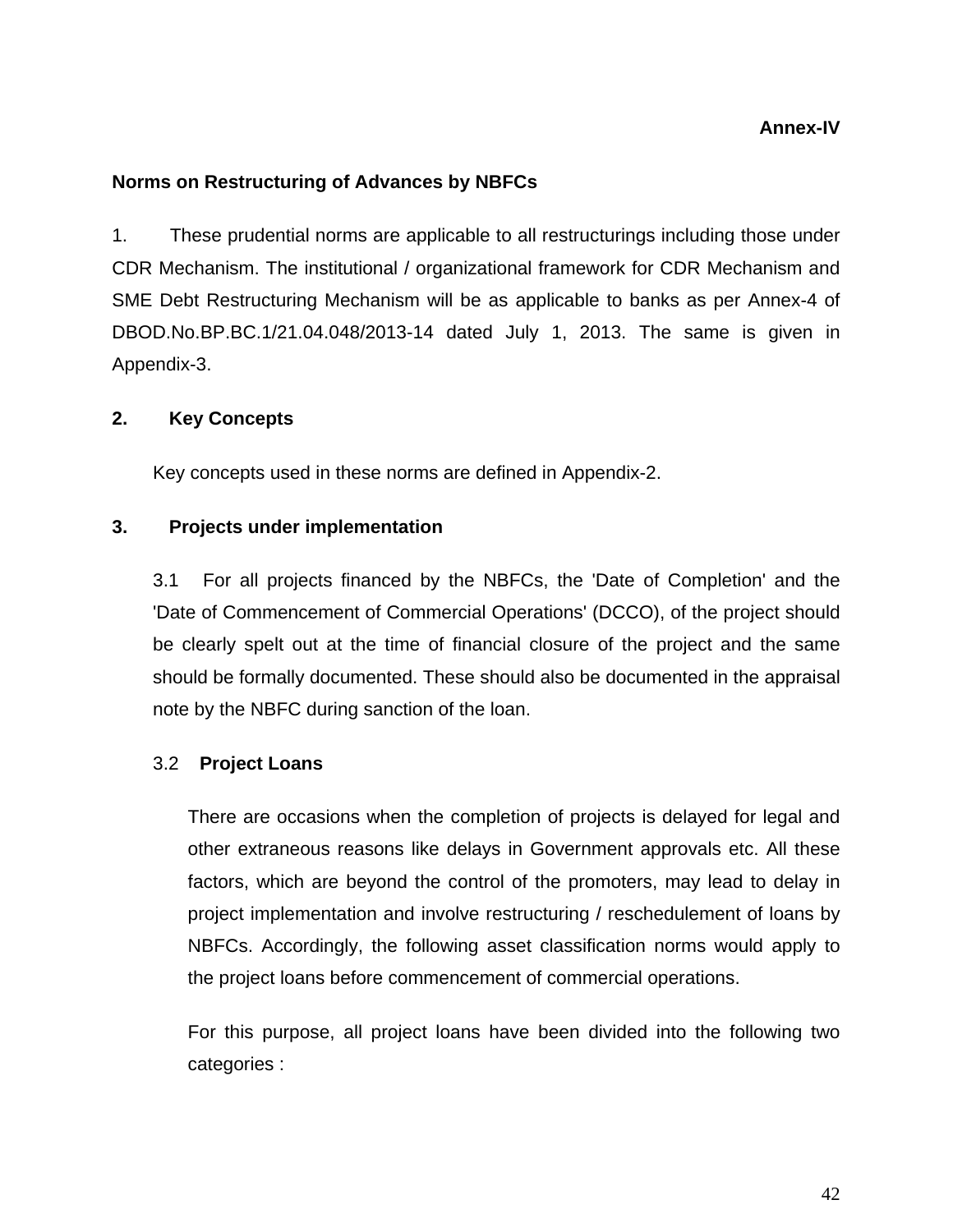- (a) Project Loans for infrastructure sector
- (b) Project Loans for non-infrastructure sector

For the purpose of these Directions, 'Project Loan' would mean any term loan which has been extended for the purpose of setting up of an economic venture. Further, Infrastructure Sector is as defined in the extant Prudential Norms Directions for NBFCs.

### 3.3. **Project Loans for Infrastructure Sector**

(i) A loan for an infrastructure project will be classified as NPA during any time before commencement of commercial operations as per record of recovery, unless it is restructured and becomes eligible for classification as 'standard asset' in terms of paras (iii) to (v) below.

(ii) A loan for an infrastructure project will be classified as NPA if it fails to commence commercial operations within two years from the original DCCO, even if it is regular as per record of recovery, unless it is restructured and becomes eligible for classification as 'standard asset' in terms of paras (iii) to (v) below.

(iii) If a project loan classified as 'standard asset' is restructured any time during the period up to two years from the original DCCO, it can be retained as a standard asset if the fresh DCCO is fixed within the following limits, and further provided the account continues to be serviced as per the restructured terms.

# (a) *Infrastructure Projects involving court cases*

Up to another 2 years (beyond the existing extended period of 2 years, as prescribed in para 3.3 (ii), i.e. total extension of 4 years), in case the reason for extension of date of commencement of production is arbitration proceedings or a court case.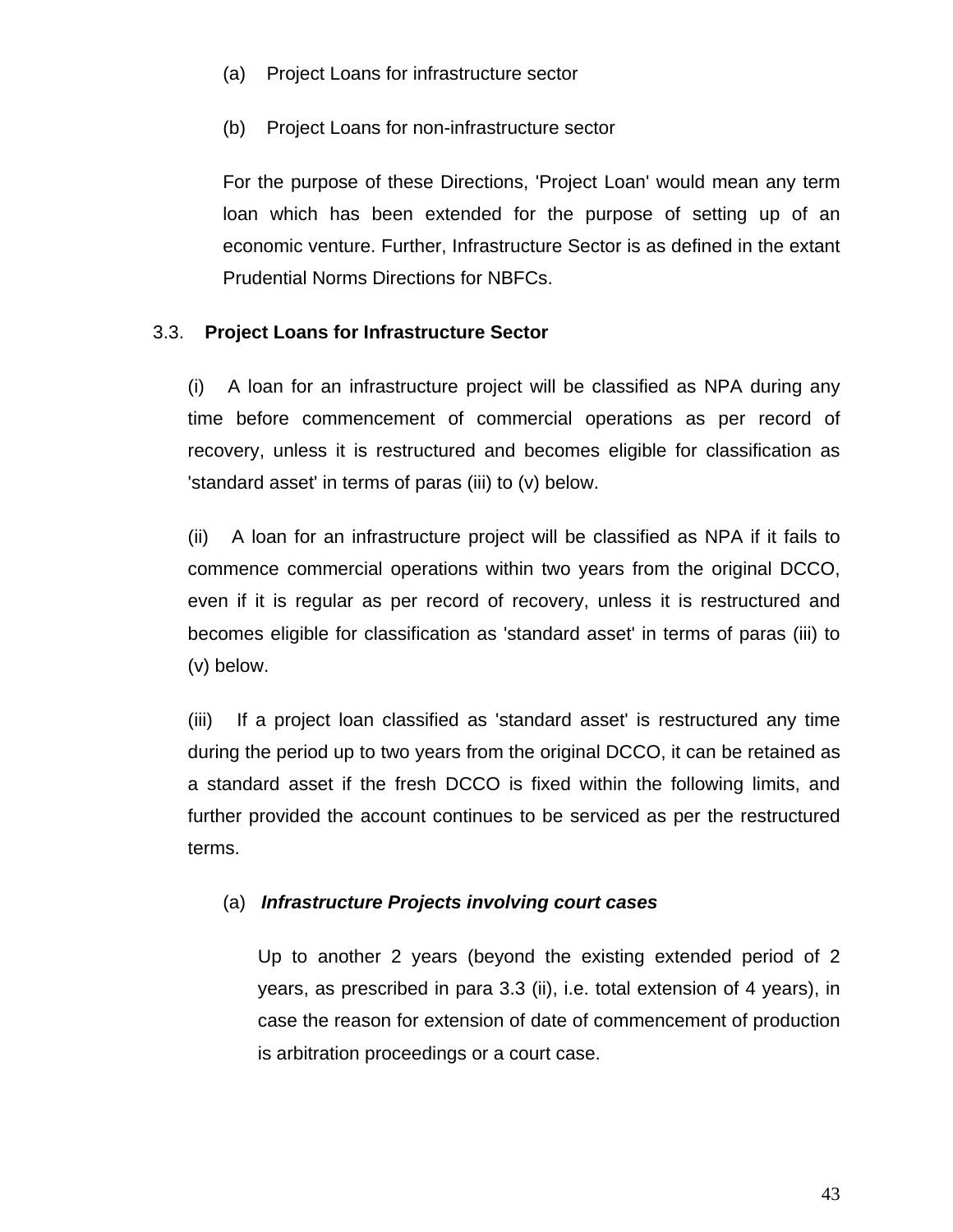# (b) *Infrastructure Projects delayed for other reasons beyond the control of promoters*

Up to another 1 year (beyond the existing extended period of 2 years, as prescribed in para 3.3 (ii), i.e. total extension of 3 years), in other than court cases.

(iv) It is re-iterated that the dispensation in para 3.3 (iii) is subject to adherence to the provisions regarding restructuring of accounts which would inter alia require that the application for restructuring should be received before the expiry of period of two years from the original DCCO and when the account is still standard as per record of recovery. The other conditions applicable would be :

(a) In cases where there is moratorium for payment of interest, NBFCs should not book income on accrual basis beyond two years from the original DCCO, considering the high risk involved in such restructured accounts.

(b) NBFCs should maintain following provisions on such accounts as long as these are classified as standard assets in addition to provision for diminution in fair value :

(v) For the purpose of these Directions, mere extension of DCCO would not be considered as restructuring, if the revised DCCO falls within the period of two years from the original DCCO. In such cases the consequential shift in repayment period by equal or shorter duration (including the start date and end date of revised repayment schedule) than the extension of DCCO would also not be considered as restructuring provided all other terms and conditions of the loan remain unchanged. As such project loans will be treated as standard assets in all respects, they will attract standard asset provision of 0.25 per cent.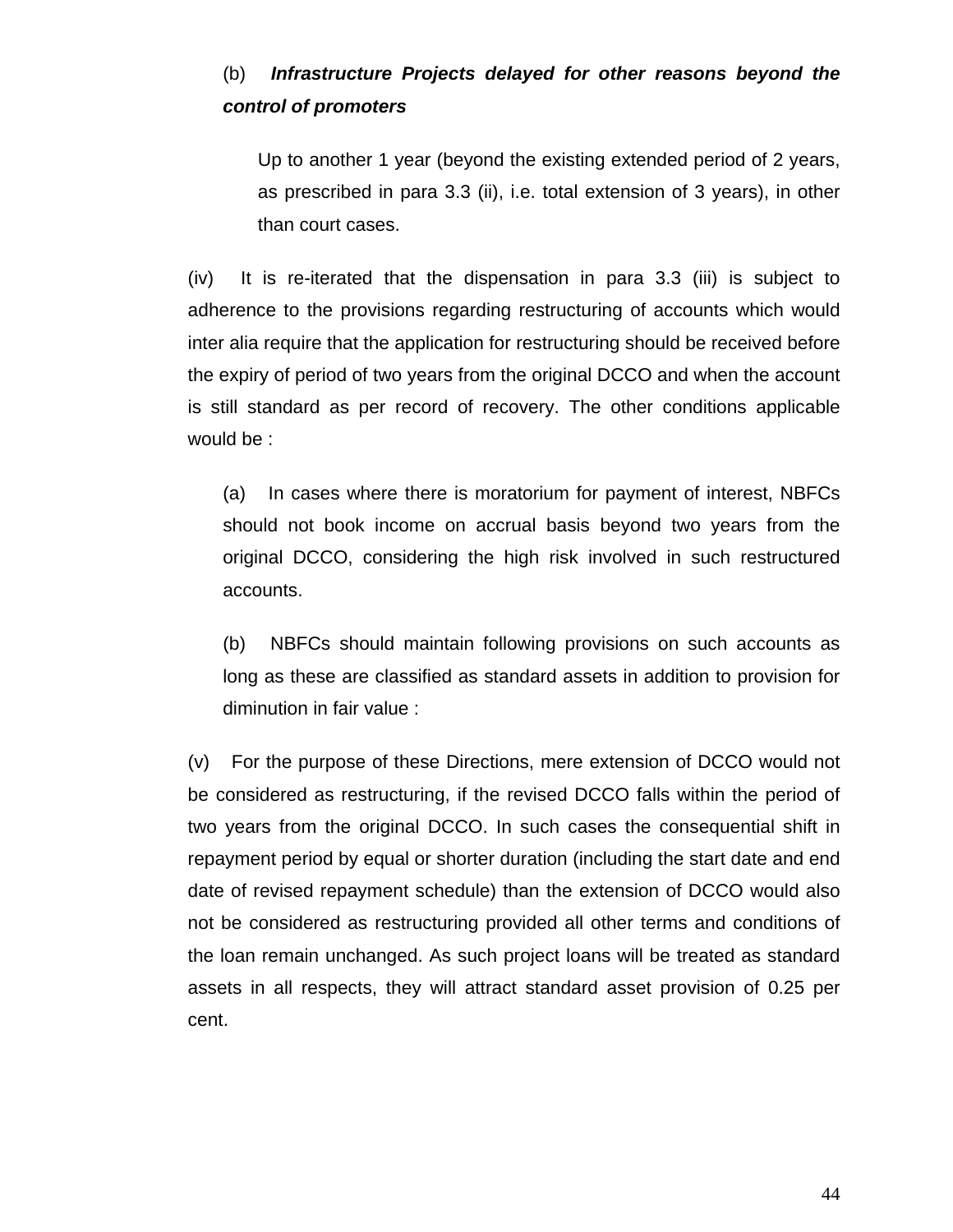| <b>Particulars</b>                                 |   | <b>Provisioning Requirement</b>                                             |  |  |  |  |  |  |  |
|----------------------------------------------------|---|-----------------------------------------------------------------------------|--|--|--|--|--|--|--|
| If the revised DCCO is <sup>*</sup>                |   | 0.25 percent                                                                |  |  |  |  |  |  |  |
| within two years from the                          |   |                                                                             |  |  |  |  |  |  |  |
| original DCCO prescribed                           |   |                                                                             |  |  |  |  |  |  |  |
| at the time of financial                           |   |                                                                             |  |  |  |  |  |  |  |
| closure                                            |   |                                                                             |  |  |  |  |  |  |  |
|                                                    |   | If the DCCO is extended Project loans restructured with effect from January |  |  |  |  |  |  |  |
| beyond two years and upto 24, 2014 :               |   |                                                                             |  |  |  |  |  |  |  |
| four years or three years $\overline{\phantom{a}}$ |   | 5.00<br>per cent - From the date of such                                    |  |  |  |  |  |  |  |
| from the original DCCO, as                         |   | restructuring till the revised DCCO or 2 years                              |  |  |  |  |  |  |  |
| the<br>case<br>be,<br>may                          |   | from the- date of restructuring, whichever is later.                        |  |  |  |  |  |  |  |
| depending<br>the<br>upon                           |   | Stock of project loans classified as restructured                           |  |  |  |  |  |  |  |
| reasons for such delay                             |   | as on January 23, 2014 :                                                    |  |  |  |  |  |  |  |
|                                                    |   | 2.75 percent - with effect from March 31,                                   |  |  |  |  |  |  |  |
|                                                    |   | 2014                                                                        |  |  |  |  |  |  |  |
|                                                    |   | 3.50 percent - with effect from March 31,                                   |  |  |  |  |  |  |  |
|                                                    |   | 2015(spread over the four quarters of 2014-                                 |  |  |  |  |  |  |  |
|                                                    |   | 15)                                                                         |  |  |  |  |  |  |  |
|                                                    |   | 4.25 percent - with effect from March 31,                                   |  |  |  |  |  |  |  |
|                                                    |   | 2016(spread over the four quarters of 2015-                                 |  |  |  |  |  |  |  |
|                                                    |   | 16)                                                                         |  |  |  |  |  |  |  |
|                                                    |   | 5 percent - with effect from March 31, 2017                                 |  |  |  |  |  |  |  |
|                                                    |   | (spread over the four quarters of 2016-17)                                  |  |  |  |  |  |  |  |
|                                                    | * | The above provisions will be applicable from the                            |  |  |  |  |  |  |  |
|                                                    |   | date of restructuring till the revised DCCO or 2                            |  |  |  |  |  |  |  |
|                                                    |   | years from the date of restructuring, whichever is                          |  |  |  |  |  |  |  |
|                                                    |   | later.                                                                      |  |  |  |  |  |  |  |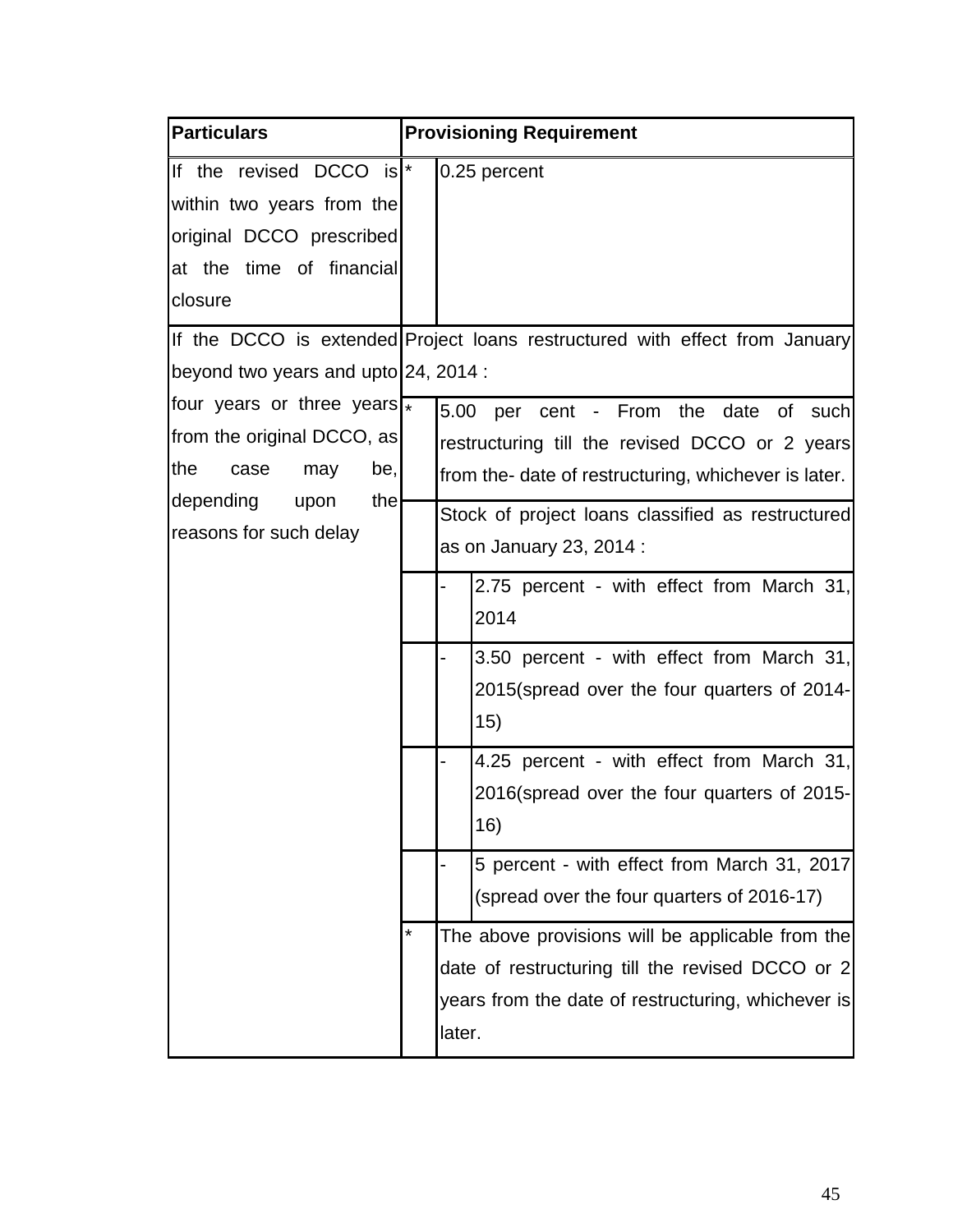(vi) In case of infrastructure projects under implementation, where Appointed Date (as defined in the concession agreement) is shifted due to the inability of the Concession Authority to comply with the requisite conditions, change in date of commencement of commercial operations (DCCO) need not be treated as 'restructuring', subject to following conditions :

(a) The project is an infrastructure project under public private partnership model awarded by a public authority;

(b) The loan disbursement is yet to begin;

(c) The revised date of commencement of commercial operations is documented by way of a supplementary agreement between the borrower and lender and;

(d) Project viability has been reassessed and sanction from appropriate authority has been obtained at the time of supplementary agreement.

# 3.4. **Project Loans for Non-Infrastructure Sector (Other than Commercial Real Estate Exposures)**

(i) A loan for a non-infrastructure project will be classified as NPA during any time before commencement of commercial operations as per record of recovery, unless it is restructured and becomes eligible for classification as 'standard asset' in terms of paras (iii) to (iv) below.

(ii) A loan for a non-infrastructure project will be classified as NPA if it fails to commence commercial operations within one year from the original DCCO, even if is regular as per record of recovery, unless it is restructured and becomes eligible for classification as 'standard asset' in terms of paras (iii) to (iv) below.

(iii) In case of non-infrastructure projects, if the delay in commencement of commercial operations extends beyond the period of one year from the date of completion as determined at the time of financial closure, NBFCs can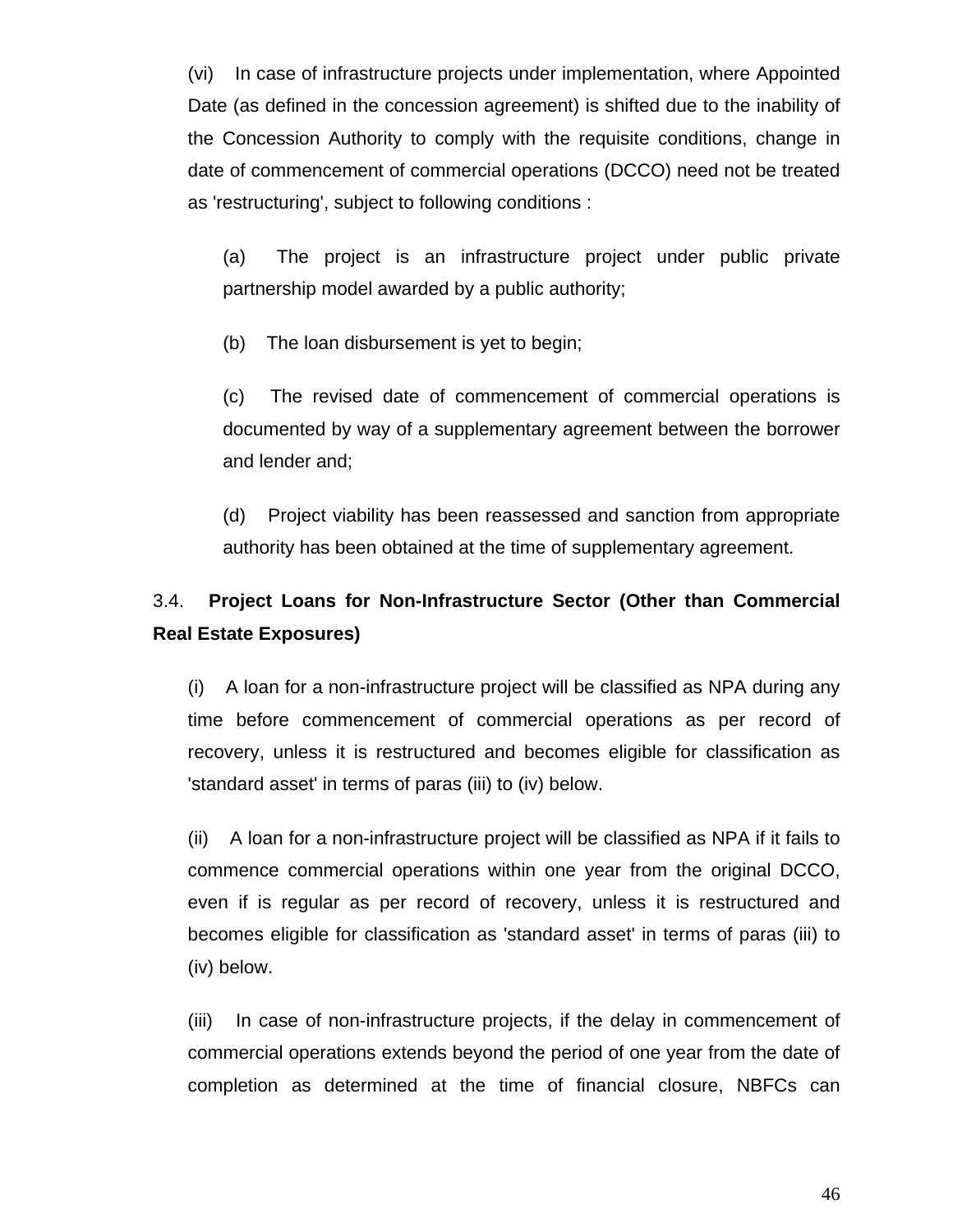prescribe a fresh DCCO, and retain the "standard" classification by undertaking restructuring of accounts, provided the fresh DCCO does not extend beyond a period of two years from the original DCCO. This would among others also imply that the restructuring application is received before the expiry of one year from the original DCCO, and when the account is still "standard" as per the record of recovery.

The other conditions applicable would be :

(a) In cases where there is moratorium for payment of interest, NBFCs should not book income on accrual basis beyond one year from the original DCCO, considering the high risk involved in such restructured accounts.

(b) NBFCs should maintain following provisions on such accounts as long as these are classified as standard assets apart from provision for diminution in fair value due to extension of DCCO :

| <b>Particulars</b>                            | <b>Provisioning Requirement</b>                                                  |
|-----------------------------------------------|----------------------------------------------------------------------------------|
| If the revised DCCO is <sup>*</sup>           | 0.25 percent                                                                     |
| within one year from the                      |                                                                                  |
| original DCCO prescribed                      |                                                                                  |
| at the time of financial                      |                                                                                  |
| closure                                       |                                                                                  |
|                                               | If the DCCO is extended Project loans restructured with effect<br>from           |
| beyond one year and upto January 24, 2014 :   |                                                                                  |
| two years from the original $\overline{\ast}$ | 5.00 per cent – From the date of restructuring                                   |
| DCCO prescribed at the                        | for 2 years                                                                      |
| time of financial closure                     | Stock of Project loans classified<br>as<br>restructured as on January 23, 2014 : |
|                                               | 2.75 per cent - with effect from March 31,<br>2014                               |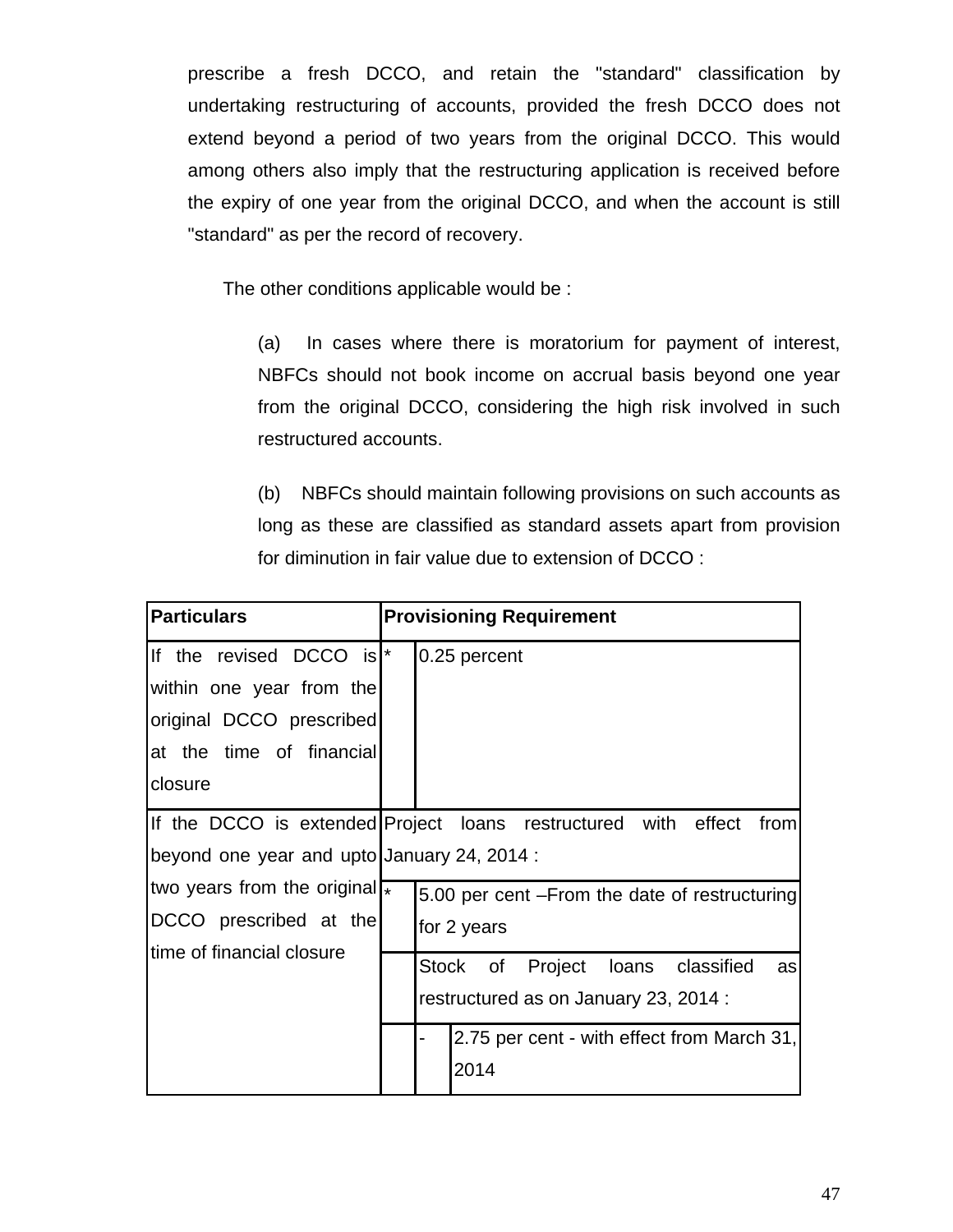|          | 3.50 per cent - with effect from March 31,<br>2015 (spread over the four quarters of<br>$2014 - 15$ |
|----------|-----------------------------------------------------------------------------------------------------|
|          | 4.25 per cent - with effect from March 31,<br>2016 (spread over the four quarters of<br>$2015 - 16$ |
|          | 5 percent - with effect from March 31,<br>2017 (spread over the four quarters of<br>2016-17).       |
| $^\star$ | The above provisions will be applicable from<br>the date of restructuring for 2 years.              |

(iv) For the purpose of these guidelines, mere extension of DCCO would not be considered as restructuring, if the revised DCCO falls within the period of one year from the original DCCO. In such cases the consequential shift in repayment period by equal or shorter duration (including the start date and end date of revised repayment schedule) than the extension of DCCO would also not be considered as restructuring provided all other terms and conditions of the loan remain unchanged. As such project loans will be treated as standard assets in all respects, they will attract standard asset provision of 0.25 per cent.

### 3.5. **Other Issues**

(i) Any change in the repayment schedule of a project loan caused due to an increase in the project outlay on account of increase in scope and size of the project, would not be treated as restructuring if :

(a) The increase in scope and size of the project takes place before commencement of commercial operations of the existing project.

(b) The rise in cost excluding any cost-overrun in respect of the original project is 25% or more of the original outlay.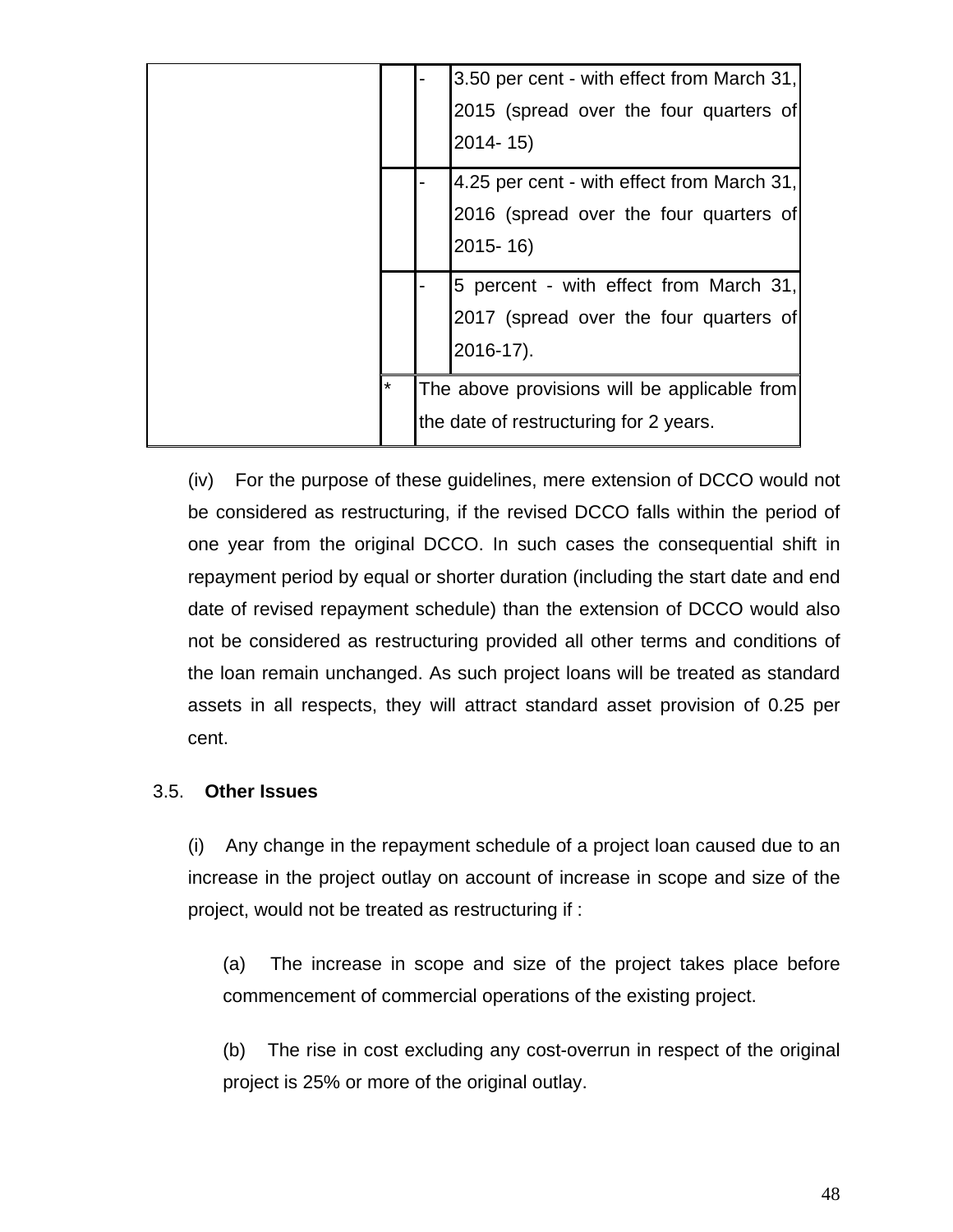(c) The NBFC re-assesses the viability of the project before approving the enhancement of scope and fixing a fresh DCCO.

(d) On re-rating, (if already rated) the new rating is not below the previous rating by more than one notch.

(ii) Project Loans for Commercial Real Estate

For CRE projects mere extension of DCCO would not be considered as restructuring, if the revised DCCO falls within the period of one year from the original DCCO and there is no change in other terms and conditions except possible shift of the repayment schedule and servicing of the loan by equal or shorter duration compared to the period by which DCCO has been extended. Such CRE project loans will be treated as standard assets in all respects for this purpose without attracting the higher provisioning applicable for restructured standard assets. However, the asset classification benefit would not be available to CRE projects if they are restructured.

(iii) In all the above cases of restructuring where regulatory forbearance has been extended, the Boards of NBFCs should satisfy themselves about the viability of the project and the restructuring plan.

### 3.6. **Income recognition**

(i) NBFCs may recognise income on accrual basis in respect of the projects under implementation, which are classified as 'standard'.

(ii) NBFCs should not recognise income on accrual basis in respect of the projects under implementation which are classified as a 'substandard' asset. NBFCs may recognise income in such accounts only on realisation on cash basis.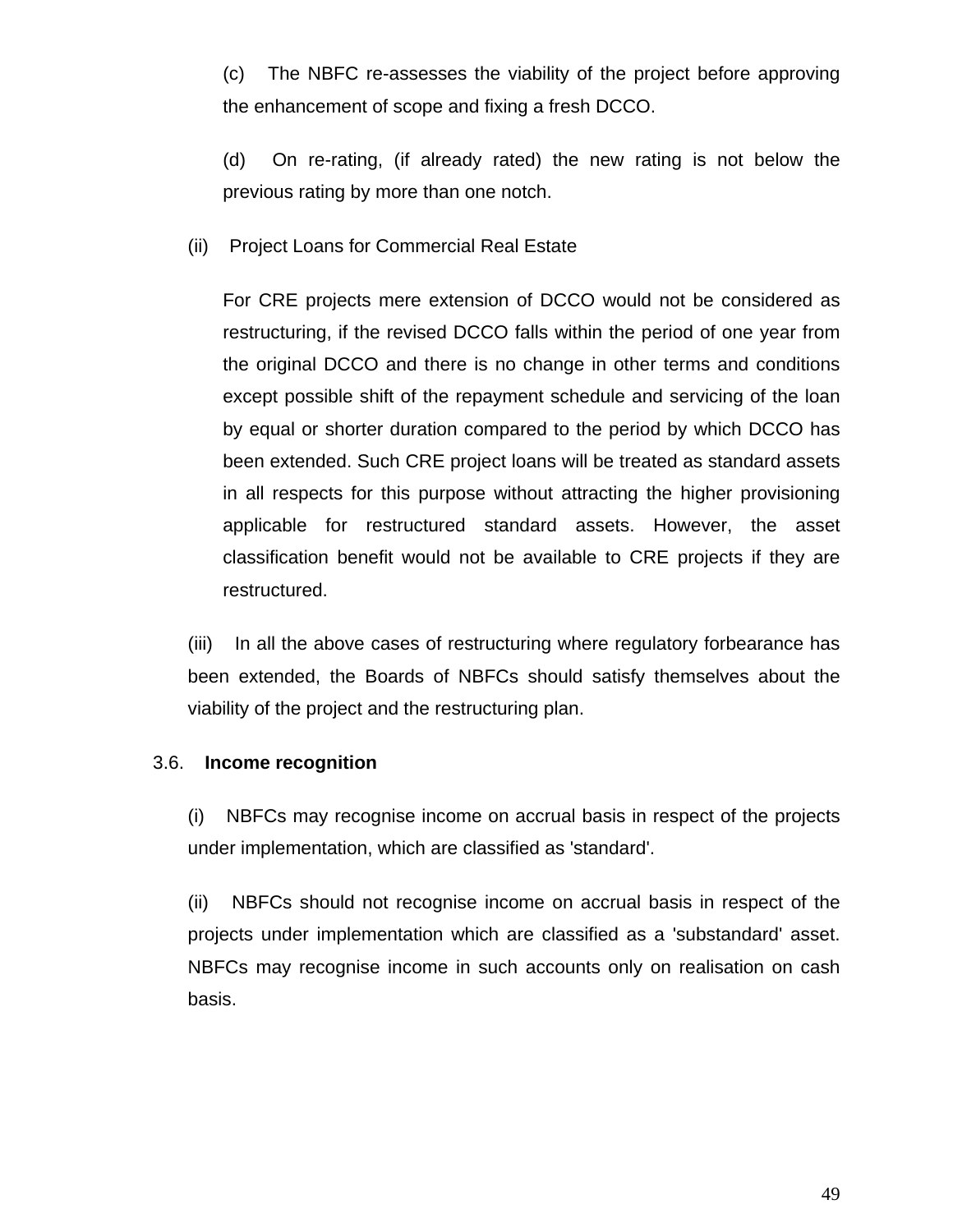Consequently, NBFCs which have wrongly recognised income in the past should reverse the interest if it was recognised as income during the current year or make a provision for an equivalent amount if it was recognised as income in the previous year(s). As regards the regulatory treatment of 'funded interest' recognised as income and 'conversion into equity, debentures or any other instrument' NBFCs should adopt the following :

(a) Funded Interest : Income recognition in respect of the NPAs, regardless of whether these are or are not subjected to restructuring / rescheduling / renegotiation of terms of the loan agreement, should be done strictly on cash basis, only on realisation and not if the amount of interest overdue has been funded. If, however, the amount of funded interest is recognised as income, a provision for an equal amount should also be made simultaneously. In other words, any funding of interest in respect of NPAs, if recognized as income, should be fully provided for.

(b) Conversion into equity, debentures or any other instrument : The amount outstanding converted into other instruments would normally comprise principal and the interest components. If the amount of interest dues is converted into equity or any other instrument, and income is recognised in consequence, full provision should be made for the amount of income so recognised to offset the effect of such income recognition. Such provision would be in addition to the amount of provision that may be necessary for the depreciation in the value of the equity or other instruments as per the valuation norms. However, if the conversion of interest is into equity which is quoted, interest income can be recognised at market value of equity, as on the date of conversion, not exceeding the amount of interest converted to equity. Such equity must thereafter be classified "current investment" category and valued at lower of cost or market value. In case of conversion of principal and /or interest in respect of NPAs into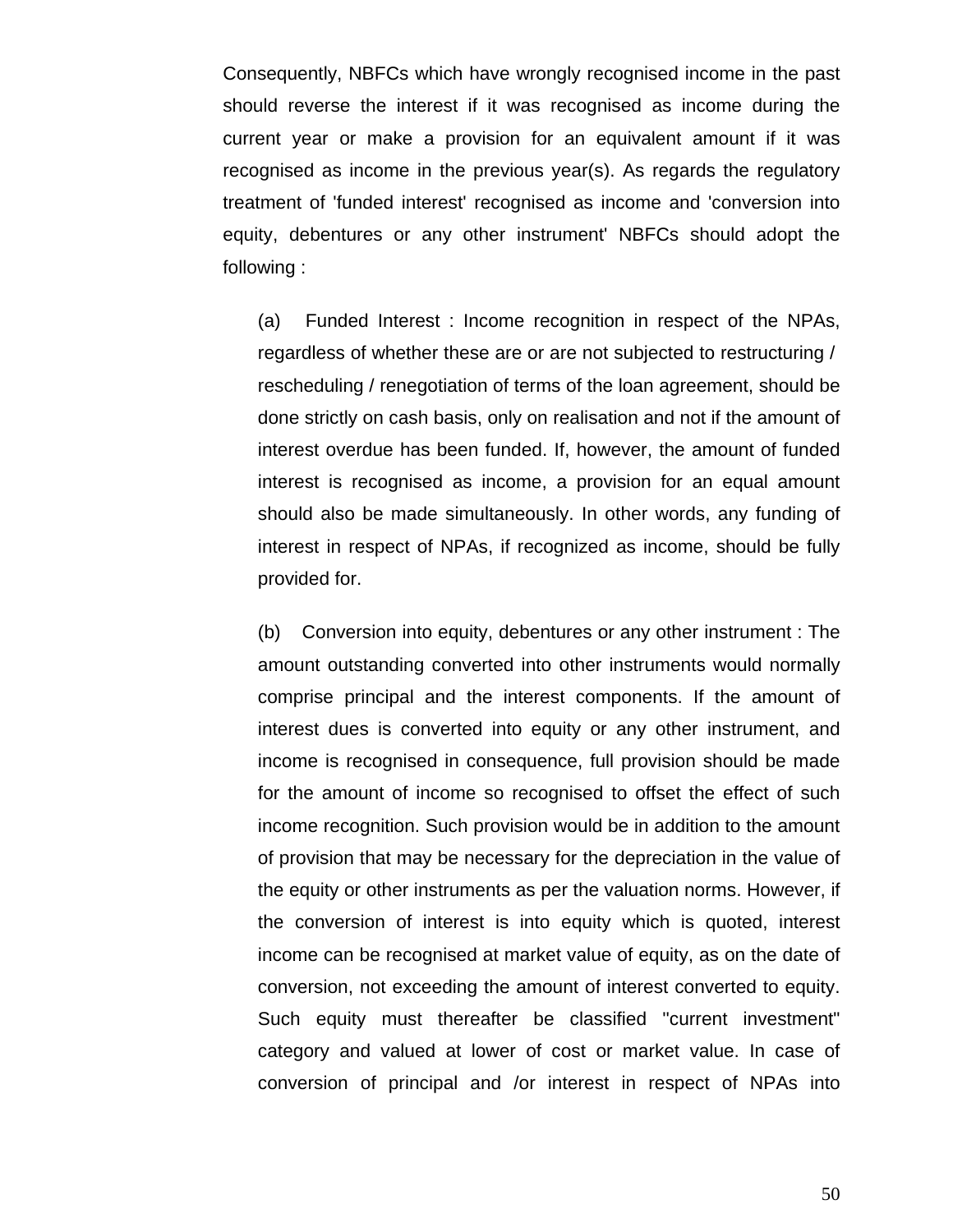debentures, such debentures should be treated as NPA, ab initio, in the same asset classification as was applicable to loan just before conversion and provision made as per norms. This norm would also apply to zero coupon bonds or other instruments which seek to defer the liability of the issuer. On such debentures, income should be recognised only on realisation basis. The income in respect of unrealised interest which is converted into debentures or any other fixed maturity instrument should be recognised only on redemption of such instrument. Subject to the above, the equity shares or other instruments arising from conversion of the principal amount of loan would also be subject to the usual prudential valuation norms as applicable to such instruments.

#### **4. General Principles and Prudential Norms for Restructured Advances**

The principles and prudential norms laid down in this paragraph are applicable to all advances including the borrowers, who are eligible for special regulatory treatment for asset classification as specified in para 7.

#### 4.1 **Eligibility criteria for restructuring of advances**

4.1.1 NBFCs may restructure the accounts classified under 'standard', 'substandard' and 'doubtful' categories.

4.1.2 NBFCs cannot reschedule / restructure / renegotiate borrowal accounts with retrospective effect. While a restructuring proposal is under consideration, the usual asset classification norms would continue to apply. The process of re- classification of an asset should not stop merely because restructuring proposal is under consideration. The asset classification status as on the date of approval of the restructured package by the competent authority would be relevant to decide the asset classification status of the account after restructuring / rescheduling / renegotiation. In case there is undue delay in sanctioning a restructuring package and in the meantime the asset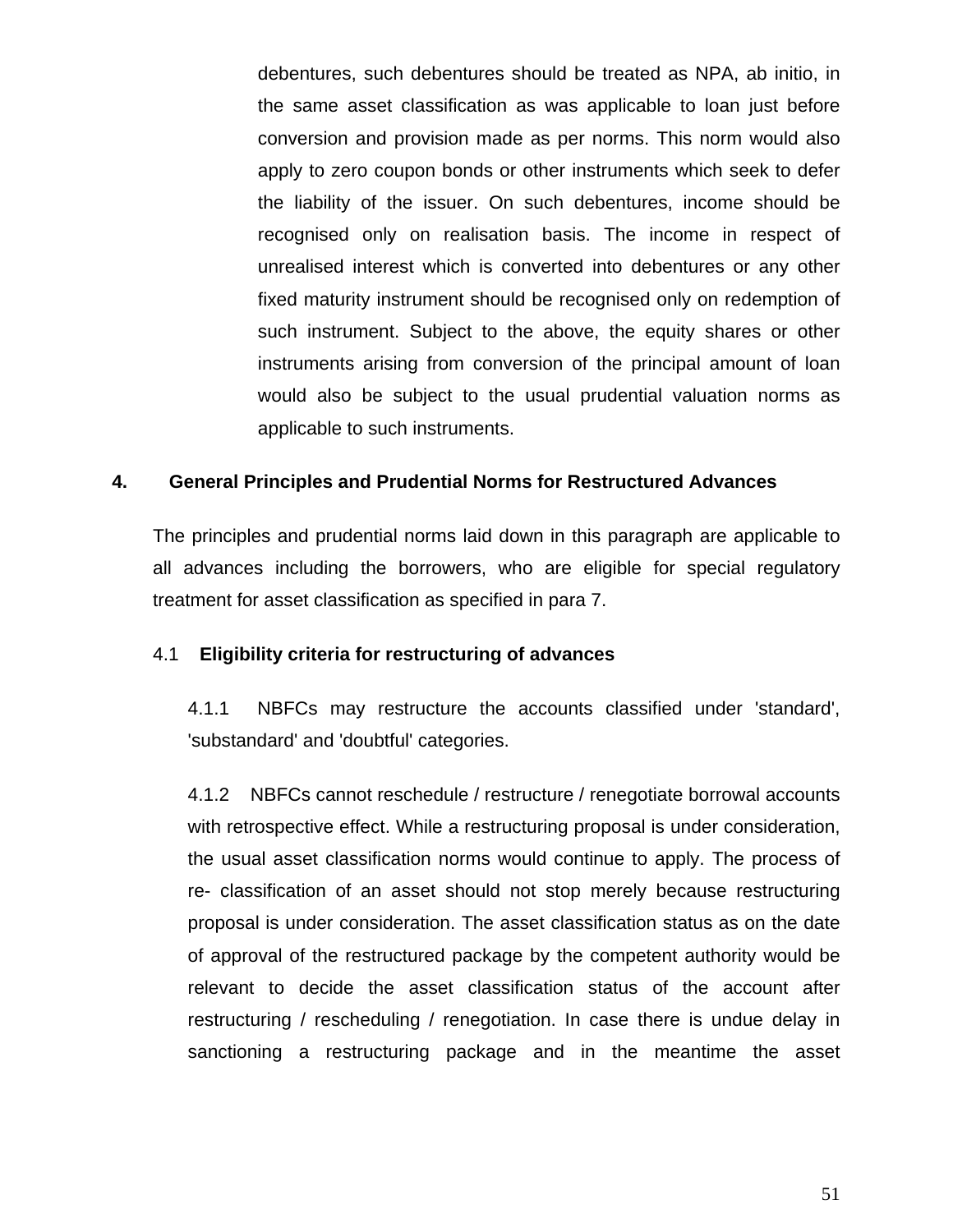classification status of the account undergoes deterioration, it would be a matter of supervisory concern.

4.1.3 Normally, restructuring cannot take place unless alteration / changes in the original loan agreement are made with the formal consent / application of the debtor. However, the process of restructuring can be initiated by the NBFC in deserving cases subject to customer agreeing to the terms and conditions.

4.1.4 No account will be taken up for restructuring by the NBFCs unless the financial viability is established and there is a reasonable certainty of repayment from the borrower, as per the terms of restructuring package. Any restructuring done without looking into cash flows of the borrower and assessing the viability of the projects / activity financed by NBFCs would be treated as an attempt at ever greening a weak credit facility and would invite supervisory concerns / action. NBFCs should accelerate the recovery measures in respect of such accounts. The viability should be determined by the NBFCs based on the acceptable viability benchmarks determined by them, which may be applied on a case-by-case basis, depending on merits of each case. Illustratively, the parameters may include the Return on Capital Employed, Debt Service Coverage Ratio, Gap between the Internal Rate of Return and Cost of Funds and the amount of provision required in lieu of the diminution in the fair value of the restructured advance. As different sectors of economy have different performance indicators, it will be desirable that NBFCs adopt these broad benchmarks with suitable modifications. Therefore, it has been decided that the viability should be determined by the NBFCs based on the acceptable viability parameters and benchmarks for each parameter determined by them. The benchmarks for the viability parameters adopted by the CDR Mechanism are given in the Appendix-1. NBFCs may suitably adopt them with appropriate adjustments, if any, for specific sectors while restructuring of accounts in non-CDR cases.

4.1.5 Borrowers indulging in frauds and malfeasance will continue to remain ineligible for restructuring.

52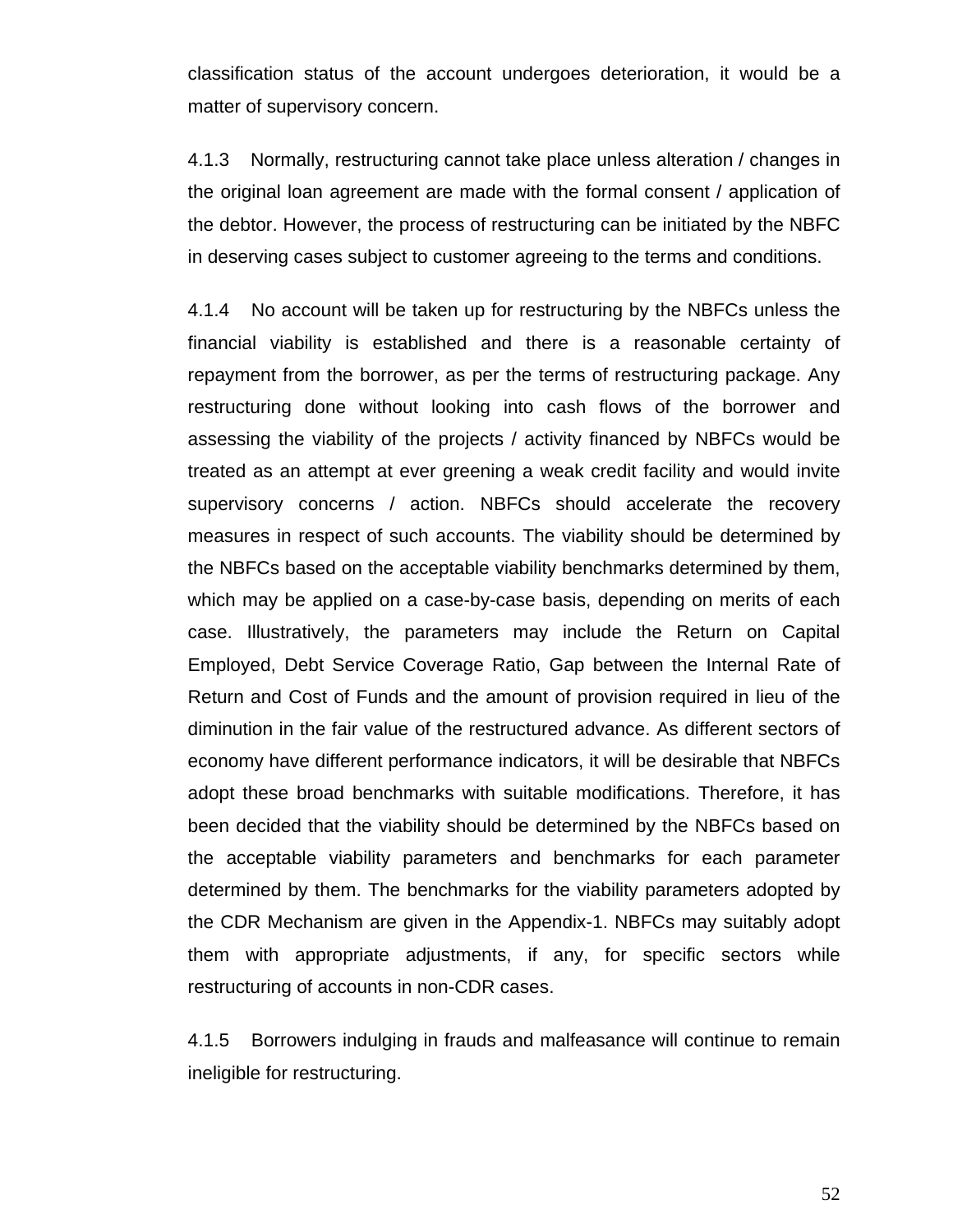4.1.6 BIFR cases are not eligible for restructuring without their express approval. CDR Core Group in the case of advances restructured under CDR Mechanism, the lead bank in the case of SME Debt Restructuring Mechanism and the individual NBFCs in other cases, may consider the proposals for restructuring in such cases, after ensuring that all the formalities in seeking the approval from BIFR are completed before implementing the package.

### 4.2 **Asset classification norms**

Restructuring of advances could take place in the following stages :

(a) before commencement of commercial production / operation;

(b) after commencement of commercial production / operation but before the asset has been classified as 'sub-standard';

(c) after commencement of commercial production / operation and the asset has been classified as 'sub-standard' or 'doubtful'.

4.2.1 The accounts classified as 'standard assets' should be immediately reclassified as 'sub-standard assets' upon restructuring.

4.2.2 The non-performing assets, upon restructuring, would continue to have the same asset classification as prior to restructuring and slip into further lower asset classification categories as per extant asset classification norms with reference to the pre-restructuring repayment schedule.

4.2.3 Standard accounts classified as NPA and NPA accounts retained in the same category on restructuring by the NBFC should be upgraded only when all the outstanding loan / facilities in the account perform satisfactorily during the 'specified period' (Appendix - 2), i.e. principal and interest on all facilities in the account are serviced as per terms of payment during that period.

4.2.4 In case, however, satisfactory performance after the specified period is not evidenced, the asset classification of the restructured account would be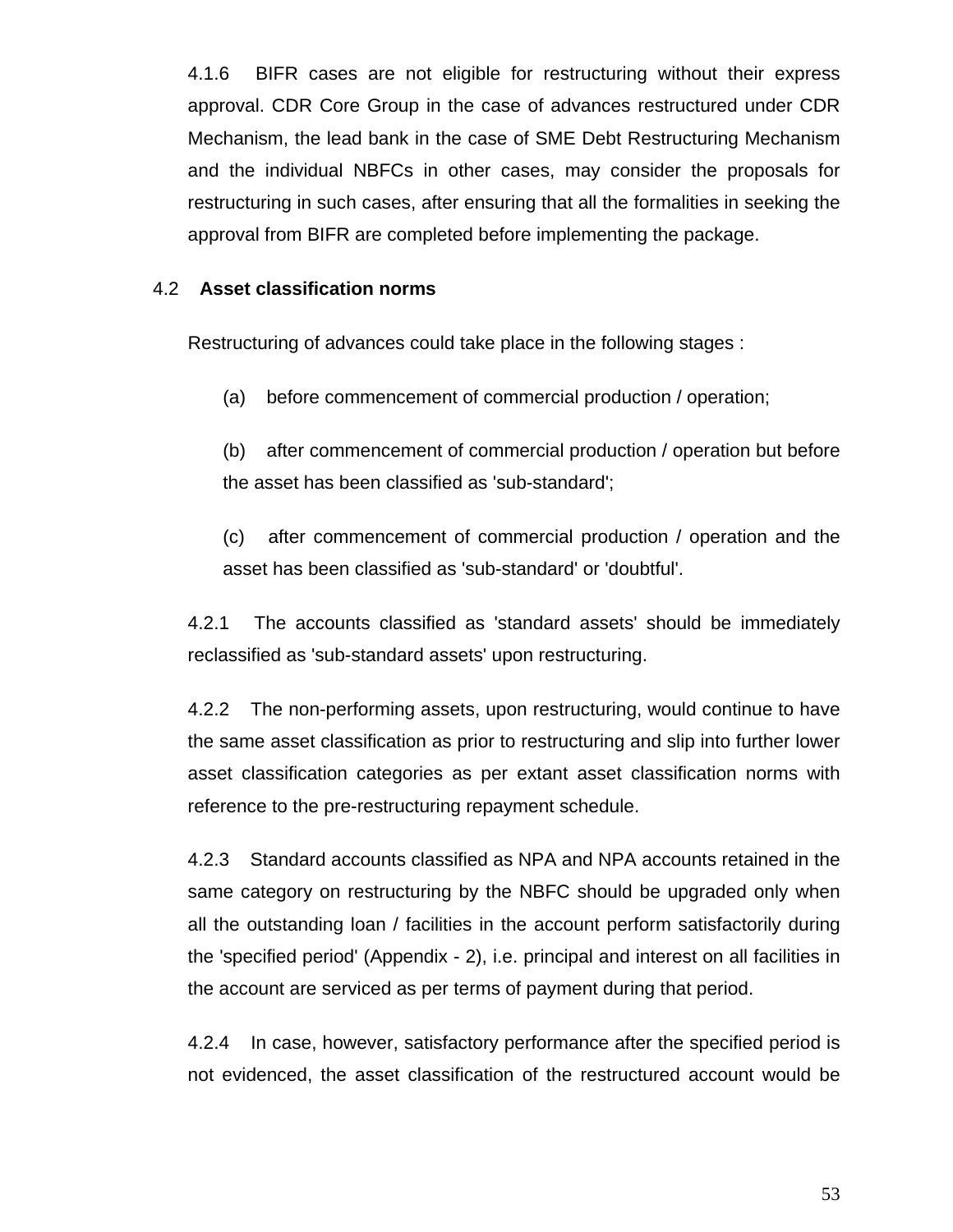governed as per the applicable prudential norms with reference to the prerestructuring payment schedule.

4.2.5 Any additional finance may be treated as 'standard asset' during the specified period (Appendix - 2) under the approved restructuring package. However, in the case of accounts where the pre-restructuring facilities were classified as 'substandard' and 'doubtful', interest income on the additional finance should be recognised only on cash basis. If the restructured asset does not qualify for upgradation at the end of the above specified period, the additional finance shall be placed in the same asset classification category as the restructured debt.

4.2.6 If a restructured asset, which is a standard asset on restructuring is subjected to restructuring on a subsequent occasion, it should be classified as substandard. If the restructured asset is a sub-standard or a doubtful asset and is subjected to restructuring, on a subsequent occasion, its asset classification will be reckoned from the date when it became NPA on the first occasion. However, such advances restructured on second or more occasion may be allowed to be upgraded to standard category after the specified period (Appendix - 2) in terms of the current restructuring package, subject to satisfactory performance.

### 4.3 **Income recognition norms**

Subject to provisions of paragraphs 4.2.5, 5.2 and 6.2, interest income in respect of restructured accounts classified as 'standard assets' will be recognized on accrual basis and that in respect of the accounts classified as 'non-performing assets' will be recognized on cash basis.

### 4.4 **Provisioning norms**

4.4.1 Provision on restructured advances

(i) NBFCs will hold provision against the restructured advances as per the extant provisioning norms.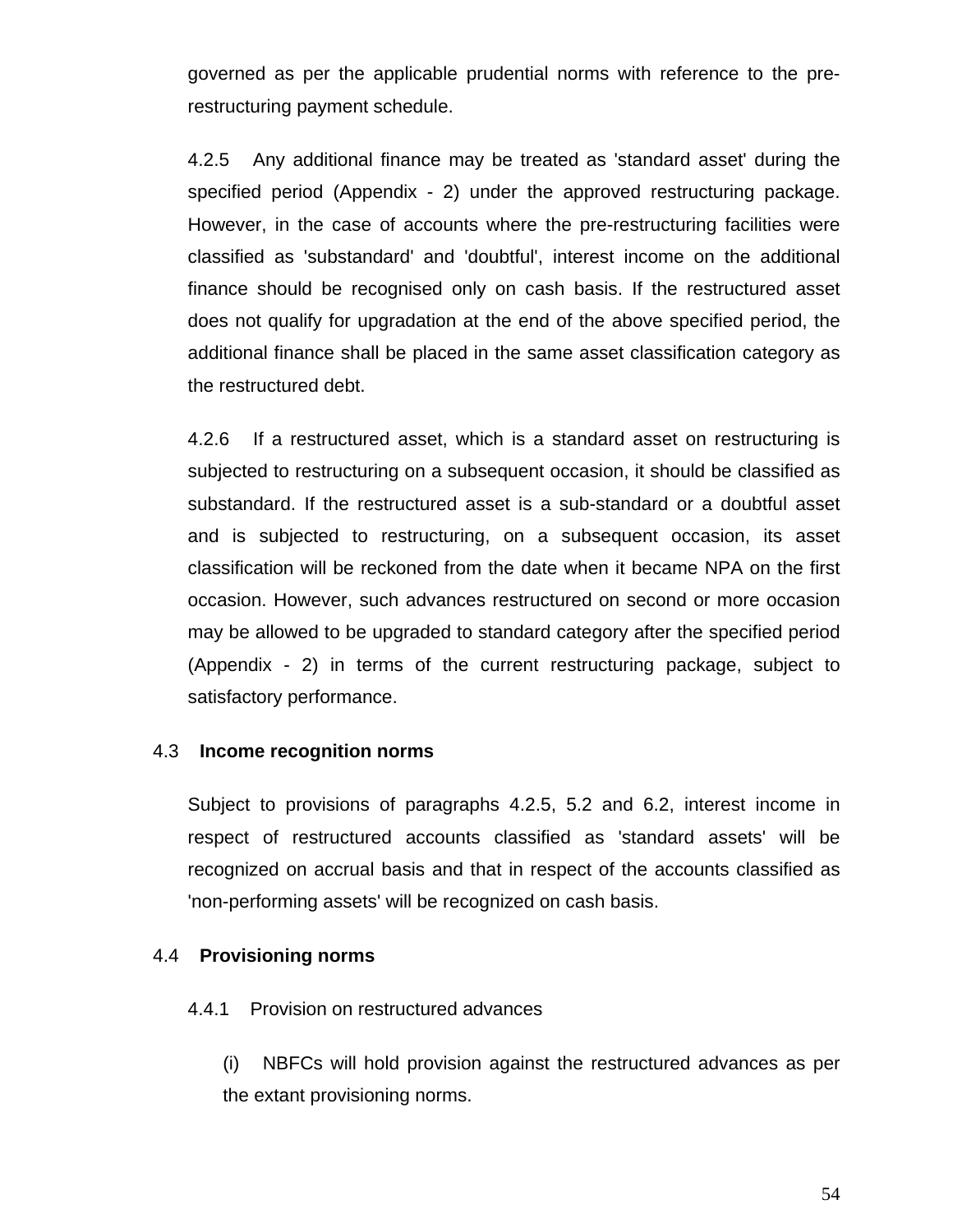(ii) Restructured accounts classified as standard advances will attract a higher provision (as prescribed from time to time) in the first two years from the date of restructuring. In cases of moratorium on payment of interest / principal after restructuring, such advances will attract the prescribed higher provision for the period covering moratorium and two years thereafter.

(iii) Restructured accounts classified as non-performing advances, when upgraded to standard category will attract a higher provision (as prescribed from time to time) in the first year from the date of upgradation.

(iv) The above-mentioned higher provision on restructured standard advances would be 5 per cent in respect of new restructured standard accounts (flow) with effect from January 24, 2014 and increase in a phased manner for the stock of restructured standard accounts as on January 23, 2014 as under :

- 2.75 per cent with effect from March 31, 2014
- \* 3.50 per cent with effect from March 31, 2015 (spread over the four quarters of 2014-15)

\* 4.25 per cent - with effect from March 31, 2016 (spread over the four quarters of 2015-16

5 percent - with effect from March 31, 2017 (spread over the four quarters of 2016-17

4.4.2 Provision for diminution in the fair value of restructured advances

(i) Reduction in the rate of interest and / or reschedulement of the repayment of principal amount, as part of the restructuring, will result in diminution in the fair value of the advance. Such diminution in value is an economic loss for the NBFC and will have impact on the NBFC's market value. It is, therefore, necessary for NBFCs to measure such diminution in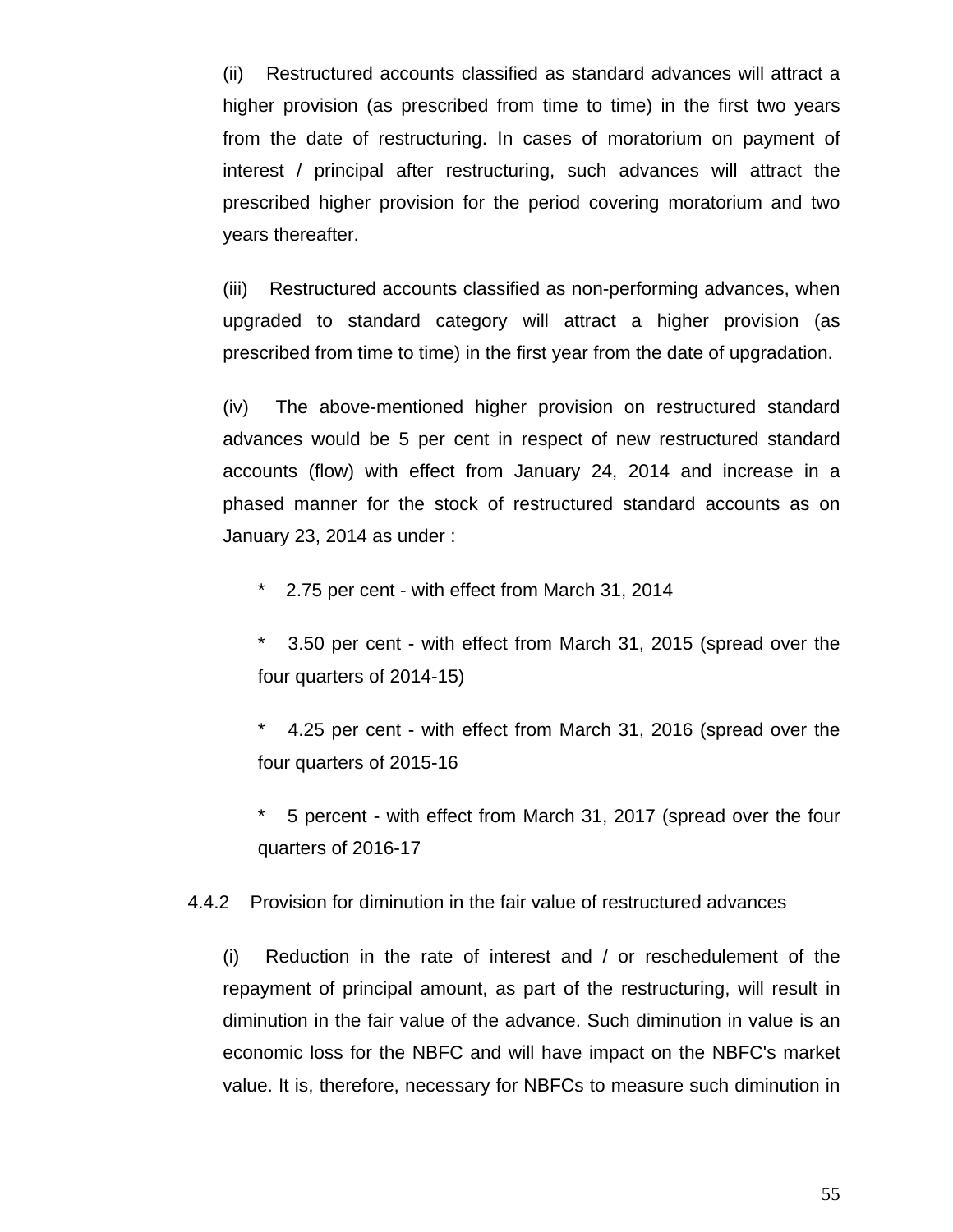the fair value of the advance and make provisions for it by debit to Profit & Loss Account. Such provision should be held in addition to the provisions as per existing provisioning norms as indicated in para 4.4.1 above, and in an account distinct from that for normal provisions.

For this purpose, the erosion in the fair value of the advance should be computed as the difference between the fair value of the loan before and after restructuring. Fair value of the loan before restructuring will be computed as the present value of cash flows representing the interest at the existing rate charged on the advance before restructuring and the principal, discounted at a rate equal to the NBFC's bare lending rate i.e. the interest rate applicable to the borrower as per the loan agreement had the loan been serviced without any default, as applicable to the concerned borrower, as on the date of restructuring. Fair value of the loan after restructuring will be computed as the present value of cash flows representing the interest at the rate charged on the advance on restructuring and the principal, discounted at a rate equal to the NBFC's bare lending rate as applicable to the borrower as on the date of restructuring.

The above formula moderates the swing in the diminution of present value of loans with the interest rate cycle and will have to be followed consistently by NBFCs in future. Further, it is reiterated that the provisions required as above arise due to the action of the NBFCs resulting in change in contractual terms of the loan upon restructuring which are in the nature of financial concessions. These provisions are distinct from the provisions which are linked to the asset classification of the account classified as NPA and reflect the impairment due to deterioration in the credit quality of the loan. Thus, the two types of the provisions are not substitute for each other.

(ii). The amount of principal converted into debt / equity instruments on restructuring would need to be held under 'current investments' and valued as per usual valuation norms. Therefore, for the purpose of arriving at the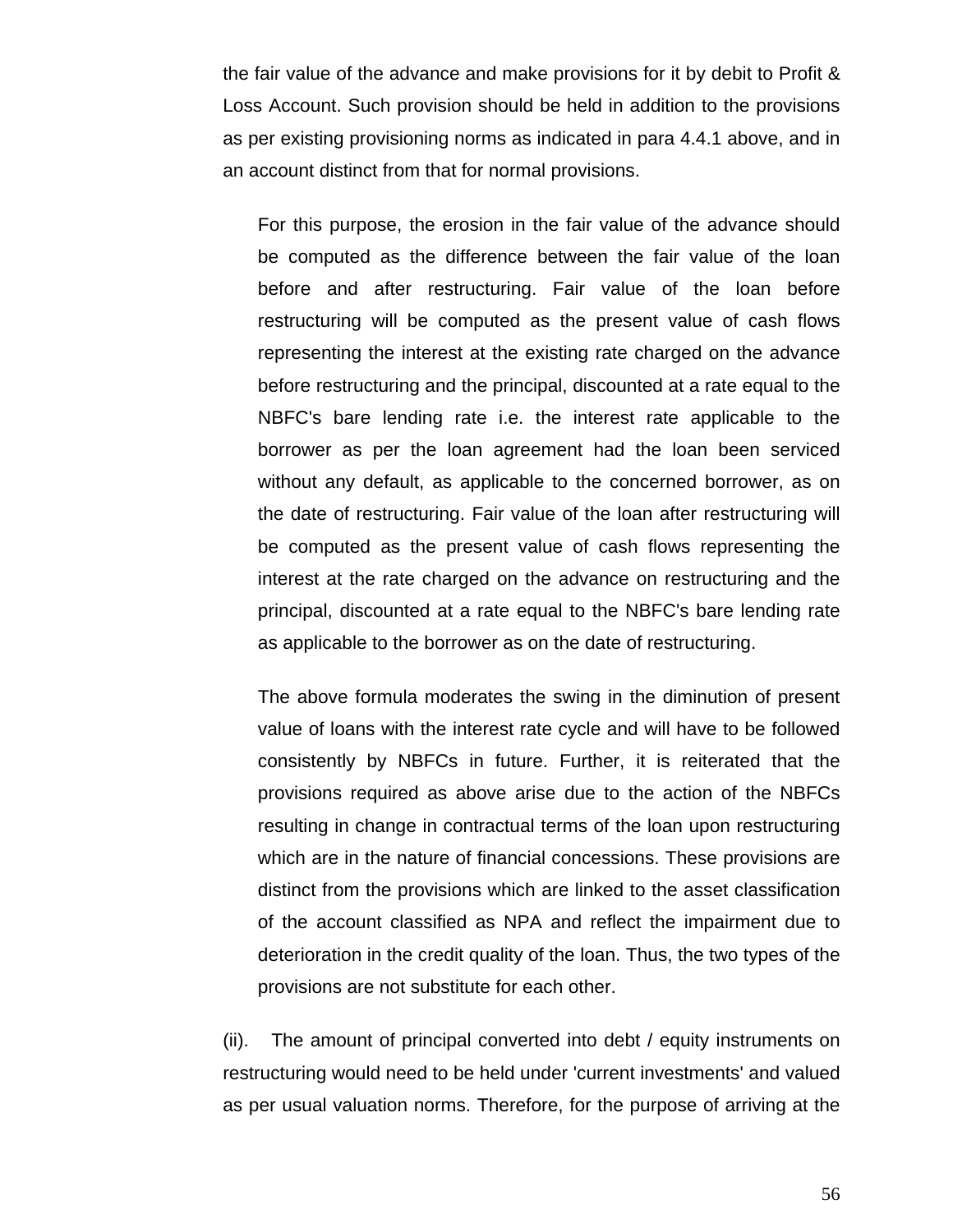erosion in the fair value, the NPV calculation of the portion of principal not converted into debt / equity has to be carried out separately. However, the total sacrifice involved for the NBFC would be NPV of the above portion plus valuation loss on account of conversion into debt / equity instruments.

NBFCs are therefore advised that they should correctly capture the diminution in fair value of restructured accounts as it will have a bearing not only on the provisioning required to be made by them but also on the amount of sacrifice required from the promoters (Ref. para 7.2.2.iv). Further, there should not be any effort on the part of NBFCs to artificially reduce the net present value of cash flows by resorting to any sort of financial engineering. NBFCs are also advised to put in place a proper mechanism of checks and balances to ensure accurate calculation of erosion in the fair value of restructured accounts.

(iii) In the event any security is taken in lieu of the diminution in the fair value of the advance, it should be valued at Re.1/- till maturity of the security. This will ensure that the effect of charging off the economic sacrifice to the Profit & Loss account is not negated.

(iv) The diminution in the fair value may be re-computed on each balance sheet date till satisfactory completion of all repayment obligations and full repayment of the outstanding in the account, so as to capture the changes in the fair value on account of changes in the bare lending rate as applicable to the borrower. Consequently, NBFCs may provide for the shortfall in provision or reverse the amount of excess provision held in the distinct account.

(v) If due to lack of expertise / appropriate infrastructure, an NBFC finds it difficult to ensure computation of diminution in the fair value of advances, as an alternative to the methodology prescribed above for computing the amount of diminution in the fair value, NBFCs will have the option of notionally computing the amount of diminution in the fair value and providing therefor, at five percent of the total exposure, in respect of all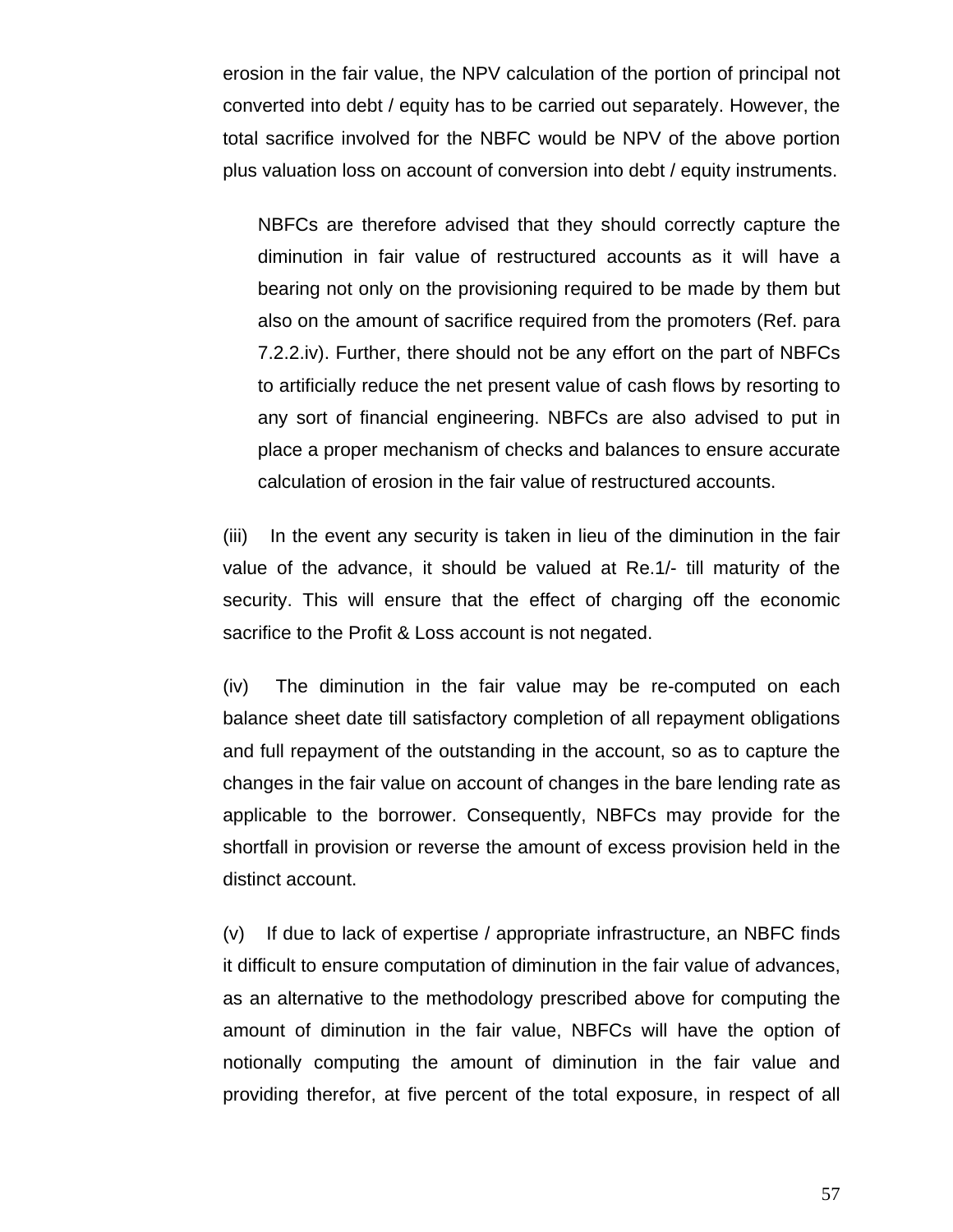restructured accounts where the total dues to NBFC(s) are less than rupees one crore.

4.4.3 The total provisions required against an account (normal provisions plus provisions in lieu of diminution in the fair value of the advance) are capped at 100% of the outstanding debt amount.

### **5. Prudential Norms for Conversion of Principal into Debt / Equity**

### 5.1 **Asset classification norms**

A part of the outstanding principal amount can be converted into debt or equity instruments as part of restructuring. The debt / equity instruments so created will be classified in the same asset classification category in which the restructured advance has been classified. Further movement in the asset classification of these instruments would also be determined based on the subsequent asset classification of the restructured advance.

### 5.2 **Income recognition norms**

### 5.2.1 *Standard Accounts*

In the case of restructured accounts classified as 'standard', the income, if any, generated by these instruments may be recognised on accrual basis.

### 5.2.2 *Non- Performing Accounts*

In the case of restructured accounts classified as non-performing assets, the income, if any, generated by these instruments may be recognised only on cash basis.

### 5.3 **Valuation and provisioning norms**

These instruments should be held under 'current investments' and valued as per usual valuation norms. Equity classified as standard asset should be valued either at market value, if quoted, or at break-up value, if not quoted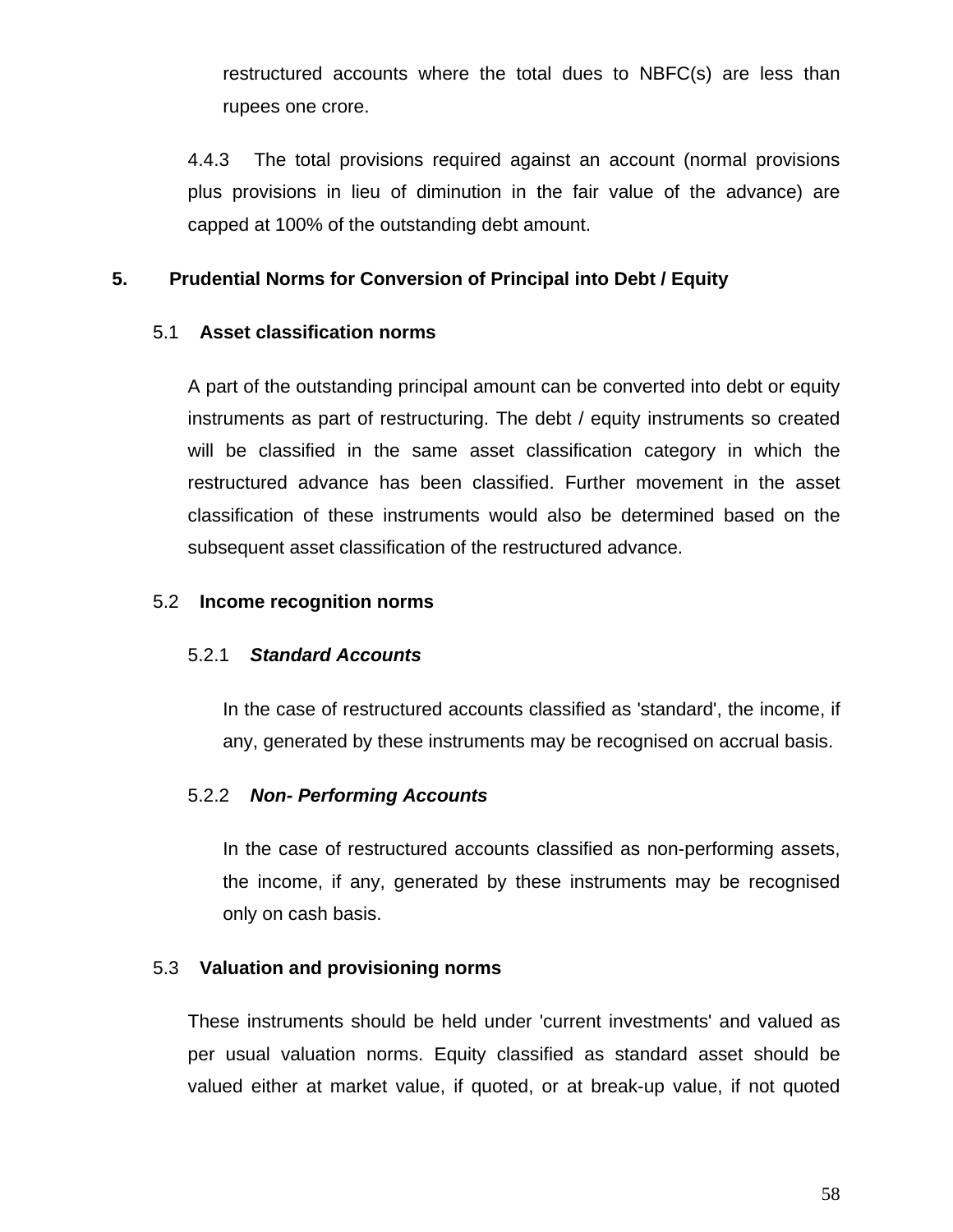(without considering the revaluation reserve, if any) which is to be ascertained from the company's latest balance sheet. In case the latest balance sheet is not available, the shares are to be valued at Re.1. Equity instrument classified as NPA should be valued at market value, if quoted, and in case where equity is not quoted, it should be valued at Re.1. Depreciation on these instruments should not be offset against the appreciation in any other securities held under the 'current investment' category.

# **6. Prudential Norms for Conversion of Unpaid Interest into 'Funded Interest Term Loan' (FITL), Debt or Equity Instruments**

### 6.1 **Asset classification norms**

The FITL / debt or equity instrument created by conversion of unpaid interest will be classified in the same asset classification category in which the restructured advance has been classified. Further movement in the asset classification of FITL / debt or equity instruments would also be determined based on the subsequent asset classification of the restructured advance.

### 6.2 **Income recognition norms**

6.2.1 The income, if any, generated by these instruments may be recognised on accrual basis, if these instruments are classified as 'standard', and on cash basis in the cases where these have been classified as a non-performing asset.

6.2.2 The unrealised income represented by FITL / Debt or equity instrument should have a corresponding credit in an account styled as "Sundry Liabilities Account (Interest Capitalisation)".

6.2.3 In the case of conversion of unrealised interest income into equity, which is quoted, interest income can be recognized after the account is upgraded to standard category at market value of equity, on the date of such upgradation, not exceeding the amount of interest converted into equity.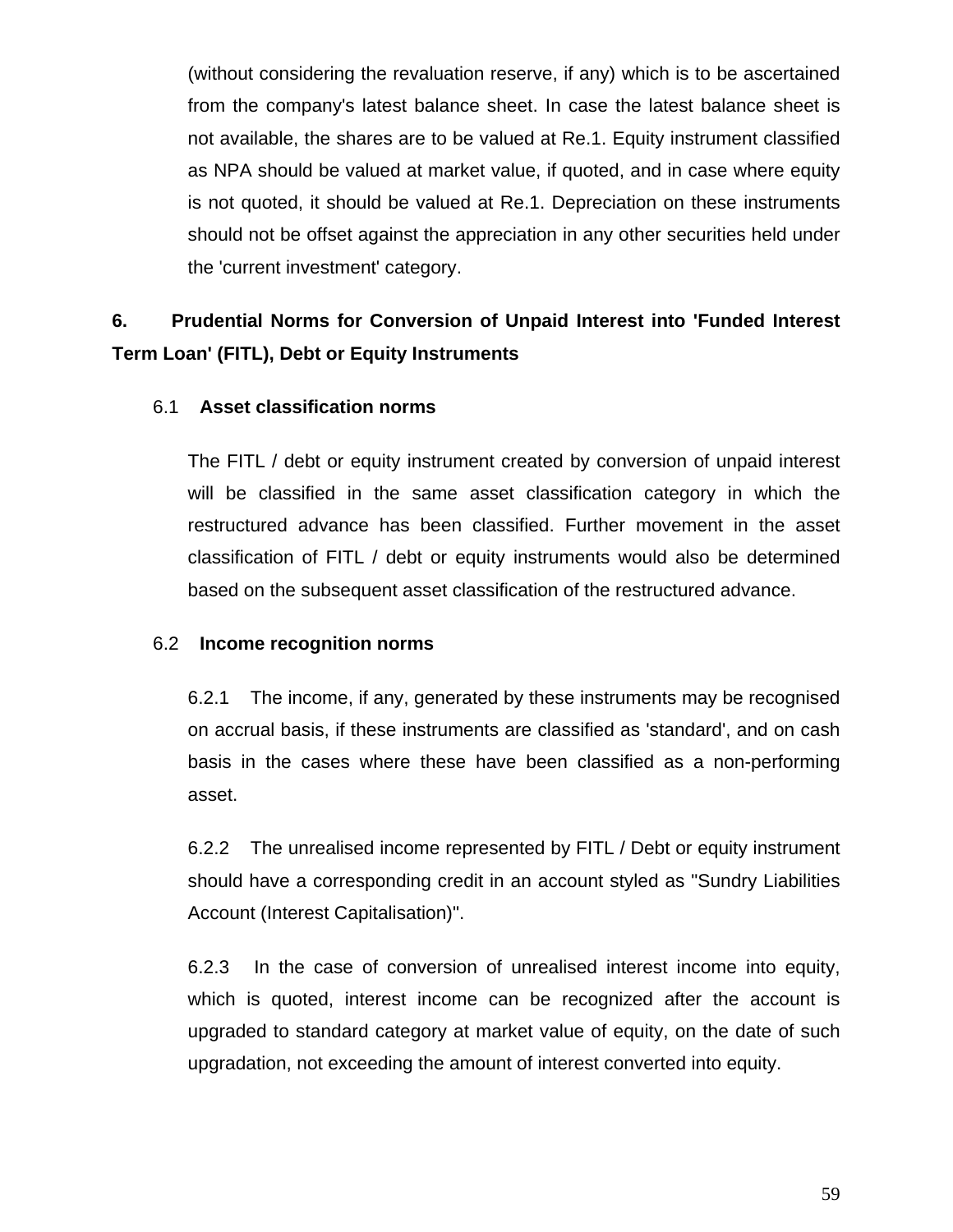6.2.4 Only on repayment in case of FITL or sale / redemption proceeds of the debt / equity instruments, the amount received will be recognised in the P&L Account, while simultaneously reducing the balance in the "Sundry Liabilities Account (Interest Capitalisation)".

### 6.3 **Valuation & Provisioning norms**

Valuation and provisioning norms would be as per para 5.3 above. The depreciation, if any, on valuation may be charged to the Sundry Liabilities (Interest Capitalisation) Account.

### **7. Special Regulatory Treatment for Asset Classification**

7.1 The special regulatory treatment for asset classification, in modification to the provisions in this regard stipulated in para 4 above, will be available, in respect of restructuring of advances granted to infrastructure projects,non-infra projects and all advances restructured either under CDR mechanism / SME Debt Restructuring Mechanism and debt restructured in a consortium / multiple lending arrangement (except the following categories of advances), subject to compliance with certain conditions as enumerated in para 7.2 below :

- i. Consumer and personal advances;
- ii. Advances classified as Capital market exposures;
- iii. Advances classified as commercial real estate exposures

The asset classification of these three categories of accounts as well as that of other accounts which do not comply with the conditions enumerated in para 7.2, will be governed by the prudential norms in this regard described in para4 above.

# 7.2 **Elements of special regulatory framework**

The special regulatory treatment has the following two components :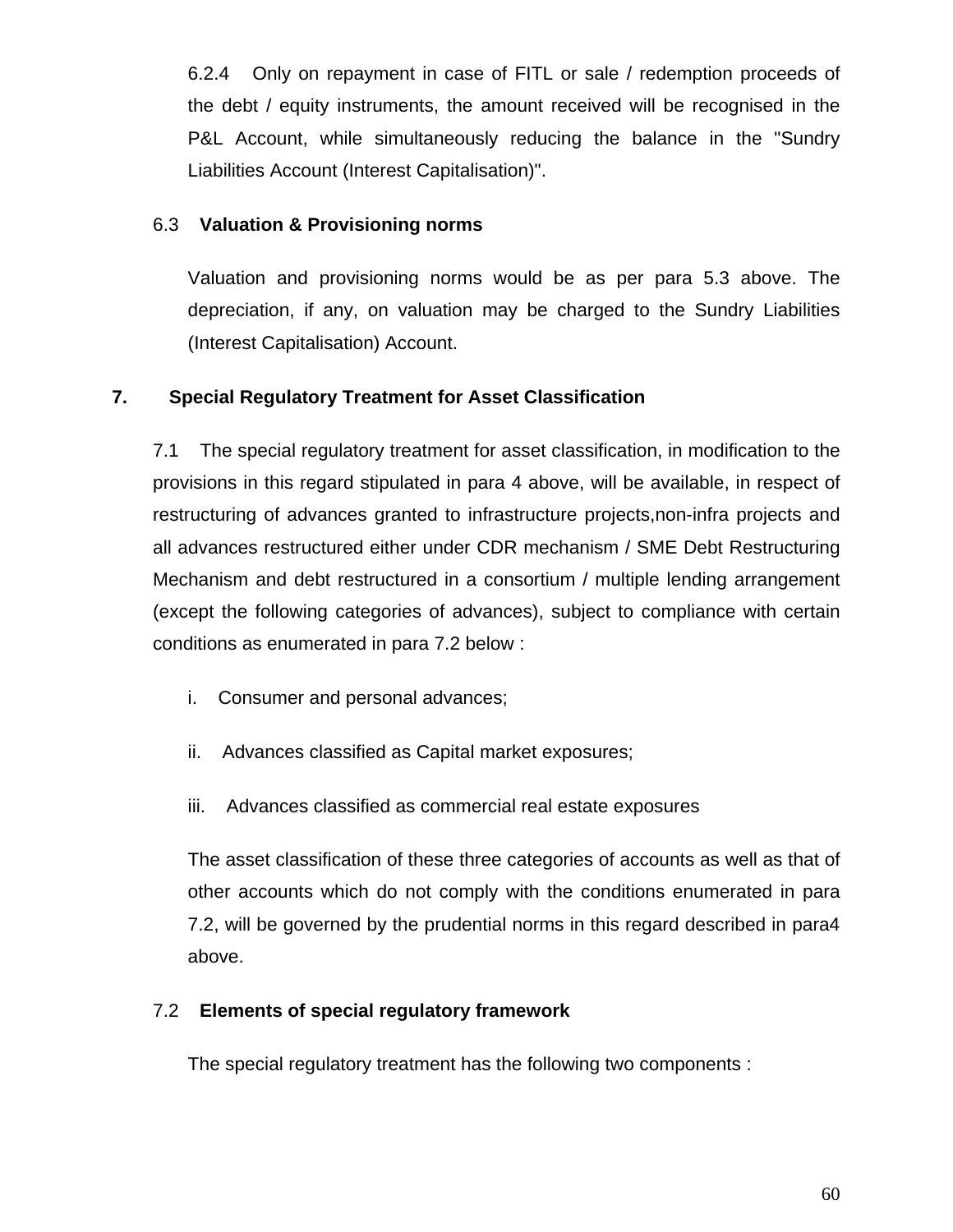(i) Incentive for quick implementation of the restructuring package.

(ii) Retention of the asset classification of the restructured account in the pre-restructuring asset classification category.

#### 7.2.1 *Incentive for quick implementation of the restructuring package*

As stated in para 4.1.2, during the pendency of the application for restructuring of the advance with the NBFC, the usual asset classification norms would continue to apply. The process of reclassification of an asset should not stop merely because the application is under consideration. However, as an incentive for quick implementation of the package, if the approved package is implemented by the NBFC as per the following time schedule, the asset classification status may be restored to the position which existed when the reference was made to the CDR Cell in respect of cases covered under the CDR Mechanism or when the restructuring application was received by the NBFC in non-CDR cases :

(i) Within 120 days from the date of approval under the CDR Mechanism.

(ii) Within 120 days from the date of receipt of application by the NBFC in cases other than those restructured under the CDR Mechanism.

#### 7.2.2 *Asset classification benefits*

Subject to the compliance with the undernoted conditions in addition to the adherence to the prudential framework laid down in para 4 :

(i) In modification to para 4.2.1, an existing 'standard asset' will not be downgraded to the sub-standard category upon restructuring.

(ii) In modification to para 4.2.2, during the specified period, the asset classification of the sub-standard / doubtful accounts will not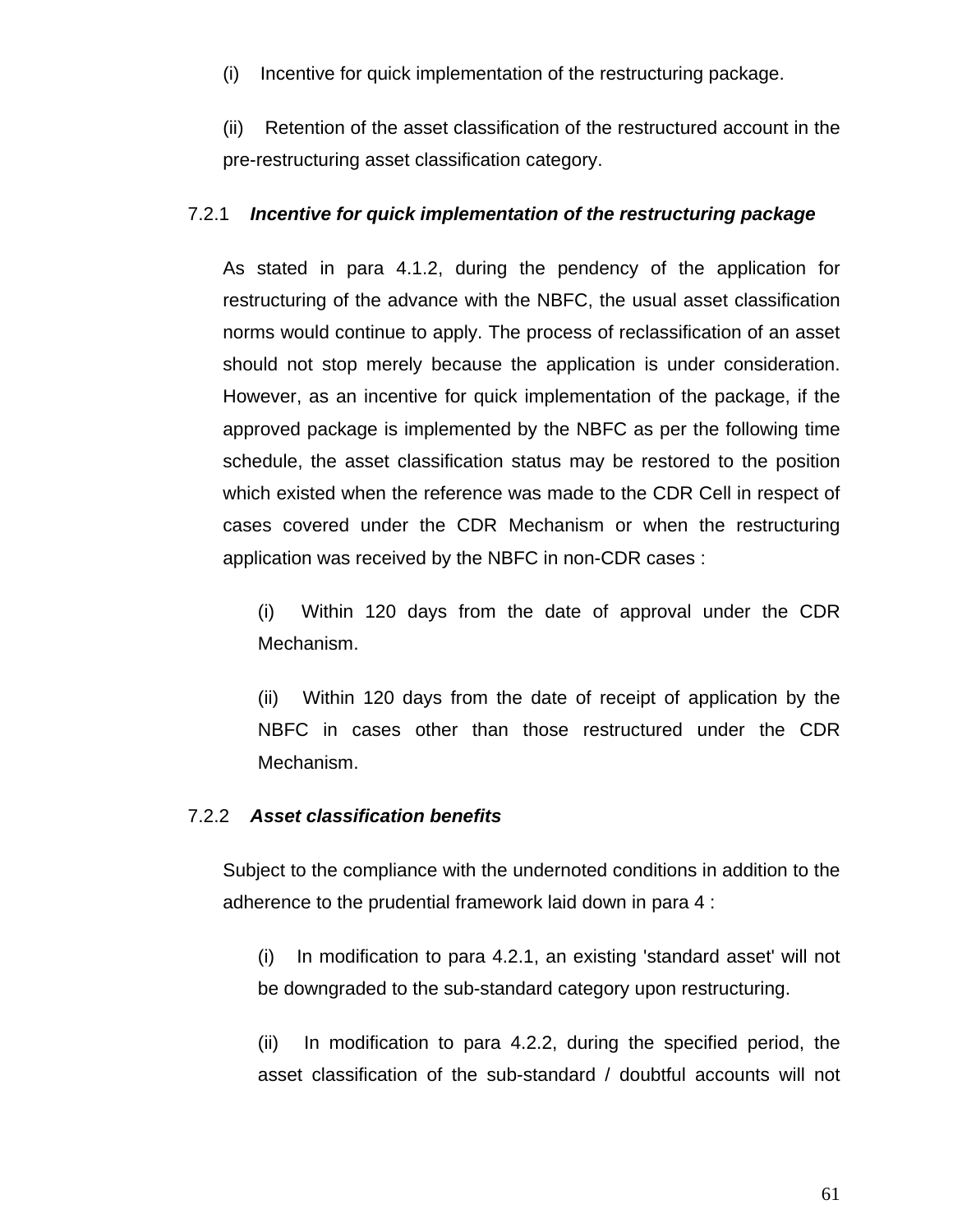deteriorate upon restructuring, if satisfactory performance is demonstrated during the specified period.

However, these benefits will be available subject to compliance with the following conditions :

(i) The dues to the NBFC are 'fully secured' as defined in Appendix - 2. The condition of being fully secured by tangible security will not be applicable to infrastructure projects, provided the cash flows generated from these projects are adequate for repayment of the advance, the financing NBFC(s) have in place an appropriate mechanism to escrow the cash flows, and also have a clear and legal first claim on these cash flows.

(ii) The unit becomes viable in 8 years, if it is engaged in infrastructure activities, and in 5 years in the case of other units.

(iii) The repayment period of the restructured advance including the moratorium, if any, does not exceed 15 years in the case of infrastructure advances and 10 years in the case of other advances.

(iv) Promoters' sacrifice and additional funds brought by them should be a minimum of 20 per cent of NBFCs' sacrifice or 2 per cent of the restructured debt, whichever is higher. This stipulation is the minimum and NBFCs may decide on a higher sacrifice by promoters depending on the riskiness of the project and promoters' ability to bring in higher sacrifice amount. Further, such higher sacrifice may invariably be insisted upon in larger accounts, especially CDR accounts. The promoters' sacrifice should invariably be brought upfront while extending the restructuring benefits to the borrowers. The term 'NBFC's sacrifice' means the amount of "erosion in the fair value of the advance" or "total sacrifice", to be computed as per the methodology enumerated in para 4.4.2 (i) and (ii) above.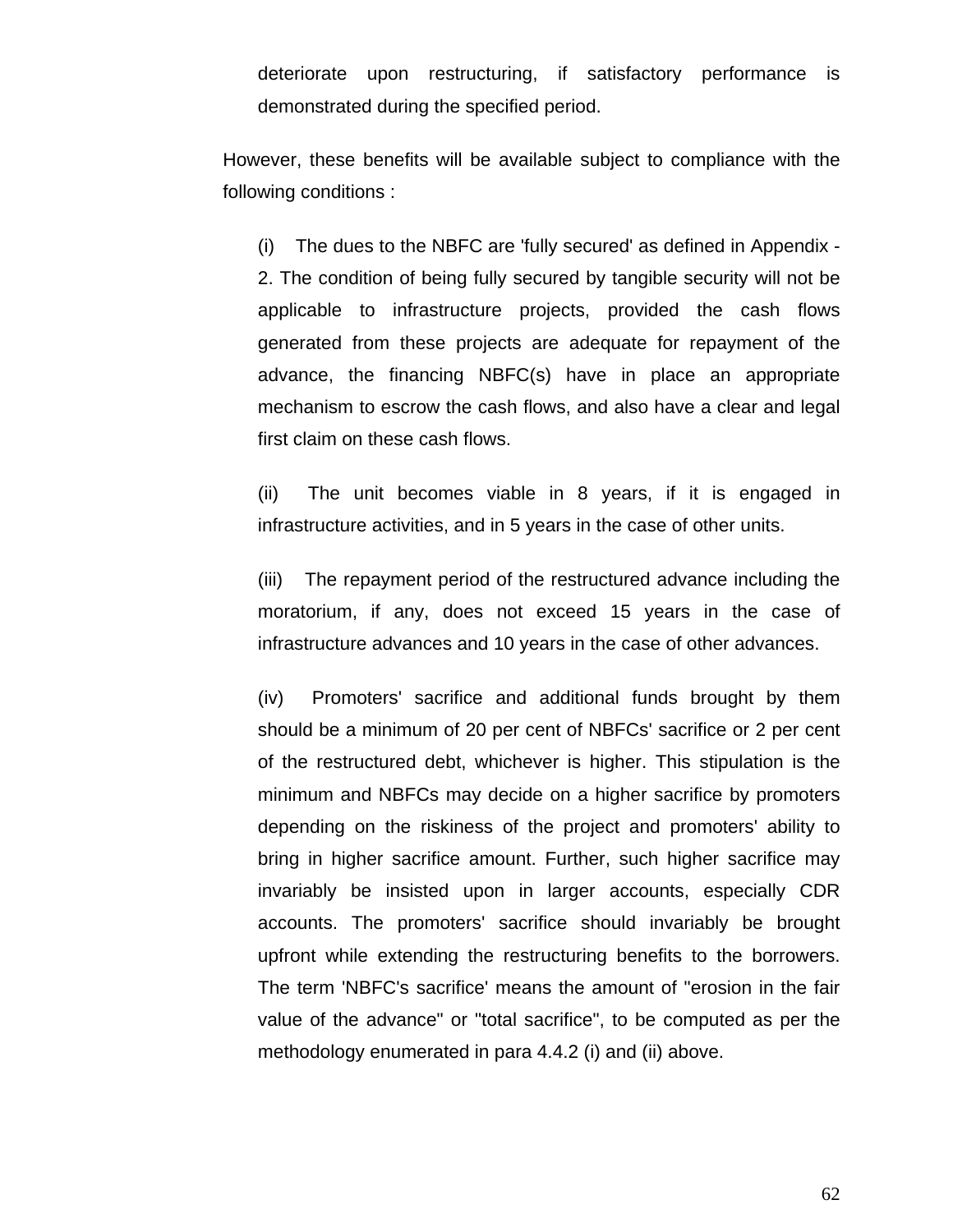(v) Promoter's contribution need not necessarily be brought in cash and can be brought in the form of de-rating of equity, conversion of unsecured loan brought by the promoter into equity and interest free loans.

(vi) The restructuring under consideration is not a 'repeated restructuring' as defined in Appendix - 2.

7.2.3. In line with the recommendation of the Working Group (Chairman : Shri B. Mahapatra) to review the existing prudential guidelines on restructuring of advances by banks / financial institutions, the incentive for quick implementation of restructuring package and asset classification benefits (paragraph 7.2.1&7.2.2 above) available on restructuring on fulfilling the conditions will however be withdrawn for all restructurings effective from April 1, 2015 with the exception of provisions related to changes in DCCO in respect of infrastructure as well as non-infrastructure project loans (please see para 3). It implies that with effect from April 1, 2015, a standard account on restructuring (for reasons other than change in DCCO) would be immediately classified as sub-standard on restructuring as also the non-performing assets, upon restructuring, would continue to have the same asset classification as prior to restructuring and slip into further lower asset classification categories as per the extant asset classification norms with reference to the prerestructuring repayment schedule.

#### **8. Miscellaneous**

8.1 The NBFCs should decide on the issue regarding convertibility (into equity) option as a part of restructuring exercise whereby the NBFCs shall have the right to convert a portion of the restructured amount into equity, keeping in view the relevant SEBI regulations.

8.2 Conversion of debt into preference shares should be done only as a last resort and such conversion of debt into equity / preference shares should, in any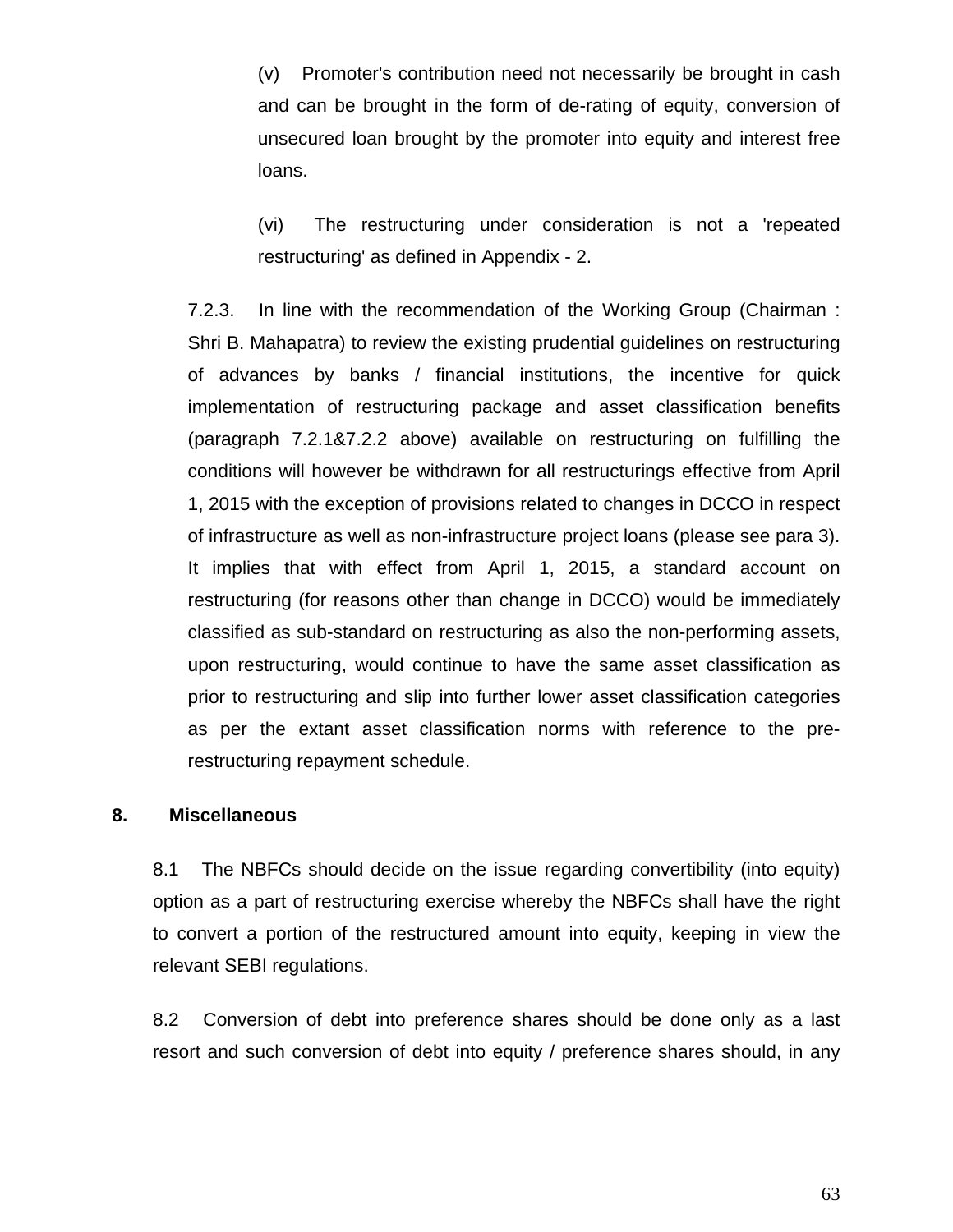case, be restricted to a cap (say 10 per cent of the restructured debt). Further, any conversion of debt into equity should be done only in the case of listed companies.

8.3 NBFCs may consider incorporating in the approved restructuring packages creditor's rights to accelerate repayment and the borrower's right to pre pay. Further, all restructuring packages must incorporate 'Right to recompense' clause and it should be based on certain performance criteria of the borrower. In any case, minimum 75 per cent of the recompense amount should be recovered by the lenders and in cases where some facility under restructuring has been extended below bare lending rate, 100 per cent of the recompense amount should be recovered.

8.4 As stipulating personal guarantee will ensure promoters' "skin in the game" or commitment to the restructuring package, promoters' personal guarantee should be obtained in all cases of restructuring and corporate guarantee cannot be accepted as a substitute for personal guarantee. However, corporate guarantee can be accepted in those cases where the promoters of a company are not individuals but other corporate bodies or where the individual promoters cannot be clearly identified.

#### **9. Disclosures**

With effect from the financial year ending March 2014NBFCs should disclose in their published annual Balance Sheets, under "Notes on Accounts", information relating to number and amount of advances restructured, and the amount of diminution in the fair value of the restructured advances as per the format given in Appendix - 4. The information would be required for advances restructured under CDR Mechanism, SME Debt Restructuring Mechanism and other categories separately. NBFCs must disclose the total amount outstanding in all the accounts / facilities of borrowers whose accounts have been restructured along with the restructured part or facility. This means even if only one of the facilities / accounts of a borrower has been restructured, the NBFC should also disclose the entire outstanding amount pertaining to all the facilities / accounts of that particular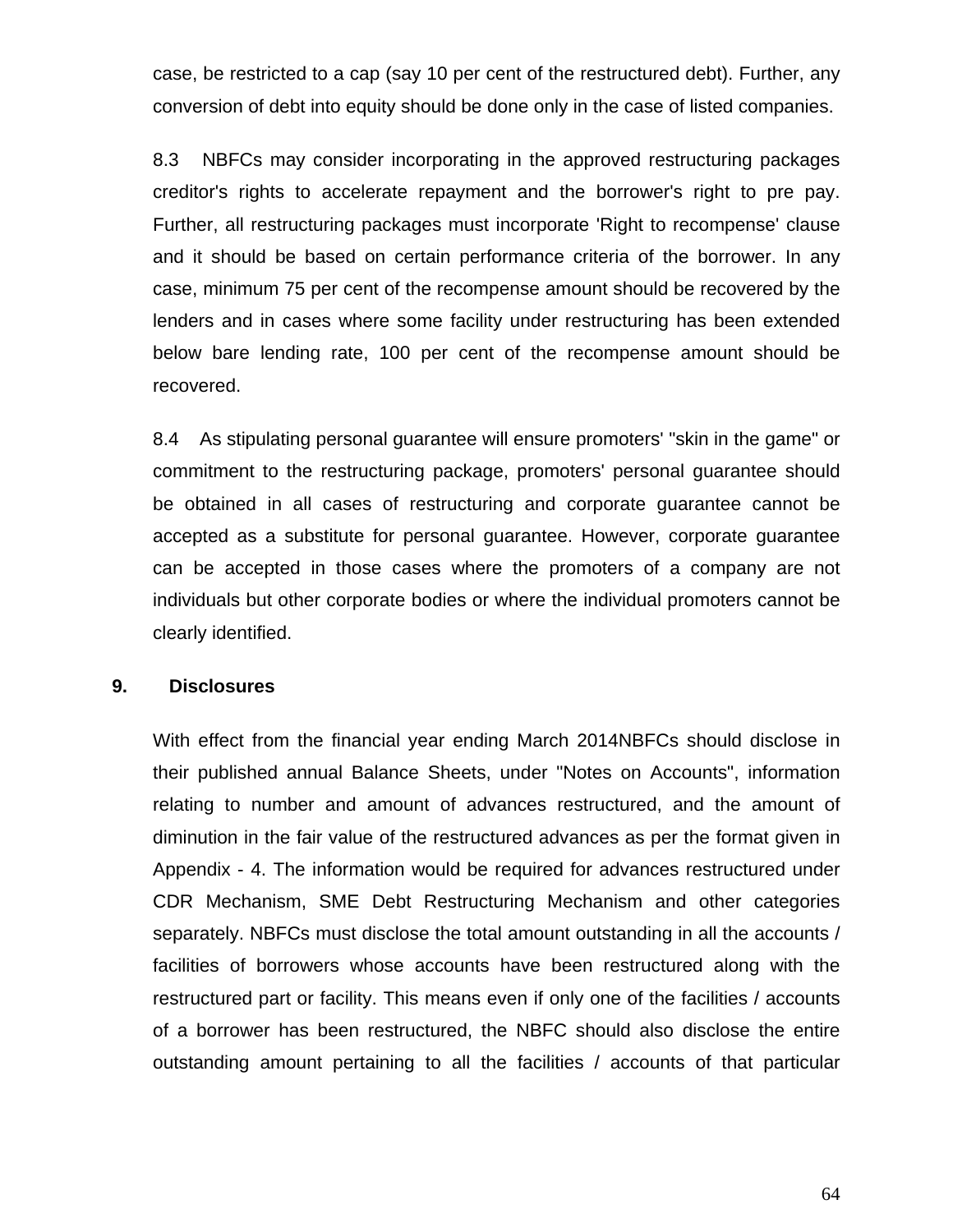borrower. The disclosure format prescribed in Appendix - 4, inter-alia, includes the following :

i. details of accounts restructured on a cumulative basis excluding the standard restructured accounts which cease to attract higher provision and risk weight (if applicable);

- ii. provisions made on restructured accounts under various categories; and
- iii. details of movement of restructured accounts.

This implies that once the higher provisions on restructured advances (classified as standard either abinitio or on upgradation from NPA category) revert to the normal level on account of satisfactory performance during the prescribed period, such advances should no longer be required to be disclosed by NBFCs as restructured accounts in the "Notes on Accounts" in their Annual Balance Sheets. However, the provision for diminution in the fair value of restructured accounts on such restructured accounts should continue to be maintained by NBFCs as per the existing instructions.

**10.** The CDR Mechanism will also be available to the corporates engaged in nonindustrial activities, if they are otherwise eligible for restructuring as per the criteria laid down for this purpose. Further, NBFCs are also encouraged to strengthen the coordination among themselves / creditors in the matter of restructuring of consortium / multiple lending accounts, which are not covered under the CDR Mechanism.

It has been reiterated that the basic objective of restructuring is to preserve economic value of units, not ever-greening of problem accounts. This can be achieved by NBFCs and the borrowers only by careful assessment of the viability, quick detection of weaknesses in accounts and a time-bound implementation of restructuring packages.

-----------------------------------------

65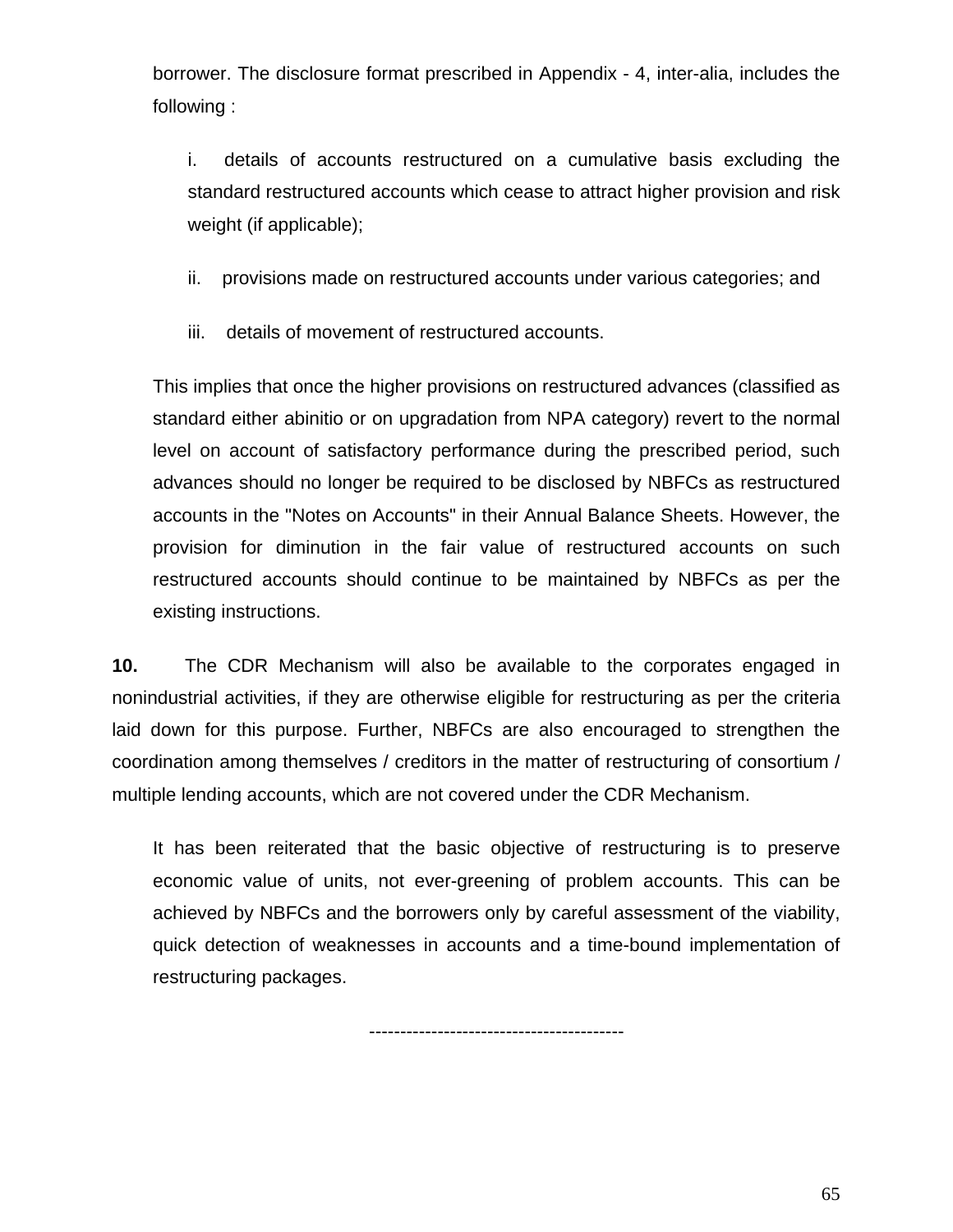# **Appendix -1**

### **Broad Benchmarks for the Viability Parameters**

i. Return on capital employed should be at least equivalent to 5 year Government security yield plus 2 per cent.

ii. The debt service coverage ratio should be greater than 1.25 within the 5 years period in which the unit should become viable and on year to year basis the ratio should be above 1. The normal debt service coverage ratio for 10 years repayment period should be around 1.33.

iii. The benchmark gap between internal rate of return and cost of capital should be at least 1per cent.

iv. Operating and cash break even points should be worked out and they should be comparable with the industry norms.

v. Trends of the company based on historical data and future projections should be comparable with the industry. Thus behaviour of past and future EBIDTA should be studied and compared with industry average.

vi. Loan life ratio (LLR), as defined below should be 1.4, which would give a cushion of 40% to the amount of loan to be serviced.

> Present value of total available cash flow (ACF) during the loan life period (including interest and principal)  $LLR =$ Maximum amount of loan

---------------------------------------------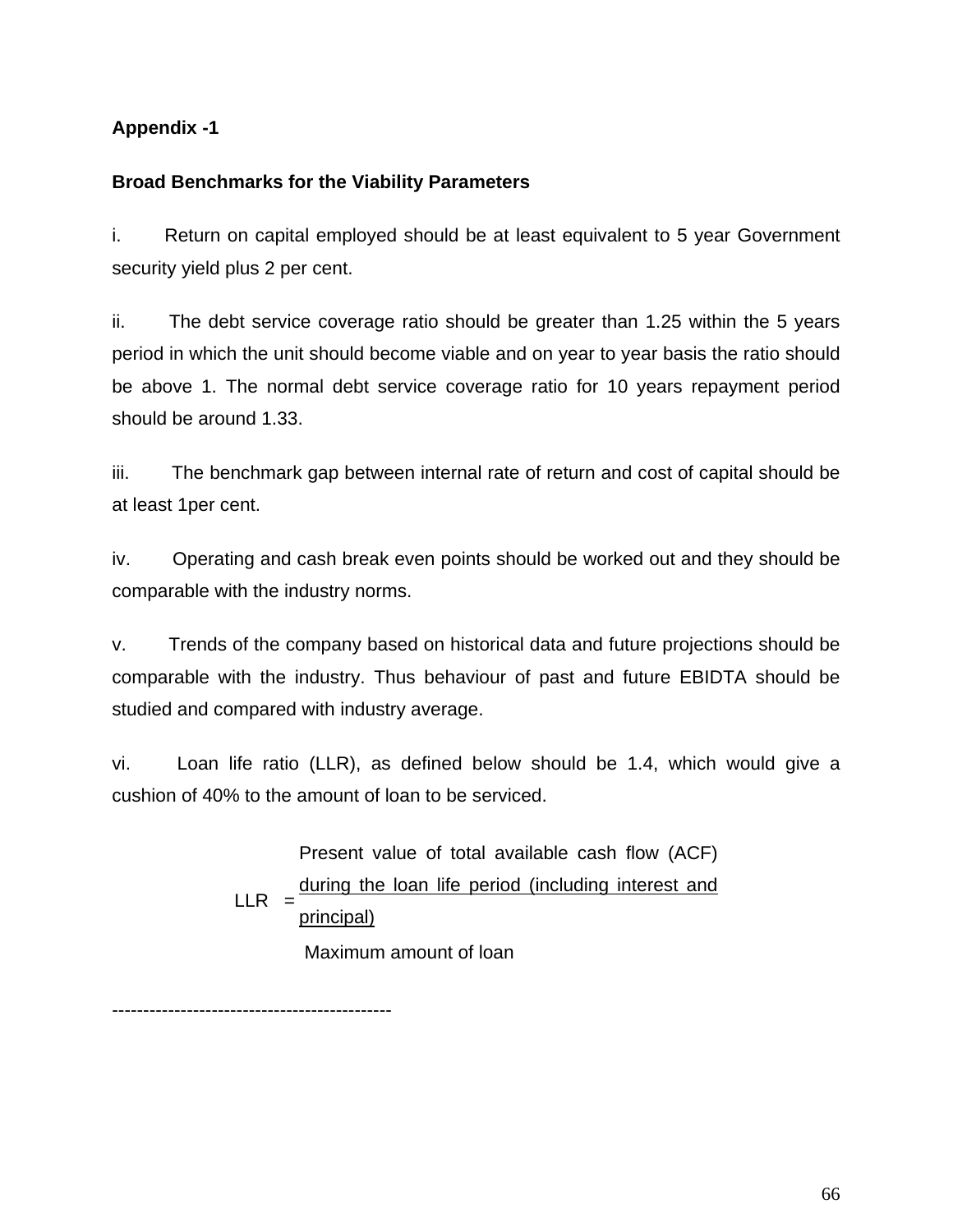## **Appendix-2**

### **Key Concepts**

### **(i) Advances**

The term 'Advances' will mean all kinds of credit facilities including, term loans, bills discounted / purchased, factored receivables, etc. and investments other than that in the nature of equity.

### **(ii) Fully Secured**

When the amounts due to an NBFC (present value of principal and interest receivable as per restructured loan terms) are fully covered by the value of security, duly charged in its favour in respect of those dues, the NBFC's dues are considered to be fully secured. While assessing the realisable value of security, primary as well as collateral securities would be reckoned, provided such securities are tangible securities and are not in intangible form like guarantee etc., of the promoter / others. However, for this purpose the bank guarantees, State Government Guarantees and Central Government Guarantees will be treated on par with tangible security.

### **(iii) Restructured Accounts**

A restructured account is one where the NBFC, for economic or legal reasons relating to the borrower's financial difficulty, grants to the borrower concessions that the NBFC would not otherwise consider. Restructuring would normally involve modification of terms of the advances / securities, which would generally include, among others, alteration of repayment period / repayable amount / the amount of instalments / rate of interest (due to reasons other than competitive reasons). However, extension in repayment tenor of a floating rate loan on reset of interest rate, so as to keep the EMI unchanged provided it is applied to a class of accounts uniformly will not render the account to be classified as 'Restructured account'. In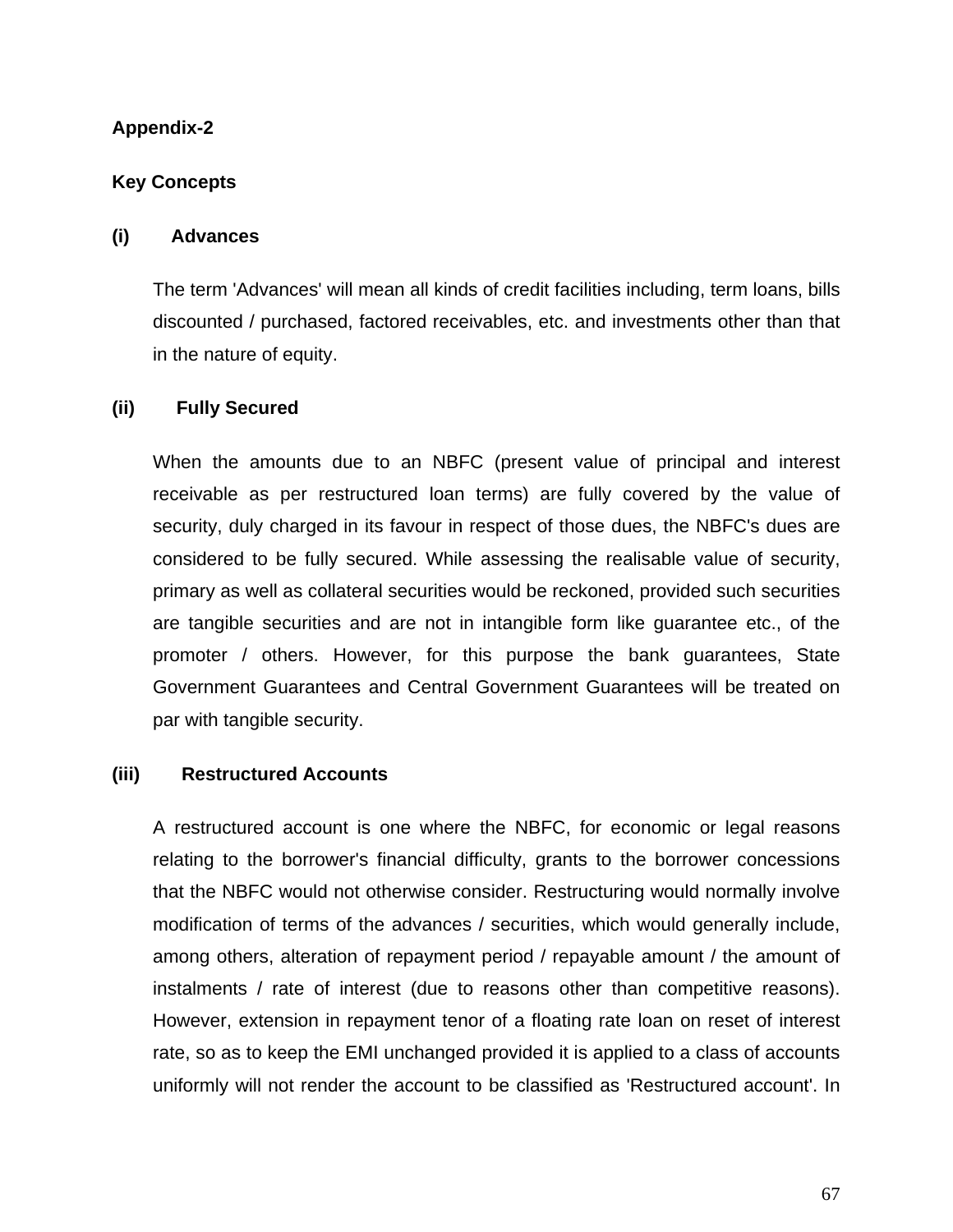other words, extension or deferment of EMIs to individual borrowers as against to an entire class, would render the accounts to be classified as 'restructured accounts'.

In the cases of roll-over of short term loans, where proper pre-sanction assessment has been made, and the roll-over is allowed based on the actual requirement of the borrower and no concession has been provided due to credit weakness of the borrower, then these might not be considered as restructured accounts. However, if such accounts are rolled-over more than two times, then third roll-over onwards the account would have to be treated as a restructured account. Besides, NBFCs should be circumspect while granting such facilities as the borrower may be availing similar facilities from other banks / creditors in the consortium or under multiple banking. Further, Short Term Loans for the purpose of this provision do not include properly assessed regular Working Capital Loans like revolving Cash Credit or Working Capital Demand Loans.

### **(iv) Repeatedly Restructured Accounts**

When an NBFC restructures an account a second (or more) time(s), the account will be considered as a 'repeatedly restructured account'. However, if the second restructuring takes place after the period upto which the concessions were extended under the terms of the first restructuring, that account shall not be reckoned as a 'repeatedly restructured account'.

### **(v) SMEs**

Small and Medium Enterprise (SME) is an undertaking defined in RPCD circulars RPCD.PLNFS.BC.No.63.06.02/2006-07 dated April 4, 2007 amended from time to time.

### **(vi) Specified Period**

Specified Period means a period of one year from the commencement of the first payment of interest or principal, whichever is later, on the credit facility with longest period of moratorium under the terms of restructuring package.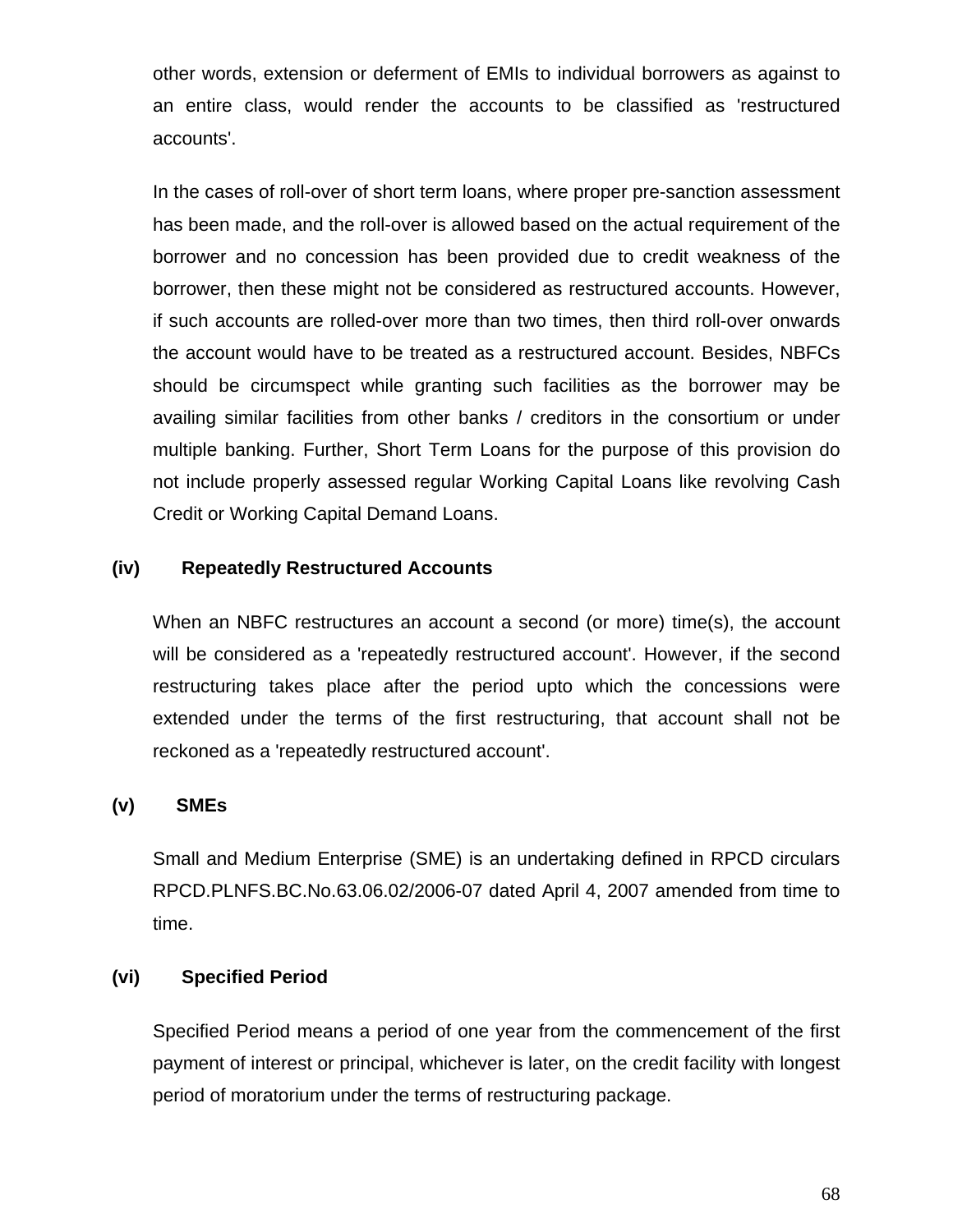### **(vii) Satisfactory Performance**

Satisfactory performance during the specified period means adherence to the following conditions during that period.

### **Non-Agricultural Term Loan Accounts**

In the case of non-agricultural term loan accounts, no payment should remain overdue for a period of more than the number of days after which it would be classified as NPA. In addition there should not be any overdues at the end of the specified period.

### **Note**

(i) While extending repayment period in respect of housing loans to keep the EMI unchanged, NBFCs should satisfy themselves about the revenue generation / repaying capacity of the borrower during the entire repayment period including the extended repayment period.

(ii) NBFCs should not extend the repayment period of such borrowers where they have concerns regarding the repaying capacity over the extended period, even if the borrowers want to extend the tenor to keep the EMI unchanged.

(iii) NBFCs should provide the option of higher EMI to such borrowers who want to repay the housing loan as per the original repayment period.

----------------------------------------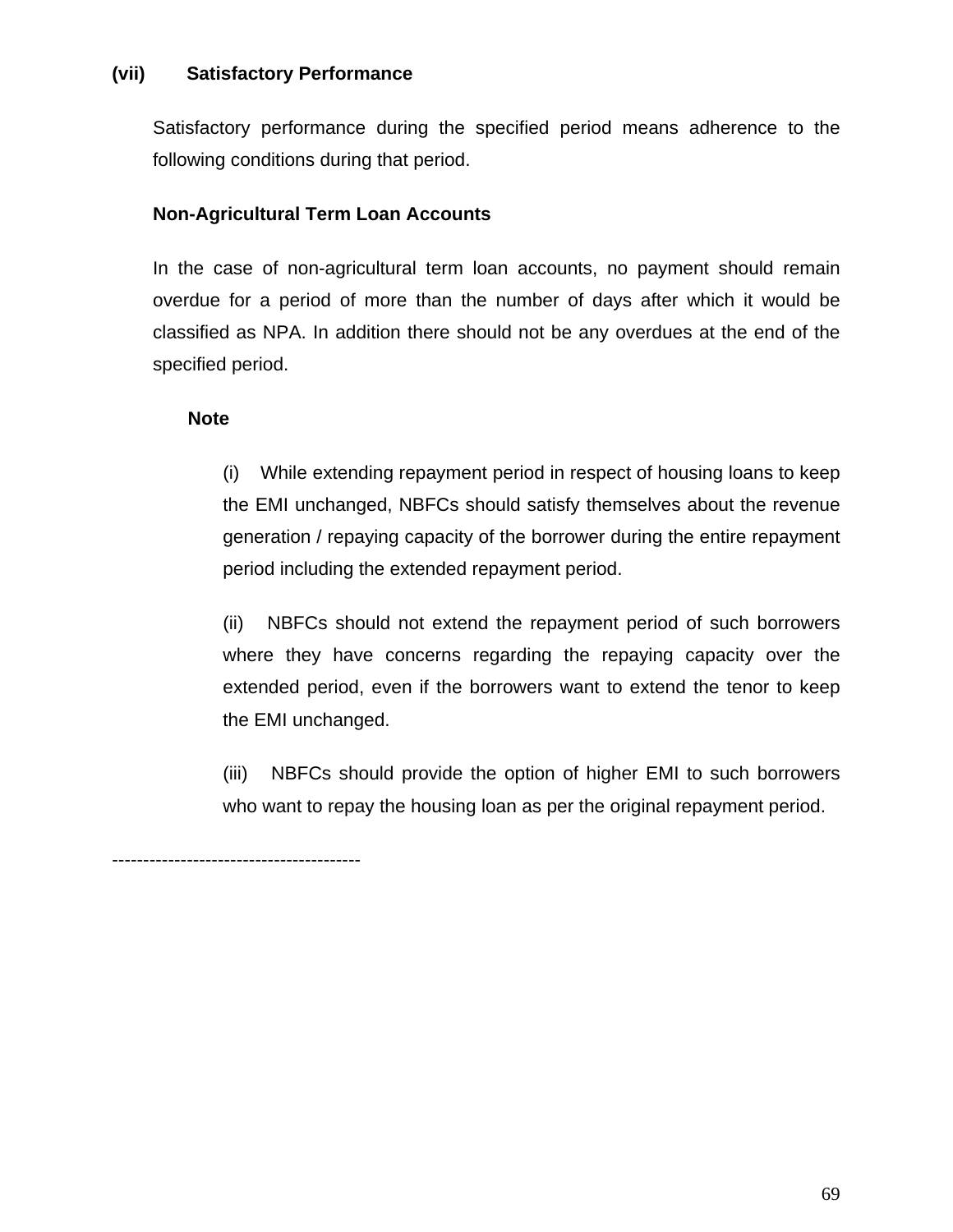# **Appendix-3**

# **Organisational Framework for Restructuring of Advances Under Consortium / Multiple Banking / Syndication Arrangements**

## **A. Corporate Debt Restructuring (CDR) Mechanism**

## 1.1 **Objective**

The objective of the Corporate Debt Restructuring (CDR) framework is to ensure timely and transparent mechanism for restructuring the corporate debts of viable entities facing problems, outside the purview of BIFR, DRT and other legal proceedings, for the benefit of all concerned. In particular, the framework will aim at preserving viable corporates that are affected by certain internal and external factors and minimize the losses to the creditors and other stakeholders through an orderly and coordinated restructuring programme.

## 1.2 **Scope**

The CDR Mechanism has been designed to facilitate restructuring of advances of borrowers enjoying credit facilities from more than one bank / Financial Institution (FI) in a coordinated manner. The CDR Mechanism is an organizational framework institutionalized for speedy disposal of restructuring proposals of large borrowers availing finance from more than one bank / FI. This mechanism will be available to all borrowers engaged in any type of activity subject to the following conditions :

a) The borrowers enjoy credit facilities from more than one bank / FI under multiple banking / syndication / consortium system of lending.

b) The total outstanding (fund-based and non-fund based) exposure is Rs.10 crore or above.

CDR system in the country will have a three tier structure :

• CDR Standing Forum and its Core Group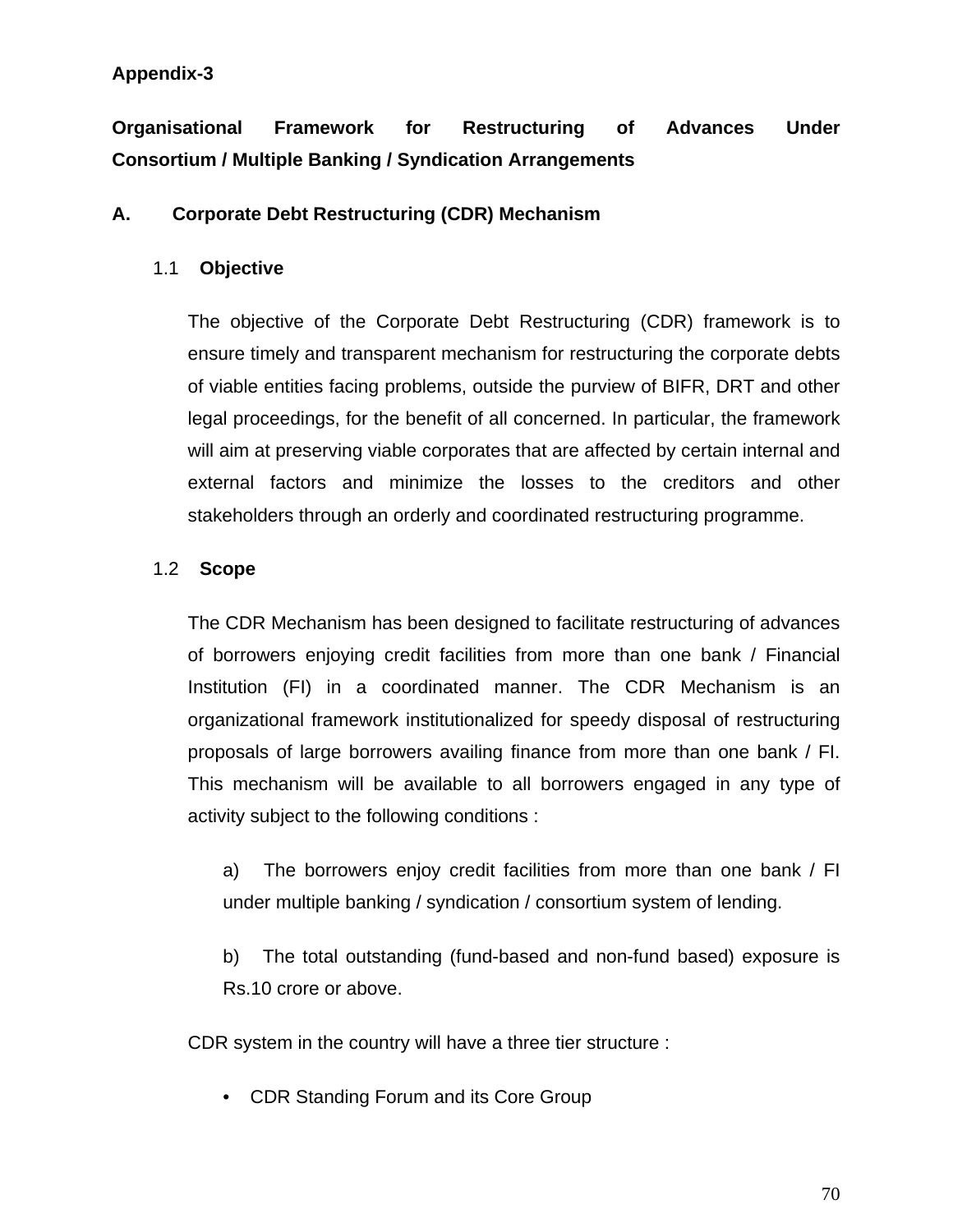- CDR Empowered Group
- CDR Cell

# **2. CDR Standing Forum**

2.1 The CDR Standing Forum would be the representative general body of all financial institutions and banks participating in CDR system. All financial institutions and banks should participate in the system in their own interest. CDR Standing Forum will be a self empowered body, which will lay down policies and guidelines, and monitor the progress of corporate debt restructuring.

2.2 The Forum will also provide an official platform for both the creditors and borrowers (by consultation) to amicably and collectively evolve policies and guidelines for working out debt restructuring plans in the interests of all concerned.

2.3 The CDR Standing Forum shall comprise of Chairman & Managing Director, Industrial Development Bank of India Ltd; Chairman, State Bank of India; Managing Director & CEO, ICICI Bank Limited; Chairman, Indian Banks' Association as well as Chairmen and Managing Directors of all banks and financial institutions participating as permanent members in the system. Since institutions like Unit Trust of India, General Insurance Corporation, Life Insurance Corporation may have assumed exposures on certain borrowers, these institutions may participate in the CDR system. The Forum will elect its Chairman for a period of one year and the principle of rotation will be followed in the subsequent years. However, the Forum may decide to have a Working Chairman as a whole-time officer to guide and carry out the decisions of the CDR Standing Forum. The RBI would not be a member of the CDR Standing Forum and Core Group. Its role will be confined to providing broad guidelines.

2.4 The CDR Standing Forum shall meet at least once every six months and would review and monitor the progress of corporate debt restructuring system. The Forum would also lay down the policies and guidelines including those relating to the critical parameters for restructuring (for example, maximum period for a unit to become viable under a restructuring package, minimum level of promoters'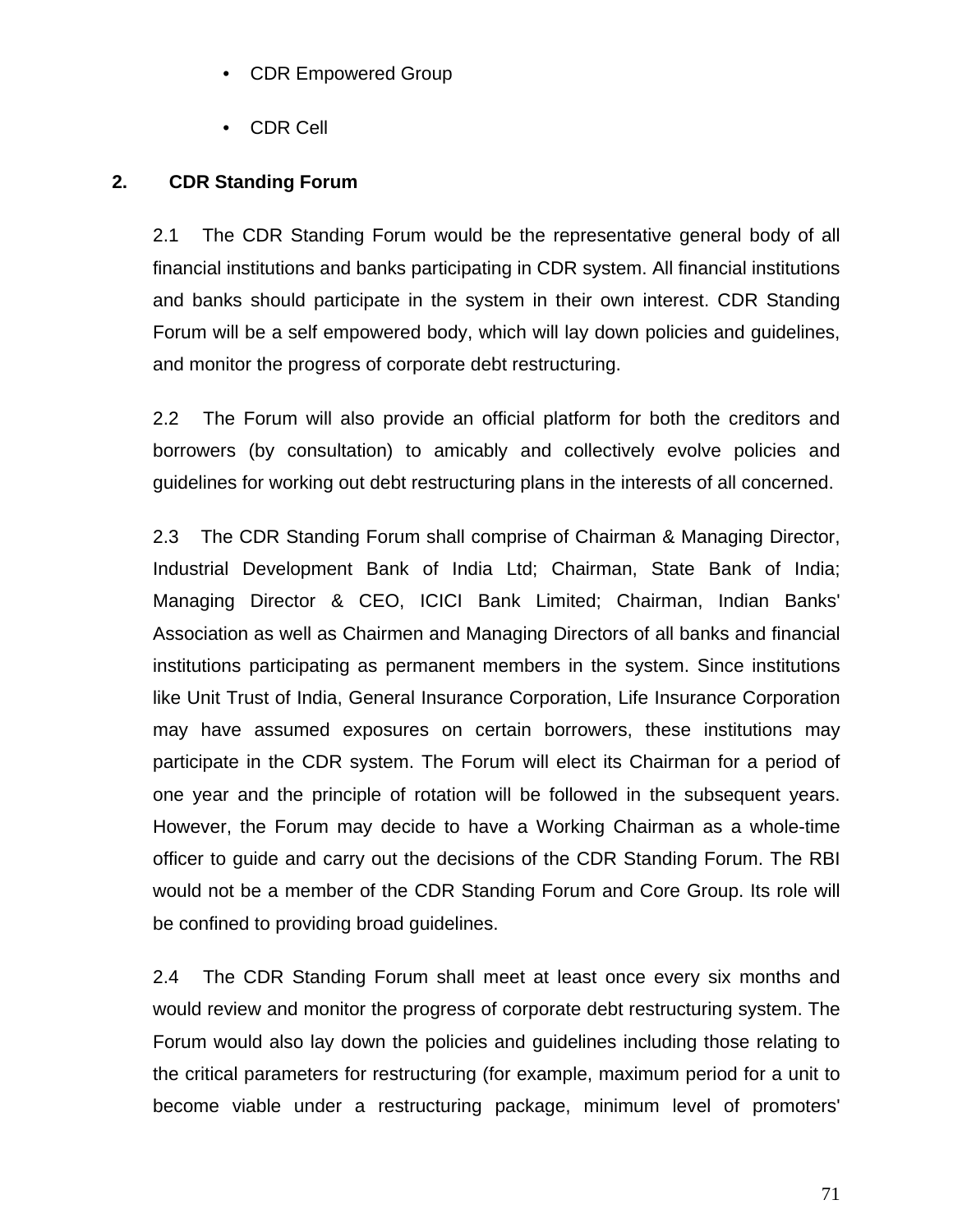sacrifice etc.) to be followed by the CDR Empowered Group and CDR Cell for debt restructuring and would ensure their smooth functioning and adherence to the prescribed time schedules for debt restructuring. It can also review any individual decisions of the CDR Empowered Group and CDR Cell. The CDR Standing Forum may also formulate guidelines for dispensing special treatment to those cases, which are complicated and are likely to be delayed beyond the time frame prescribed for processing.

2.5 A CDR Core Group will be carved out of the CDR Standing Forum to assist the Standing Forum in convening the meetings and taking decisions relating to policy, on behalf of the Standing Forum. The Core Group will consist of Chief Executives of Industrial Development Bank of India Ltd., State Bank of India, ICICI Bank Ltd, Bank of Baroda, Bank of India, Punjab National Bank, Indian Banks' Association and Deputy Chairman of Indian Banks' Association representing foreign banks in India.

2.6 The CDR Core Group would lay down the policies and guidelines to be followed by the CDR Empowered Group and CDR Cell for debt restructuring. These guidelines shall also suitably address the operational difficulties experienced in the functioning of the CDR Empowered Group. The CDR Core Group shall also prescribe the PERT chart for processing of cases referred to the CDR system and decide on the modalities for enforcement of the time frame. The CDR Core Group shall also lay down guidelines to ensure that over-optimistic projections are not assumed while preparing / approving restructuring proposals especially with regard to capacity utilization, price of products, profit margin, demand, availability of raw materials, input-output ratio and likely impact of imports / international cost competitiveness.

### **3. CDR Empowered Group**

3.1 The individual cases of corporate debt restructuring shall be decided by the CDR Empowered Group, consisting of ED level representatives of Industrial Development Bank of India Ltd., ICICI Bank Ltd. and State Bank of India as standing members, in addition to ED level representatives of financial institutions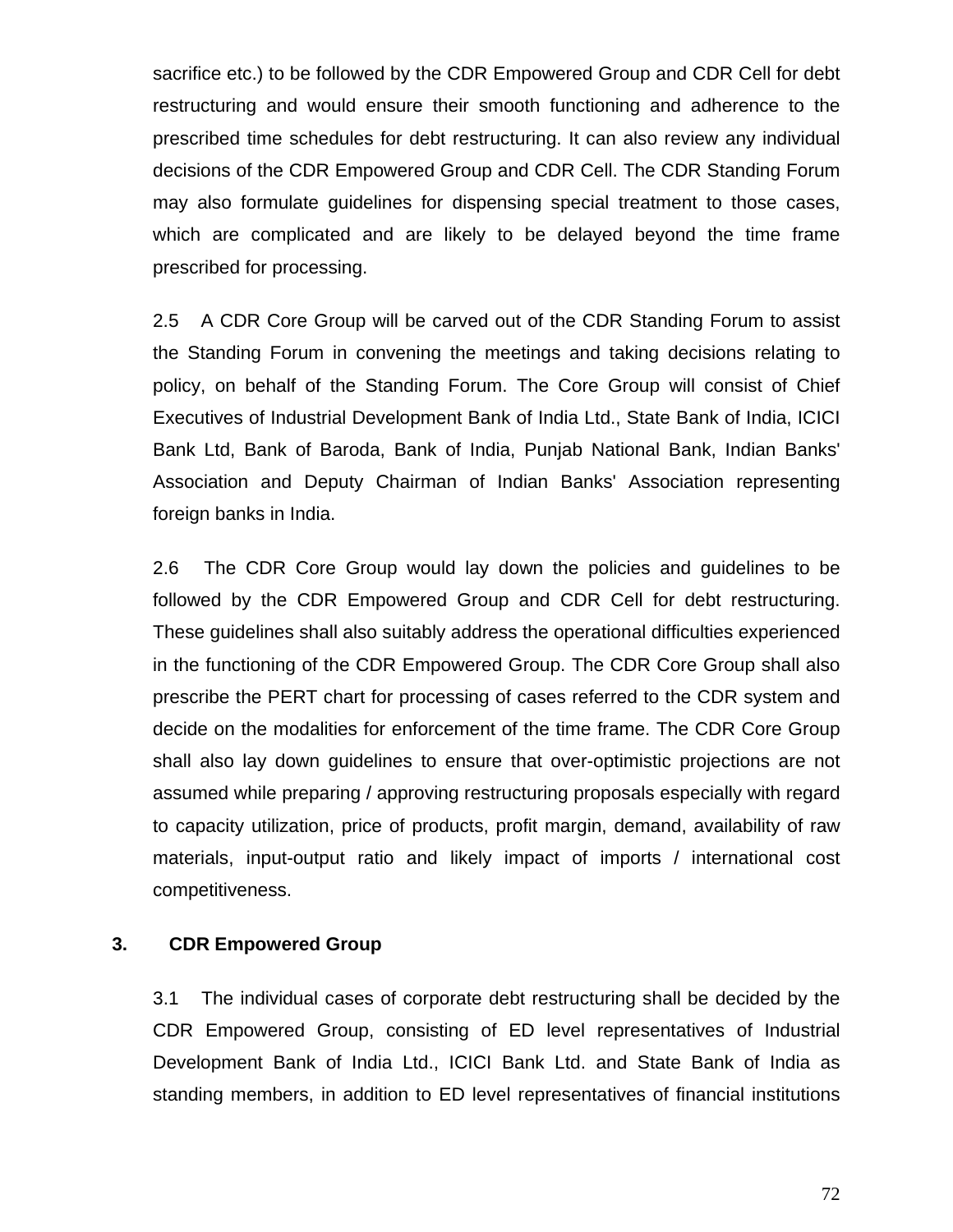and banks who have an exposure to the concerned company. While the standing members will facilitate the conduct of the Group's meetings, voting will be in proportion to the exposure of the creditors only. In order to make the CDR Empowered Group effective and broad based and operate efficiently and smoothly, it would have to be ensured that participating institutions / banks approve a panel of senior officers to represent them in the CDR Empowered Group and ensure that they depute officials only from among the panel to attend the meetings of CDR Empowered Group. Further, nominees who attend the meeting pertaining to one account should invariably attend all the meetings pertaining to that account instead of deputing their representatives.

3.2 The level of representation of banks / financial institutions on the CDR Empowered Group should be at a sufficiently senior level to ensure that concerned bank / FI abides by the necessary commitments including sacrifices, made towards debt restructuring. There should be a general authorisation by the respective Boards of the participating institutions / banks in favour of their representatives on the CDR Empowered Group, authorising them to take decisions on behalf of their organization, regarding restructuring of debts of individual corporates.

3.3 The CDR Empowered Group will consider the preliminary report of all cases of requests of restructuring, submitted to it by the CDR Cell. After the Empowered Group decides that restructuring of the company is prima-facie feasible and the enterprise is potentially viable in terms of the policies and guidelines evolved by Standing Forum, the detailed restructuring package will be worked out by the CDR Cell in conjunction with the Lead Institution. However, if the lead institution faces difficulties in working out the detailed restructuring package, the participating banks / financial institutions should decide upon the alternate institution / bank which would work out the detailed restructuring package at the first meeting of the Empowered Group when the preliminary report of the CDR Cell comes up for consideration.

3.4 The CDR Empowered Group would be mandated to look into each case of debt restructuring, examine the viability and rehabilitation potential of the Company and approve the restructuring package within a specified time frame of 90 days, or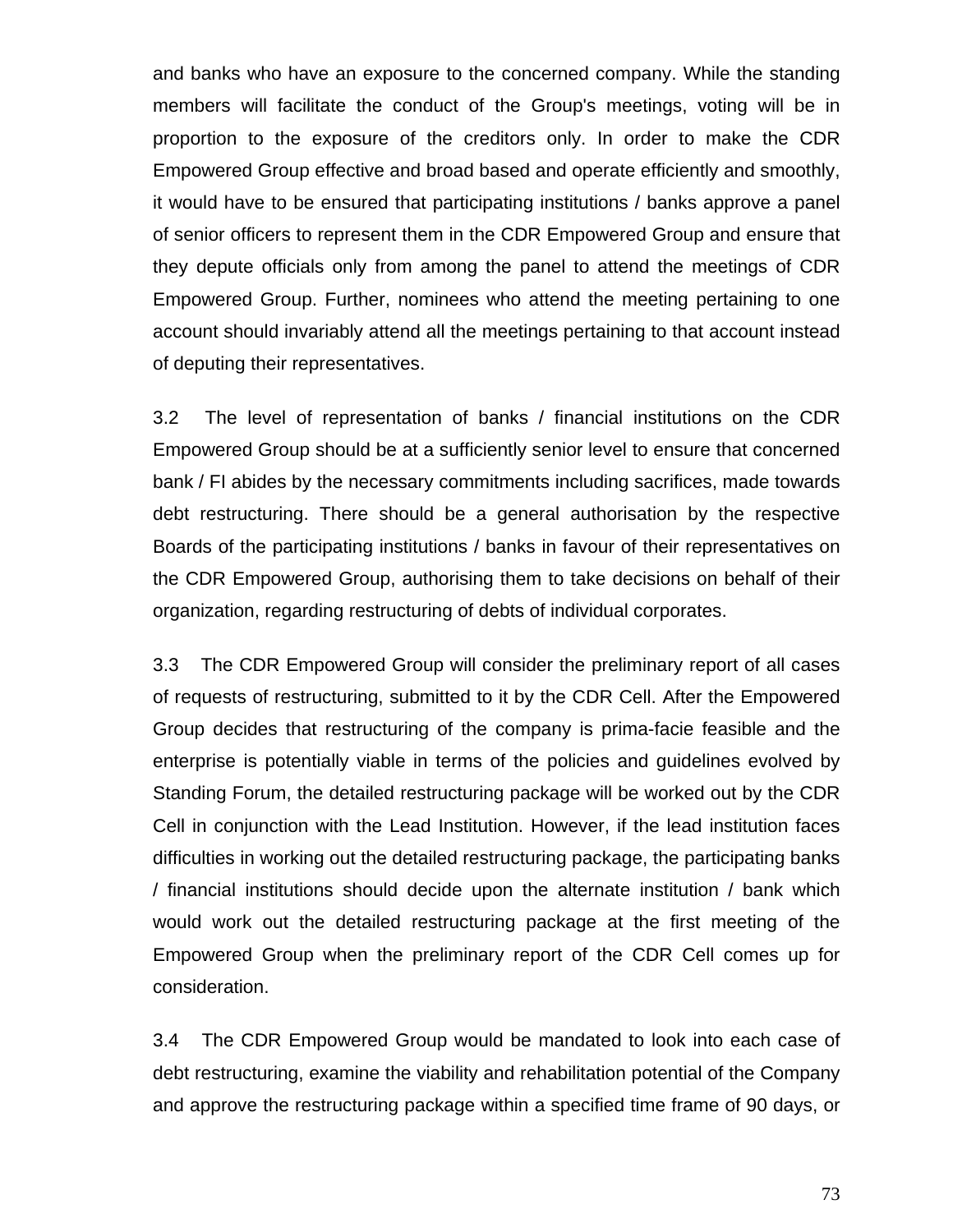at best within 180 days of reference to the Empowered Group. The CDR Empowered Group shall decide on the acceptable viability benchmark levels on the following illustrative parameters, which may be applied on a case-by-case basis, based on the merits of each case :

- Return on Capital Employed (ROCE),
- Debt Service Coverage Ratio (DSCR),
- Gap between the Internal Rate of Return (IRR) and the Cost of Fund (CoF),
- Extent of sacrifice.

3.5 The Board of each bank / FI should authorise its Chief Executive Officer (CEO) and / or Executive Director (ED) to decide on the restructuring package in respect of cases referred to the CDR system, with the requisite requirements to meet the control needs. CDR Empowered Group will meet on two or three occasions in respect of each borrowal account. This will provide an opportunity to the participating members to seek proper authorisations from their CEO / ED, in case of need, in respect of those cases where the critical parameters of restructuring are beyond the authority delegated to him / her.

3.6 The decisions of the CDR Empowered Group shall be final. If restructuring of debt is found to be viable and feasible and approved by the Empowered Group, the company would be put on the restructuring mode. If restructuring is not found viable, the creditors would then be free to take necessary steps for immediate recovery of dues and / or liquidation or winding up of the company, collectively or individually.

### **4. CDR Cell**

4.1 The CDR Standing Forum and the CDR Empowered Group will be assisted by a CDR Cell in all their functions. The CDR Cell will make the initial scrutiny of the proposals received from borrowers / creditors, by calling for proposed rehabilitation plan and other information and put up the matter before the CDR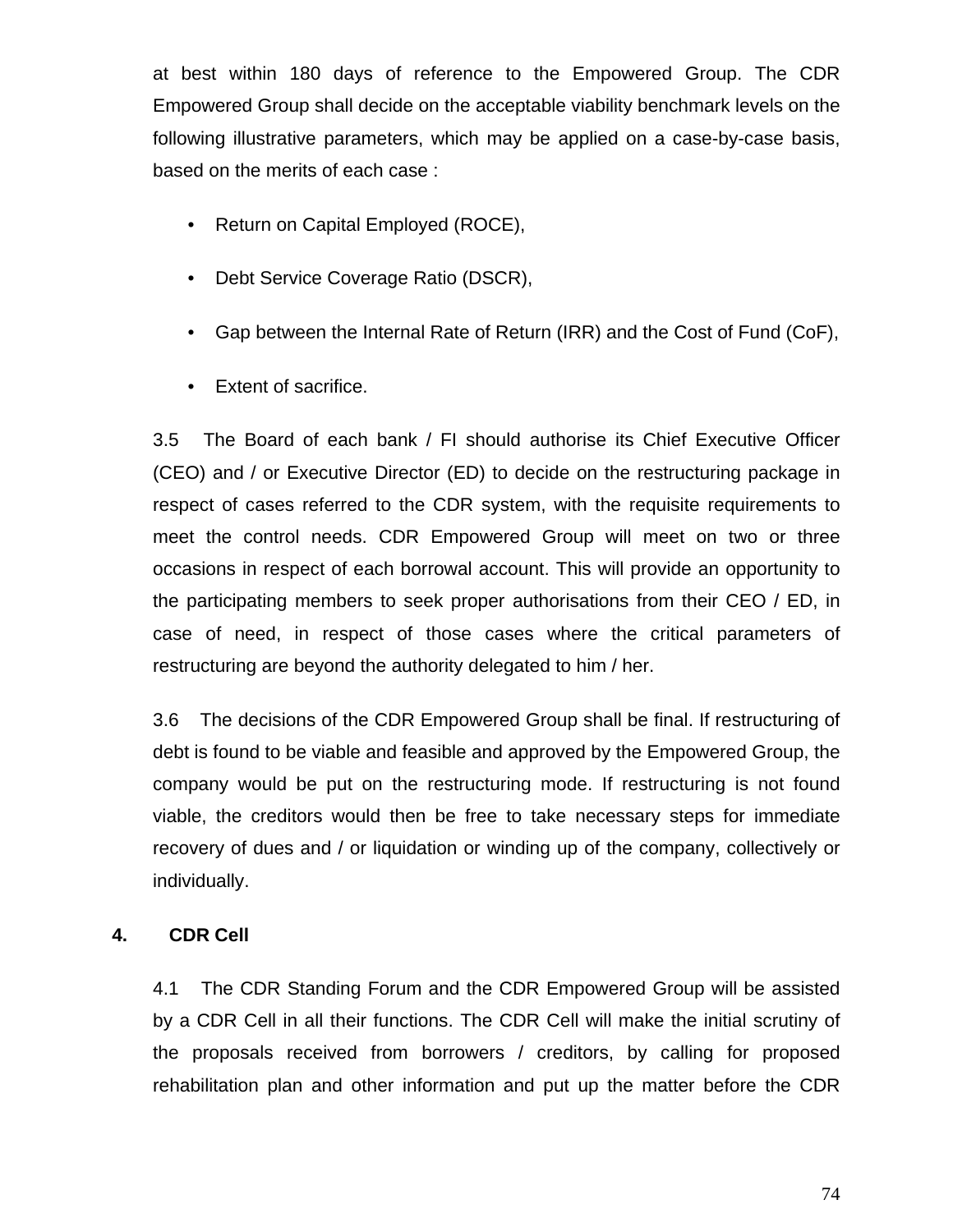Empowered Group, within one month to decide whether rehabilitation is prima facie feasible. If found feasible, the CDR Cell will proceed to prepare detailed Rehabilitation Plan with the help of creditors and, if necessary, experts to be engaged from outside. If not found prima facie feasible, the creditors may start action for recovery of their dues.

4.2 All references for corporate debt restructuring by creditors or borrowers will be made to the CDR Cell. It shall be the responsibility of the lead institution / major stakeholder to the corporate, to work out a preliminary restructuring plan in consultation with other stakeholders and submit to the CDR Cell within one month. The CDR Cell will prepare the restructuring plan in terms of the general policies and guidelines approved by the CDR Standing Forum and place for consideration of the Empowered Group within 30 days for decision. The Empowered Group can approve or suggest modifications but ensure that a final decision is taken within a total period of 90 days. However, for sufficient reasons the period can be extended up to a maximum of 180 days from the date of reference to the CDR Cell.

4.3 The CDR Standing Forum, the CDR Empowered Group and CDR Cell is at present housed in Industrial Development Bank of India Ltd. However, it may be shifted to another place if considered necessary, as may be decided by the Standing Forum. The administrative and other costs shall be shared by all financial institutions and banks. The sharing pattern shall be as determined by the Standing Forum.

4.4 CDR Cell will have adequate members of staff deputed from banks and financial institutions. The CDR Cell may also take outside professional help. The cost in operating the CDR mechanism including CDR Cell will be met from contribution of the financial institutions and banks in the Core Group at the rate of Rs.50 lakh each and contribution from other institutions and banks at the rate of Rs.5 lakh each.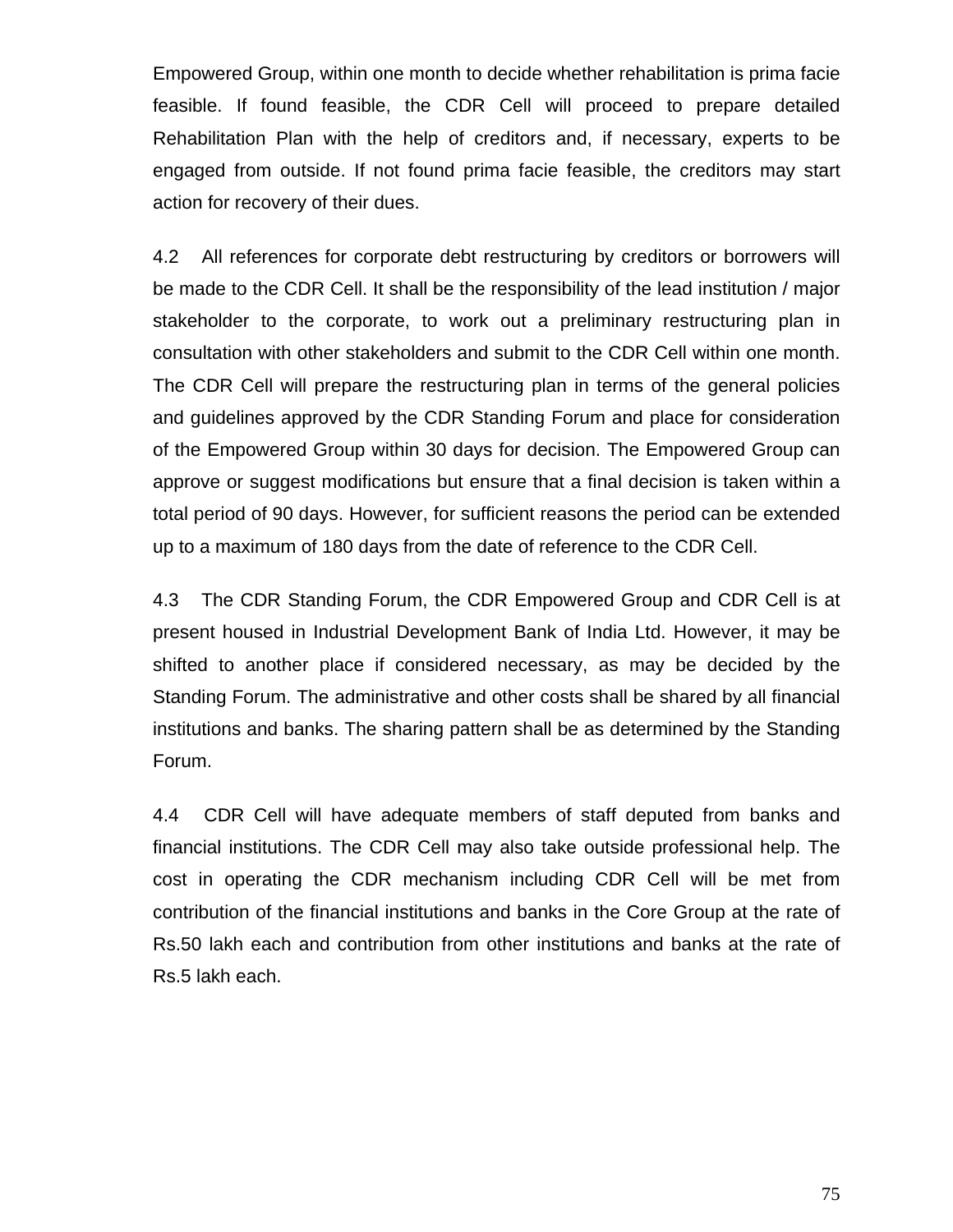### **5. Other features**

### 5.1 **Eligibility criteria**

5.1.1 The scheme will not apply to accounts involving only one financial institution or one bank. The CDR mechanism will cover only multiple banking accounts / syndication / consortium accounts of corporate borrowers engaged in any type of activity with outstanding fund-based and non-fund based exposure of Rs.10 crore and above by banks and institutions.

5.1.2 The Category 1 CDR system will be applicable only to accounts classified as 'standard' and 'sub-standard'. There may be a situation where a small portion of debt by a bank might be classified as doubtful. In that situation, if the account has been classified as 'standard' / 'substandard' in the books of at least 90% of creditors (by value), the same would be treated as standard / substandard, only for the purpose of judging the account as eligible for CDR, in the books of the remaining 10% of creditors. There would be no requirement of the account / company being sick, NPA or being in default for a specified period before reference to the CDR system. However, potentially viable cases of NPAs will get priority. This approach would provide the necessary flexibility and facilitate timely intervention for debt restructuring. Prescribing any milestone(s) may not be necessary, since the debt restructuring exercise is being triggered by banks and financial institutions or with their consent.

5.1.3 While corporates indulging in frauds and malfeasance even in a single bank will continue to remain ineligible for restructuring under CDR mechanism as hitherto, the Core group may review the reasons for classification of the borrower as wilful defaulter specially in old cases where the manner of classification of a borrower as a wilful defaulter was not transparent and satisfy itself that the borrower is in a position to rectify the wilful default provided he is granted an opportunity under the CDR mechanism. Such exceptional cases may be admitted for restructuring with the approval of the Core Group only. The Core Group may ensure that cases involving frauds or diversion of funds with malafide intent are not covered.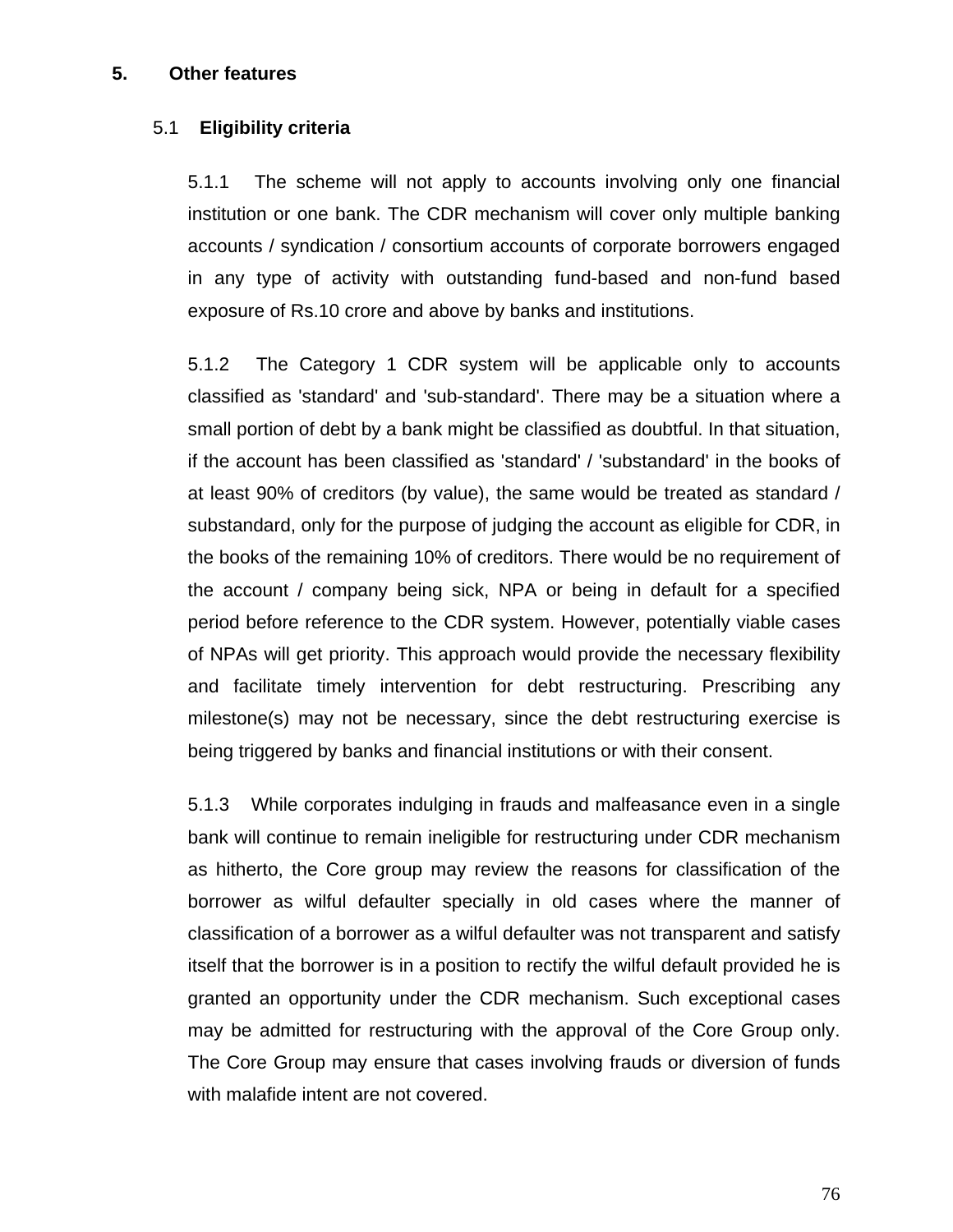5.1.4 The accounts where recovery suits have been filed by the creditors against the company, may be eligible for consideration under the CDR system provided, the initiative to resolve the case under the CDR system is taken by at least 75% of the creditors (by value) and 60% of creditors (by number).

5.1.5 BIFR cases are not eligible for restructuring under the CDR system. However, large value BIFR cases may be eligible for restructuring under the CDR system if specifically recommended by the CDR Core Group. The Core Group shall recommend exceptional BIFR cases on a case-to-case basis for consideration under the CDR system. It should be ensured that the lending institutions complete all the formalities in seeking the approval from BIFR before implementing the package.

### 5.2 **Reference to CDR system**

5.2.1 Reference to Corporate Debt Restructuring System could be triggered by (i) any or more of the creditor who have minimum 20% share in either working capital or term finance, or (ii) by the concerned corporate, if supported by a bank or financial institution having stake as in (i) above.

5.2.2 Though flexibility is available whereby the creditors could either consider restructuring outside the purview of the CDR system or even initiate legal proceedings where warranted, banks / FIs should review all eligible cases where the exposure of the financial system is more than Rs.100 crore and decide about referring the case to CDR system or to proceed under the new Securitisation and Reconstruction of Financial Assets and Enforcement of Securities Interest Act, 2002 or to file a suit in DRT etc.

### 5.3 **Legal Basis**

5.3.1 CDR is a non-statutory mechanism which is a voluntary system based on Debtor- Creditor Agreement (DCA) and Inter-Creditor Agreement (ICA). The Debtor-Creditor Agreement (DCA) and the Inter-Creditor Agreement (ICA) shall provide the legal basis to the CDR mechanism. The debtors shall have to accede to the DCA, either at the time of original loan documentation (for future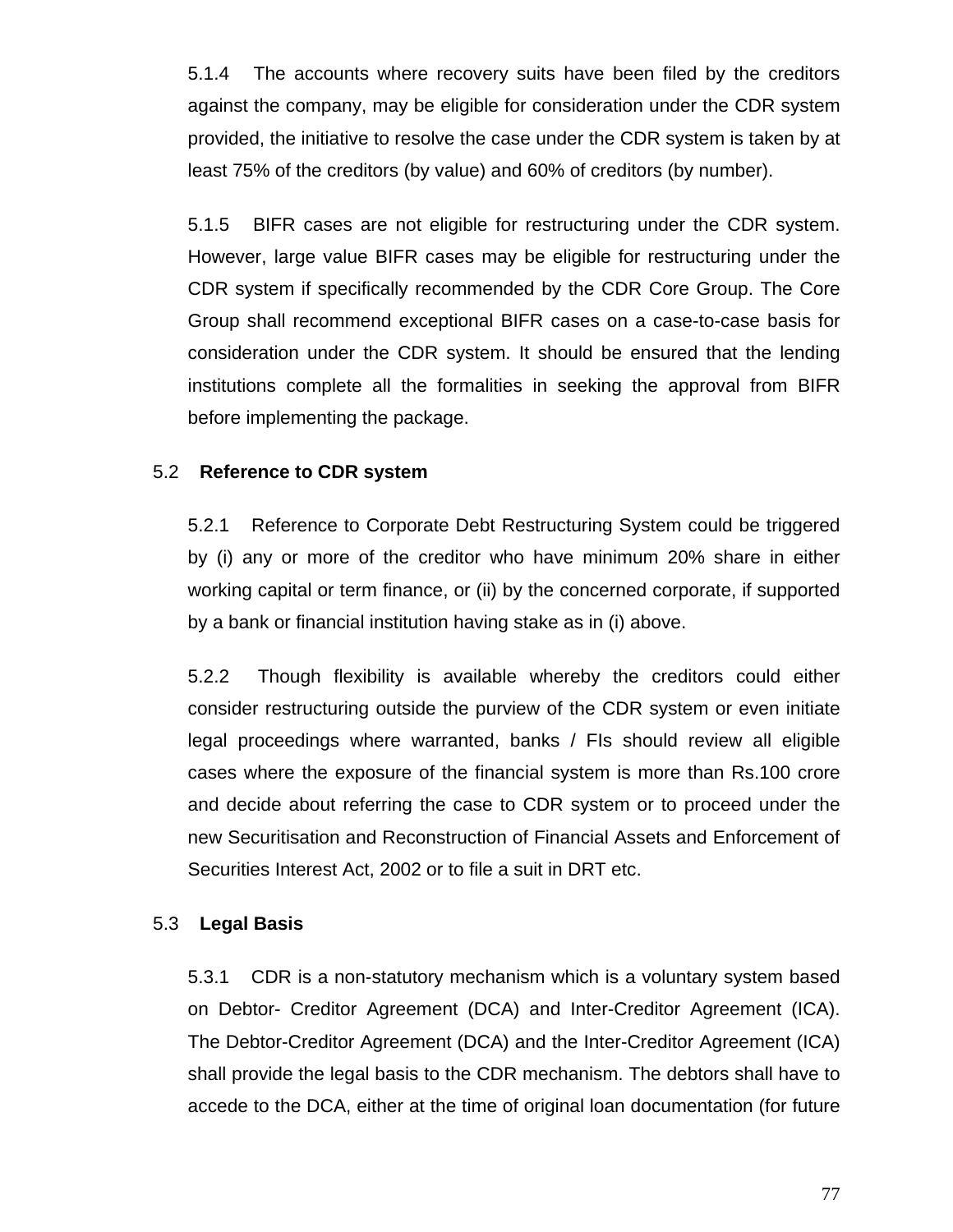cases) or at the time of reference to Corporate Debt Restructuring Cell. Similarly, all participants in the CDR mechanism through their membership of the Standing Forum shall have to enter into a legally binding agreement, with necessary enforcement and penal clauses, to operate the System through laiddown policies and guidelines. The ICA signed by the creditors will be initially valid for a period of 3 years and subject to renewal for further periods of 3 years thereafter. The lenders in foreign currency outside the country are not a part of CDR system. Such creditors and also creditors like GIC, LIC, UTI, etc., who have not joined the CDR system, could join CDR mechanism of a particular corporate by signing transaction to transaction ICA, wherever they have exposure to such corporate.

5.3.2 The Inter-Creditor Agreement would be a legally binding agreement amongst the creditors, with necessary enforcement and penal clauses, wherein the creditors would commit themselves to abide by the various elements of CDR system. Further, the creditors shall agree that if 75 per cent of creditors by value and 60 per cent of the creditors by number, agree to a restructuring package of an existing debt (i.e., debt outstanding), the same would be binding on the remaining creditors. Since Category 1 CDR Scheme covers only standard and substandard accounts, which in the opinion of 75 per cent of the creditors by value and 60 per cent of creditors by number, are likely to become performing after introduction of the CDR package, it is expected that all other creditors (i.e., those outside the minimum 75 per cent by value and 60 per cent by number) would be willing to participate in the entire CDR package, including the agreed additional financing.

5.3.3 In order to improve effectiveness of the CDR mechanism a clause may be incorporated in the loan agreements involving consortium / syndicate accounts whereby all creditors, including those which are not members of the CDR mechanism, agree to be bound by the terms of the restructuring package that may be approved under the CDR mechanism, as and when restructuring may become necessary.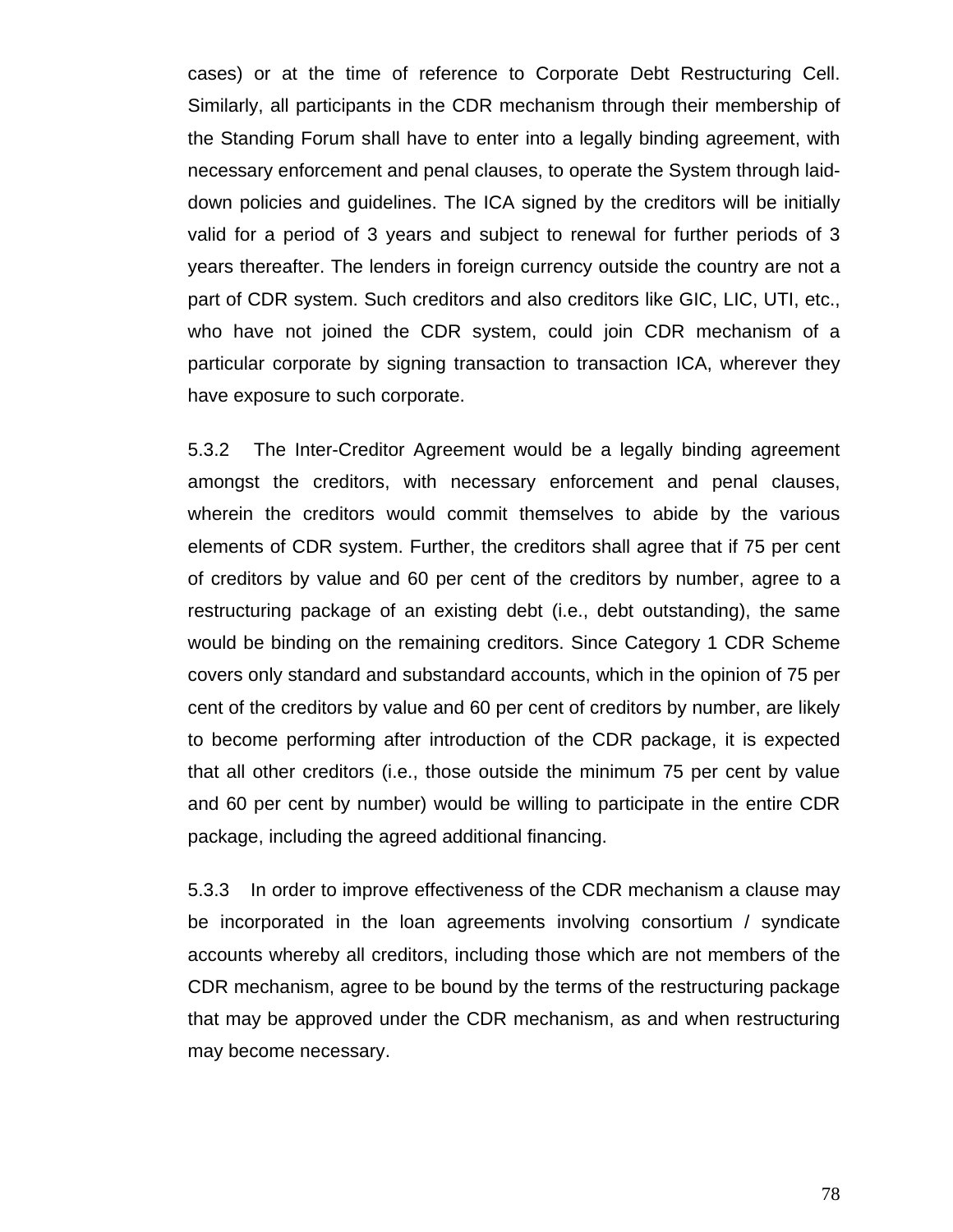5.3.4 One of the most important elements of Debtor-Creditor Agreement would be 'stand still' agreement binding for 90 days, or 180 days by both sides. Under this clause, both the debtor and creditor(s) shall agree to a legally binding 'stand-still' whereby both the parties commit themselves not to take recourse to any other legal action during the 'stand-still' period, this would be necessary for enabling the CDR System to undertake the necessary debt restructuring exercise without any outside intervention, judicial or otherwise. However, the stand-still clause will be applicable only to any civil action either by the borrower or any lender against the other party and will not cover any criminal action. Further, during the stand-still period, outstanding foreign exchange forward contracts, derivative products, etc., can be crystallised, provided the borrower is agreeable to such crystallisation. The borrower will additionally undertake that during the stand-still period the documents will stand extended for the purpose of limitation and also that it will not approach any other authority for any relief and the directors of the borrowing company will not resign from the Board of Directors during the stand-still period.

#### 5.4 **Sharing of Additional finance**

5.4.1 Additional finance, if any, is to be provided by all creditors of a 'standard' or 'substandard account' irrespective of whether they are working capital or term creditors, on a pro-rata basis. In case for any internal reason, any creditor (outside the minimum 75 per cent and 60 per cent) does not wish to commit additional financing, that creditor will have an option in accordance with the provisions of para 5.6.

5.4.2 The providers of additional finance, whether existing creditors or new creditors, shall have a preferential claim, to be worked out under the restructuring package, over the providers of existing finance with respect to the cash flows out of recoveries, in respect of the additional exposure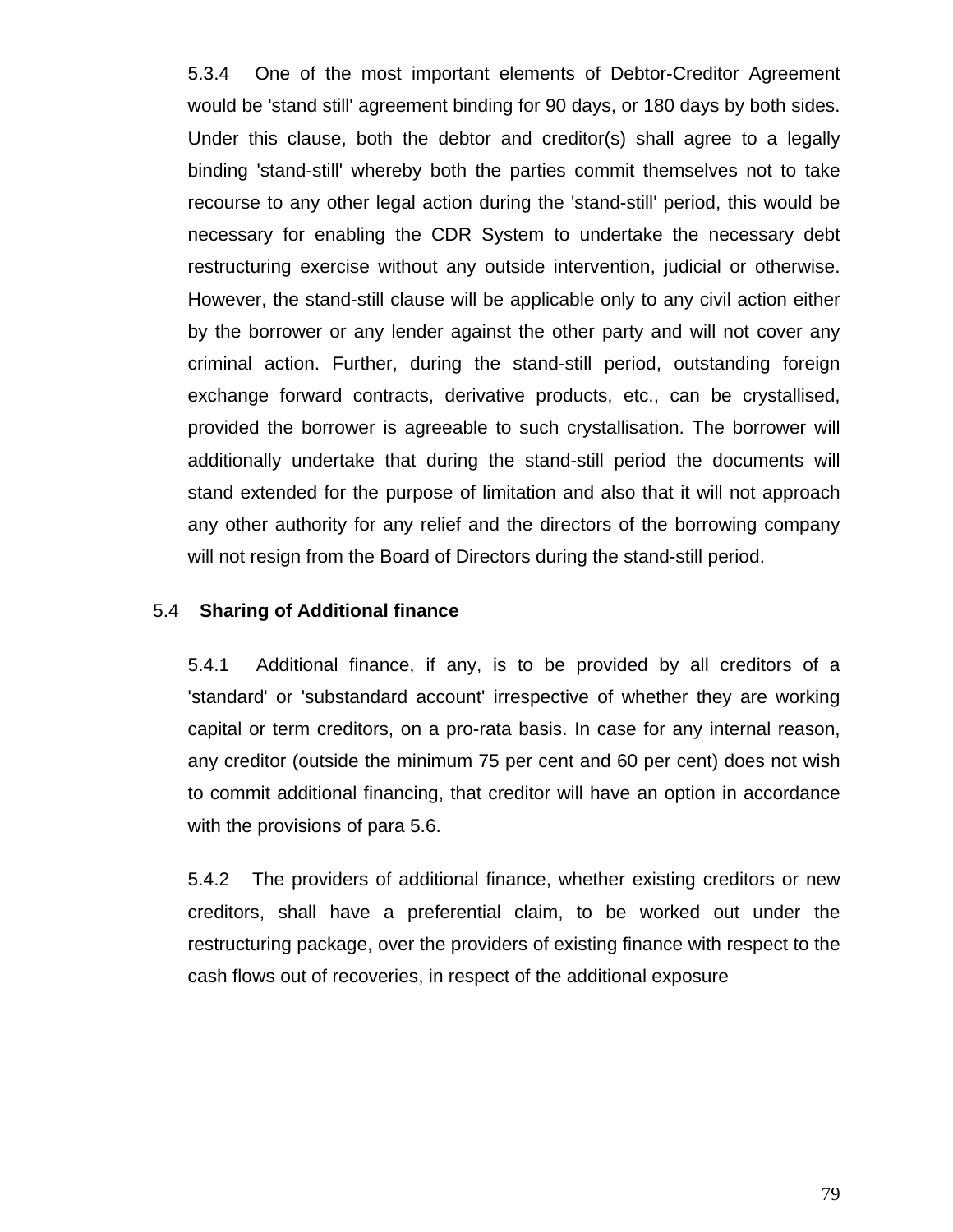### 5.5 **Exit Option**

5.5.1 As stated in para 5.5.1 a creditor (outside the minimum 75 per cent and 60 per cent) who for any internal reason does not wish to commit additional finance will have an option. At the same time, in order to avoid the "free rider" problem, it is necessary to provide some disincentive to the creditor who wishes to exercise this option. Such creditors can either (a) arrange for its share of additional finance to be provided by a new or existing creditor, or (b) agree to the deferment of the first year's interest due to it after the CDR package becomes effective. The first year's deferred interest as mentioned above, without compounding, will be payable along with the last instalment of the principal due to the creditor.

5.5.2 In addition, the exit option will also be available to all lenders within the minimum 75 percent and 60 percent provided the purchaser agrees to abide by restructuring package approved by the Empowered Group. The exiting lenders may be allowed to continue with their existing level of exposure to the borrower provided they tie up with either the existing lenders or fresh lenders taking up their share of additional finance.

5.5.3 The lenders who wish to exit from the package would have the option to sell their existing share to either the existing lenders or fresh lenders, at an appropriate price, which would be decided mutually between the exiting lender and the taking over lender. The new lenders shall rank on par with the existing lenders for repayment and servicing of the dues since they have taken over the existing dues to the exiting lender.

5.5.4 In order to bring more flexibility in the exit option, One Time Settlement can also be considered, wherever necessary, as a part of the restructuring package. If an account with any creditor is subjected to One Time Settlement (OTS) by a borrower before its reference to the CDR mechanism, any fulfilled commitments under such OTS may not be reversed under the restructured package. Further payment commitments of the borrower arising out of such OTS may be factored into the restructuring package.

80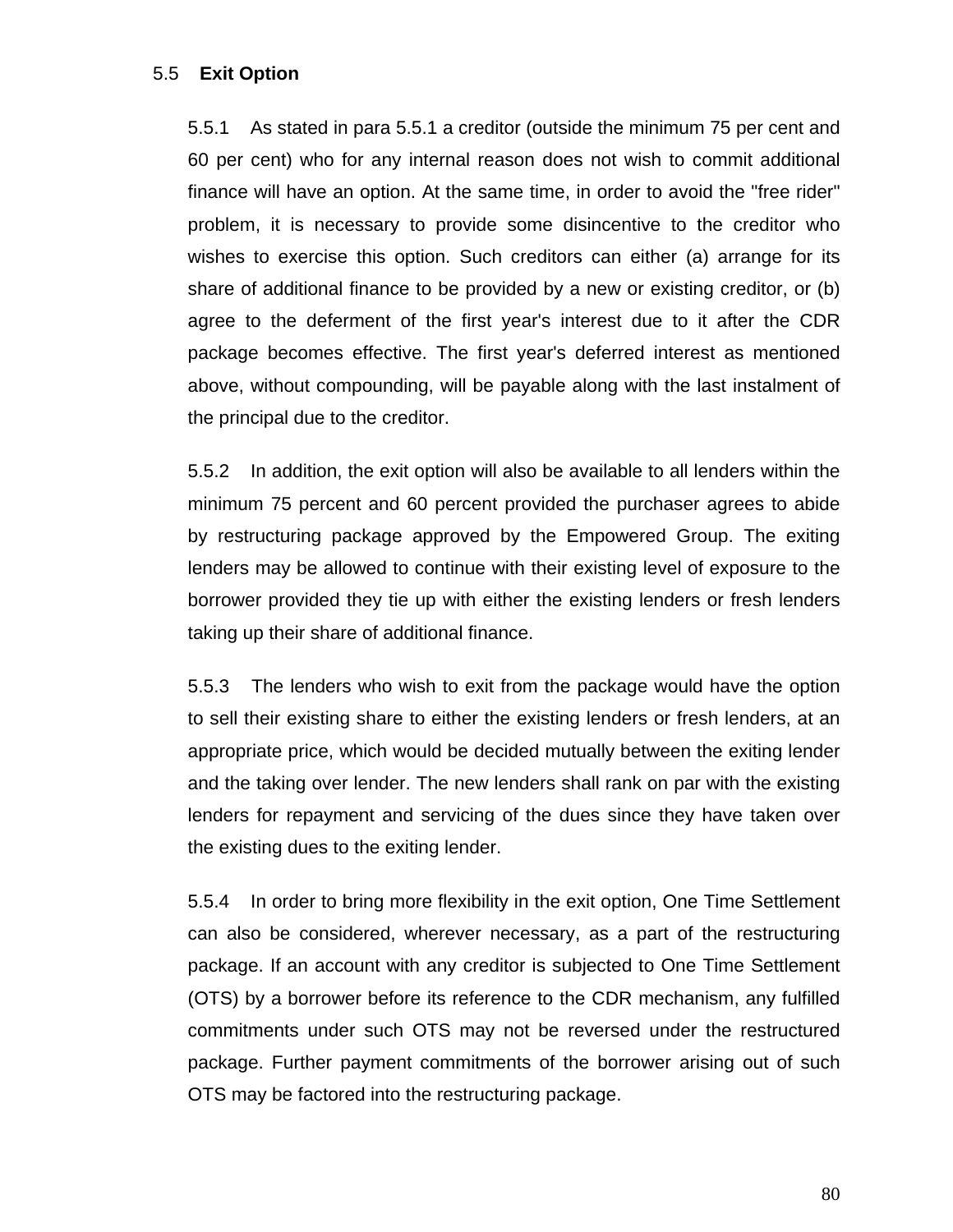#### 5.6 **Category 2 CDR System**

5.6.1 There have been instances where the projects have been found to be viable by the creditors but the accounts could not be taken up for restructuring under the CDR system as they fell under 'doubtful' category. Hence, a second category of CDR is introduced for cases where the accounts have been classified as 'doubtful' in the books of creditors, and if a minimum of 75% of creditors (by value) and 60% creditors (by number) satisfy themselves of the viability of the account and consent for such restructuring, subject to the following conditions :

(i) It will not be binding on the creditors to take up additional financing worked out under the debt restructuring package and the decision to lend or not to lend will depend on each creditor bank / FI separately. In other words, under the proposed second category of the CDR mechanism, the existing loans will only be restructured and it would be up to the promoter to firm up additional financing arrangement with new or existing creditors individually.

(ii) All other norms under the CDR mechanism such as the standstill clause, asset classification status during the pendency of restructuring under CDR, etc., will continue to be applicable to this category also.

5.6.2 No individual case should be referred to RBI. CDR Core Group may take a final decision whether a particular case falls under the CDR guidelines or it does not.

5.6.3 All the other features of the CDR system as applicable to the First Category will also be applicable to cases restructured under the Second Category.

#### 5.7 **Incorporation of 'right to recompense' clause**

All CDR approved packages must incorporate creditors' right to accelerate repayment and borrowers' right to pre-pay. All restructuring packages must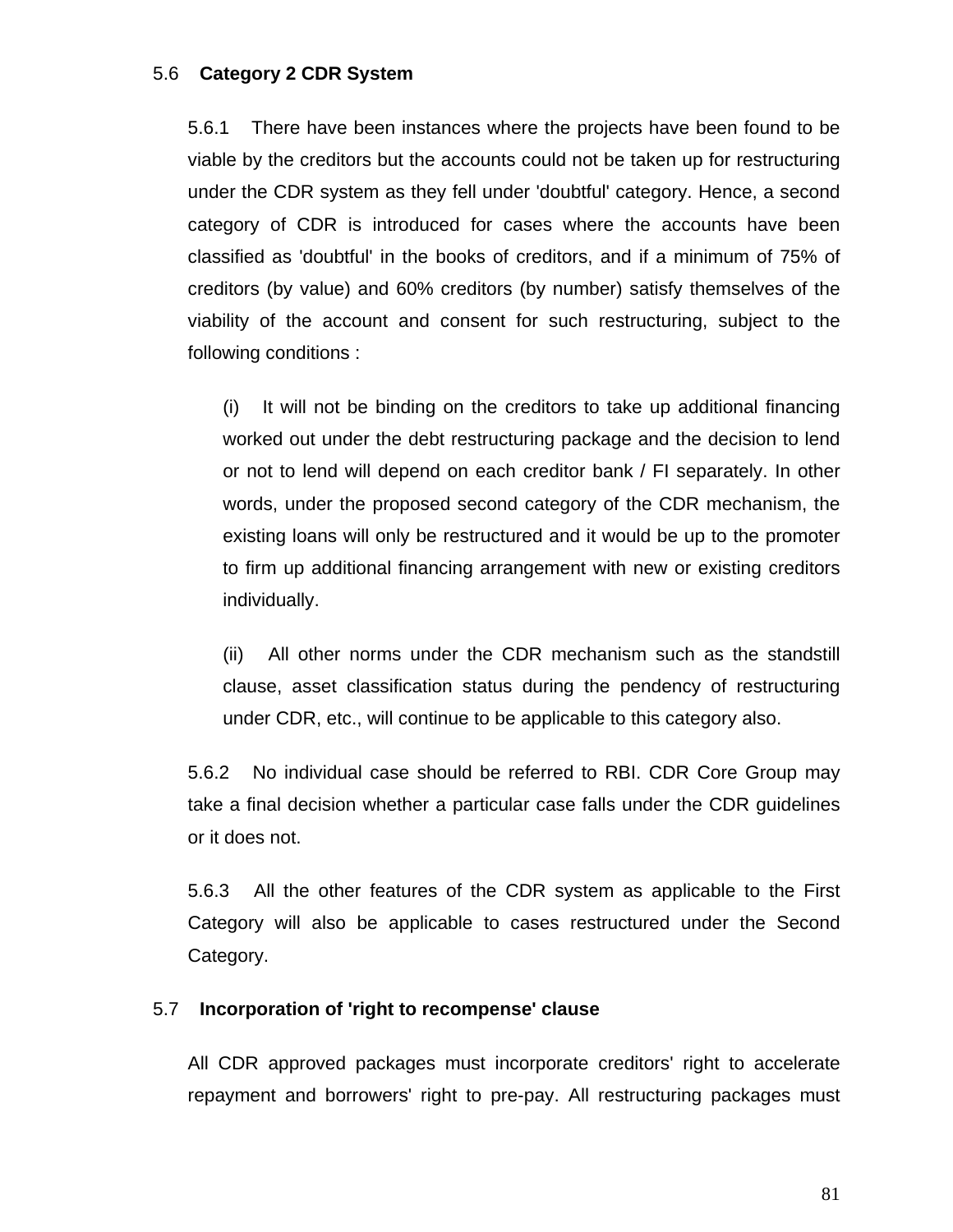incorporate 'Right to recompense' clause and it should be based on certain performance criteria of the borrower. In any case, minimum 75 per cent of the recompense amount should be recovered by the lenders and in cases where some facility under restructuring has been extended below base rate, 100 per cent of the recompense amount should be recovered.

#### **B SME Debt Restructuring Mechanism**

Apart from CDR Mechanism, there exists a much simpler mechanism for restructuring of loans availed by Small and Medium Enterprises (SMEs). Unlike in the case of CDR Mechanism, the operational rules of the mechanism have been left to be formulated by the banks concerned. This mechanism will be applicable to all the borrowers which have funded and non-funded outstanding up to Rs.10 crore under multiple / consortium banking arrangement. Major elements of this arrangements are as under :

(i) Under this mechanism, banks may formulate, with the approval of their Board of Directors, a debt restructuring scheme for SMEs within the prudential norms laid down by RBI. Banks may frame different sets of policies for borrowers belonging to different sectors within the SME if they so desire.

(ii) While framing the scheme, Banks may ensure that the scheme is simple to comprehend and will, at the minimum, include parameters indicated in these guidelines.

(iii) The main plank of the scheme is that the bank with the maximum outstanding may work out the restructuring package, along with the bank having the second largest share.

(iv) Banks should work out the restructuring package and implement the same within a maximum period of 90 days from date of receipt of requests.

(v) The SME Debt Restructuring Mechanism will be available to all borrowers engaged in any type of activity.

82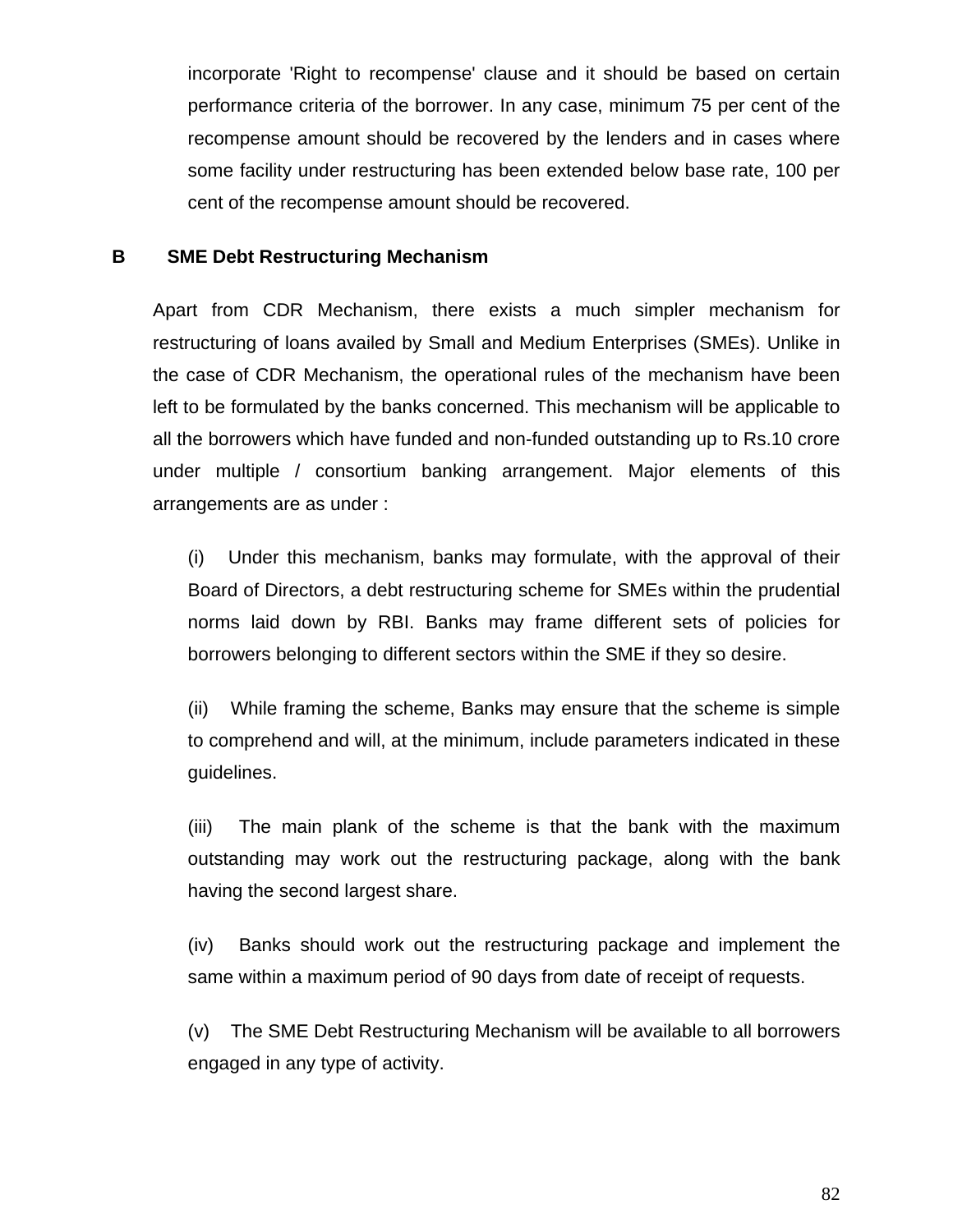(vi) Banks may review the progress in rehabilitation and restructuring of SMEs accounts on a quarterly basis and keep the Board informed.

---------------------------------------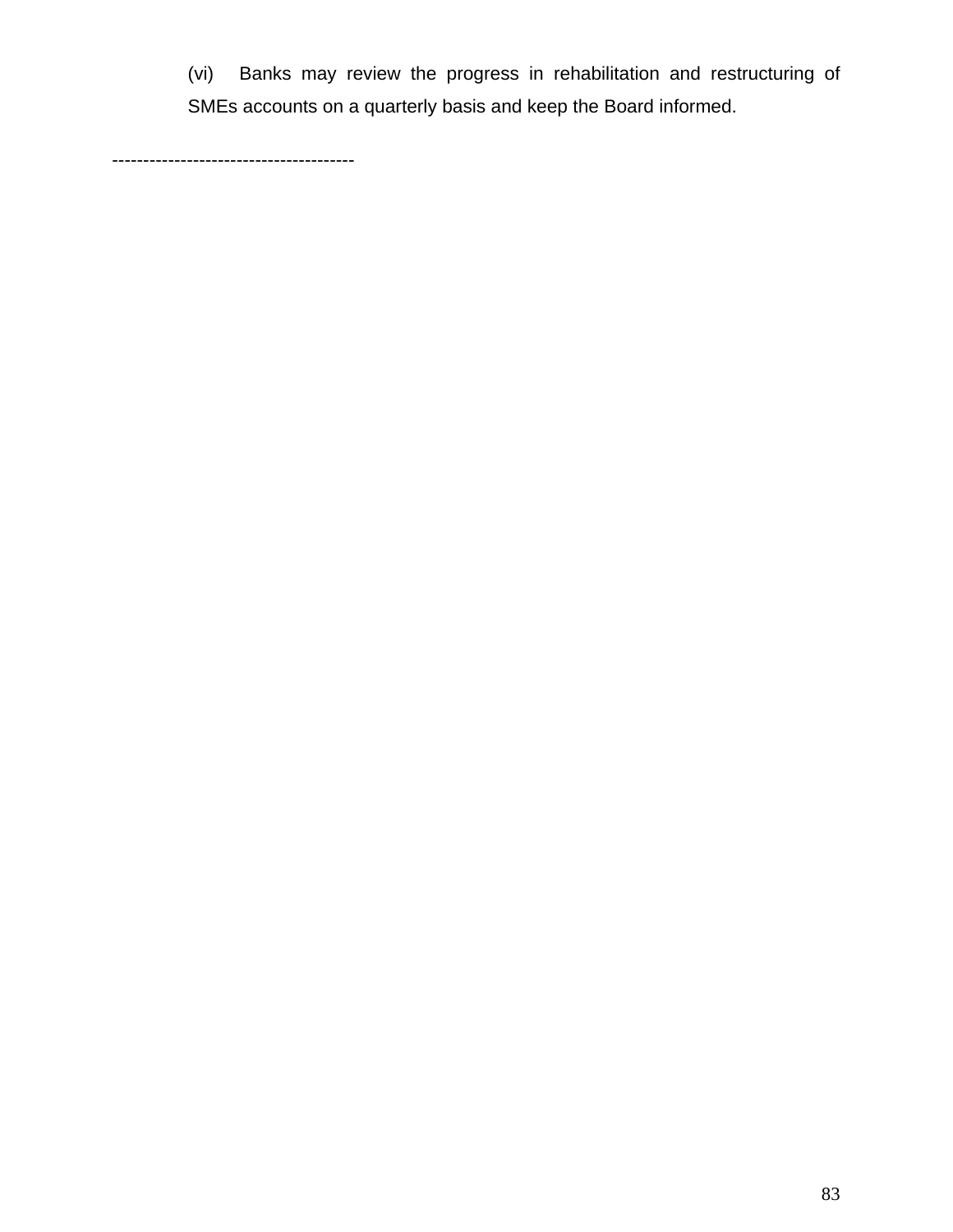|                                |                                                    |                                                           | <b>Disclosure of Restructured Accounts</b><br>Type of<br><b>Under SME Debt Restructuring</b> |                            |                  |                             |                              |                  |                      |                  |                             |                                         |                  |                      |                  |                             |                              |                  |                      |                  |                             |                              |
|--------------------------------|----------------------------------------------------|-----------------------------------------------------------|----------------------------------------------------------------------------------------------|----------------------------|------------------|-----------------------------|------------------------------|------------------|----------------------|------------------|-----------------------------|-----------------------------------------|------------------|----------------------|------------------|-----------------------------|------------------------------|------------------|----------------------|------------------|-----------------------------|------------------------------|
| s<br>Ι.                        | Restructuring                                      |                                                           |                                                                                              | <b>Under CDR Mechanism</b> |                  |                             |                              |                  |                      | Mechanism        |                             |                                         |                  | Others               |                  |                             | Total                        |                  |                      |                  |                             |                              |
| Ν<br>$\mathbf{o}$<br>$\bullet$ | Asset<br>Classification<br><b>Details</b>          |                                                           | Sta<br>nd<br>ard                                                                             | Sub-<br>Stan<br>dard       | Do<br>ubt<br>ful | L<br>$\mathbf{o}$<br>s<br>s | T<br>$\mathbf{o}$<br>ta<br>ı | Sta<br>nd<br>ard | Sub-<br>Stan<br>dard | Do<br>ubt<br>ful | г<br>$\mathbf{o}$<br>s<br>s | $\mathsf{T}$<br>$\mathbf{o}$<br>ta<br>T | Sta<br>nd<br>ard | Sub-<br>Stan<br>dard | Do<br>ubt<br>ful | L<br>$\mathbf{o}$<br>s<br>s | T<br>$\mathbf{o}$<br>ta<br>Т | Sta<br>nd<br>ard | Sub-<br>Stan<br>dard | Do<br>ubt<br>ful | L<br>$\mathbf{o}$<br>s<br>s | T<br>$\mathbf{o}$<br>ta<br>L |
| $\mathbf{1}$                   | Restru<br>ctured<br>Accou<br>nts as<br>on<br>April | No.<br>of<br>borr<br>owe<br>$\mathsf{r}\mathsf{s}$<br>Amo |                                                                                              |                            |                  |                             |                              |                  |                      |                  |                             |                                         |                  |                      |                  |                             |                              |                  |                      |                  |                             |                              |
|                                | 1 of<br>the FY<br>(openi<br>ng<br>figure           | unt<br>outs<br>tand<br>ing<br>Prov                        |                                                                                              |                            |                  |                             |                              |                  |                      |                  |                             |                                         |                  |                      |                  |                             |                              |                  |                      |                  |                             |                              |
| $\mathbf 2$                    | s)*<br>Fresh                                       | ision<br>ther<br>eon<br>No.                               |                                                                                              |                            |                  |                             |                              |                  |                      |                  |                             |                                         |                  |                      |                  |                             |                              |                  |                      |                  |                             |                              |
|                                | restru<br>cturin<br>g<br>during                    | of<br>borr<br>owe<br>rs                                   |                                                                                              |                            |                  |                             |                              |                  |                      |                  |                             |                                         |                  |                      |                  |                             |                              |                  |                      |                  |                             |                              |
|                                | the<br>year                                        | Amo<br>unt<br>outs<br>tand<br>ing                         |                                                                                              |                            |                  |                             |                              |                  |                      |                  |                             |                                         |                  |                      |                  |                             |                              |                  |                      |                  |                             |                              |
|                                |                                                    | Prov<br>ision<br>ther<br>eon                              |                                                                                              |                            |                  |                             |                              |                  |                      |                  |                             |                                         |                  |                      |                  |                             |                              |                  |                      |                  |                             |                              |
| $\overline{\mathbf{3}}$        | Upgra<br>dation<br>s to<br>restru<br>ctured        | No.<br>of<br>borr<br>owe<br>rs                            |                                                                                              |                            |                  |                             |                              |                  |                      |                  |                             |                                         |                  |                      |                  |                             |                              |                  |                      |                  |                             |                              |
|                                | stand<br>ard<br>categ<br>ory<br>during             | Amo<br>unt<br>outs<br>tand<br>ing                         |                                                                                              |                            |                  |                             |                              |                  |                      |                  |                             |                                         |                  |                      |                  |                             |                              |                  |                      |                  |                             |                              |

# Disclosure of Restructured Accounts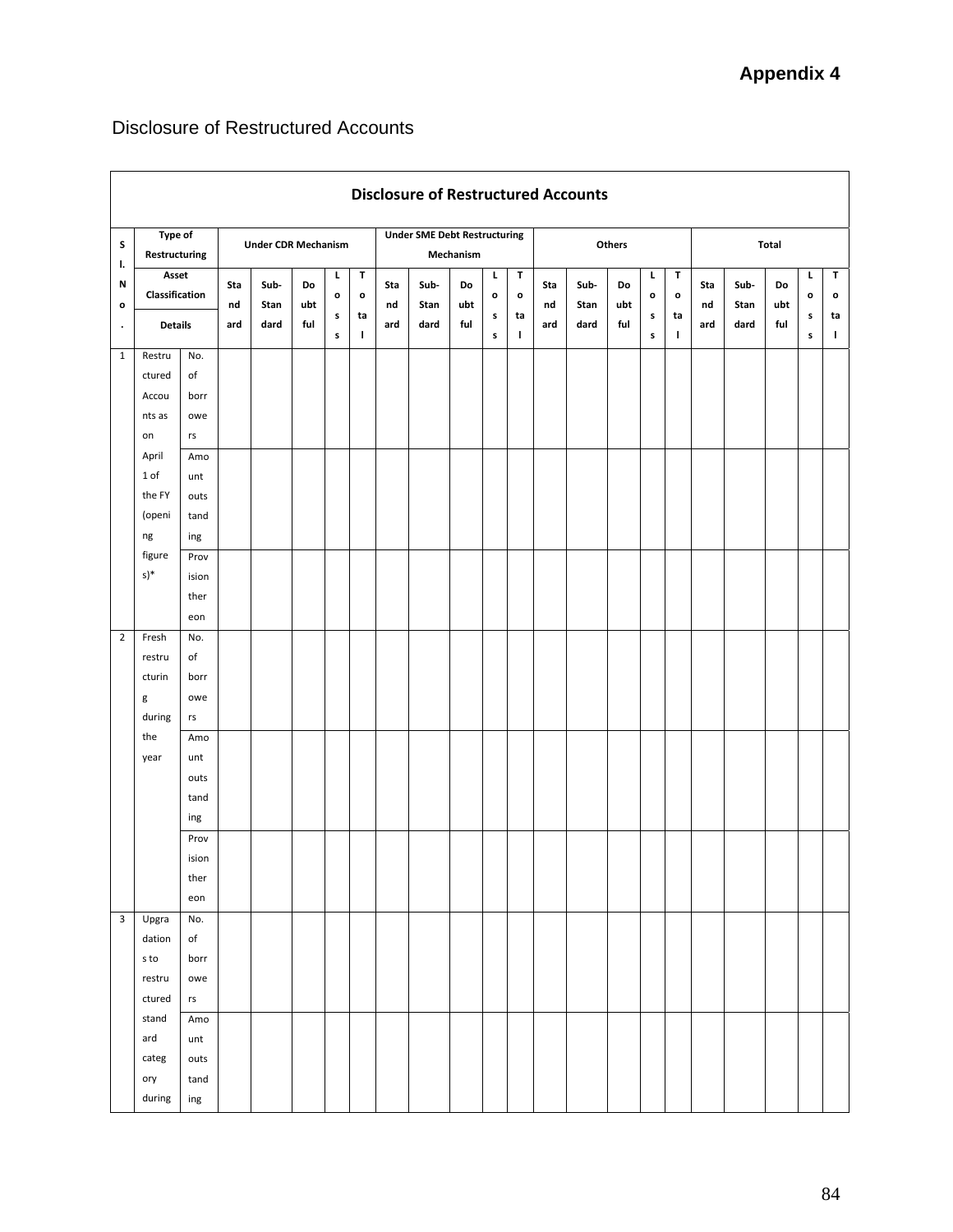|                          | the                              | Prov                 |  |  |  |  |  |  |  |  |  |  |
|--------------------------|----------------------------------|----------------------|--|--|--|--|--|--|--|--|--|--|
|                          | ${\sf FY}$                       | ision                |  |  |  |  |  |  |  |  |  |  |
|                          |                                  | ther                 |  |  |  |  |  |  |  |  |  |  |
|                          |                                  | eon                  |  |  |  |  |  |  |  |  |  |  |
| 4                        | Restru                           | No.                  |  |  |  |  |  |  |  |  |  |  |
|                          | ctured                           | $_{\mathsf{of}}$     |  |  |  |  |  |  |  |  |  |  |
|                          | stand                            | borr                 |  |  |  |  |  |  |  |  |  |  |
|                          | ard                              | owe                  |  |  |  |  |  |  |  |  |  |  |
|                          | advan                            | $\mathsf{rs}\xspace$ |  |  |  |  |  |  |  |  |  |  |
|                          | ces                              | Amo                  |  |  |  |  |  |  |  |  |  |  |
|                          | which                            | unt                  |  |  |  |  |  |  |  |  |  |  |
|                          | cease                            | outs                 |  |  |  |  |  |  |  |  |  |  |
|                          | to                               | tand                 |  |  |  |  |  |  |  |  |  |  |
|                          | atrac                            | ing                  |  |  |  |  |  |  |  |  |  |  |
|                          | t                                | Prov                 |  |  |  |  |  |  |  |  |  |  |
|                          | higher                           | ision                |  |  |  |  |  |  |  |  |  |  |
|                          | provis                           | ther                 |  |  |  |  |  |  |  |  |  |  |
|                          | ioning                           | eon                  |  |  |  |  |  |  |  |  |  |  |
|                          | and $/$                          |                      |  |  |  |  |  |  |  |  |  |  |
|                          | $\mathsf{or}\,$                  |                      |  |  |  |  |  |  |  |  |  |  |
|                          | additi                           |                      |  |  |  |  |  |  |  |  |  |  |
|                          | onal                             |                      |  |  |  |  |  |  |  |  |  |  |
|                          | risk                             |                      |  |  |  |  |  |  |  |  |  |  |
|                          | weigh                            |                      |  |  |  |  |  |  |  |  |  |  |
|                          | $\mathsf{t}$                     |                      |  |  |  |  |  |  |  |  |  |  |
|                          | at the                           |                      |  |  |  |  |  |  |  |  |  |  |
|                          | end of                           |                      |  |  |  |  |  |  |  |  |  |  |
|                          | the FY                           |                      |  |  |  |  |  |  |  |  |  |  |
|                          | and                              |                      |  |  |  |  |  |  |  |  |  |  |
|                          | hence                            |                      |  |  |  |  |  |  |  |  |  |  |
|                          | need                             |                      |  |  |  |  |  |  |  |  |  |  |
|                          | $\operatorname{\mathsf{not}}$ be |                      |  |  |  |  |  |  |  |  |  |  |
|                          | $\mathsf{show}$                  |                      |  |  |  |  |  |  |  |  |  |  |
|                          | n as                             |                      |  |  |  |  |  |  |  |  |  |  |
|                          | restru                           |                      |  |  |  |  |  |  |  |  |  |  |
|                          | $\tt true$                       |                      |  |  |  |  |  |  |  |  |  |  |
|                          | stand                            |                      |  |  |  |  |  |  |  |  |  |  |
|                          | ard                              |                      |  |  |  |  |  |  |  |  |  |  |
|                          | advan                            |                      |  |  |  |  |  |  |  |  |  |  |
|                          | ces at                           |                      |  |  |  |  |  |  |  |  |  |  |
|                          | the                              |                      |  |  |  |  |  |  |  |  |  |  |
|                          | begin                            |                      |  |  |  |  |  |  |  |  |  |  |
|                          | $\mathsf{ning}$                  |                      |  |  |  |  |  |  |  |  |  |  |
|                          | of the                           |                      |  |  |  |  |  |  |  |  |  |  |
|                          | next                             |                      |  |  |  |  |  |  |  |  |  |  |
|                          | <b>FY</b>                        |                      |  |  |  |  |  |  |  |  |  |  |
| $\overline{\phantom{0}}$ | Down                             | No.                  |  |  |  |  |  |  |  |  |  |  |
|                          | gradat                           | of                   |  |  |  |  |  |  |  |  |  |  |
|                          | ions                             | borr                 |  |  |  |  |  |  |  |  |  |  |
|                          | of                               | owe                  |  |  |  |  |  |  |  |  |  |  |
|                          | restru                           | $\mathsf{rs}$        |  |  |  |  |  |  |  |  |  |  |